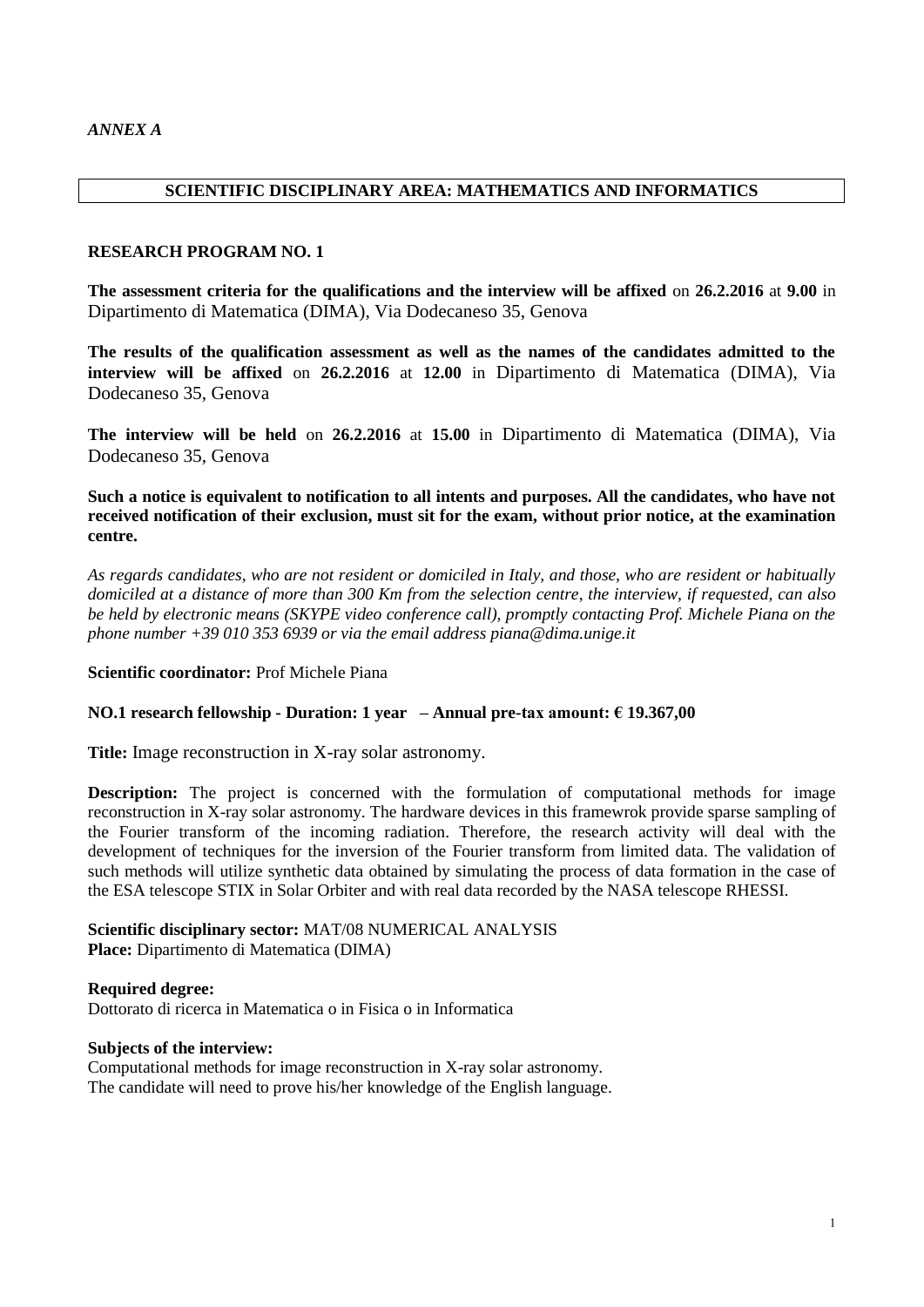**The assessment criteria for the qualifications and the interview will be affixed** on **26.2.2016** at **10.00** in Dipartimento di Matematica (DIMA), Via Dodecaneso 35, Genova

**The results of the qualification assessment as well as the names of the candidates admitted to the interview will be affixed** on **26.2.2016** at **13.00** in Dipartimento di Matematica (DIMA), Via Dodecaneso 35, Genova

**The interview will be held** on **26.2.2016** at **16.00** in Dipartimento di Matematica (DIMA), Via Dodecaneso 35, Genova

**Such a notice is equivalent to notification to all intents and purposes. All the candidates, who have not received notification of their exclusion, must sit for the exam, without prior notice, at the examination centre.**

*As regards candidates, who are not resident or domiciled in Italy, and those, who are resident or habitually domiciled at a distance of more than 300 Km from the selection centre, the interview, if requested, can also be held by electronic means (SKYPE video conference call), promptly contacting Prof. Michele Piana on the phone number +39 010 353 6939 or via the email address [piana@dima.unige.it](mailto:piana@dima.unige.it)*

## **Scientific coordinator:** Prof Michele Piana

# **NO.1 research fellowship - Duration: 1 year – Annual pre-tax amount: € 19.367,00**

**Title:** Machine learning techniques for modeling educational data.

**Description:** The main objective of this project is the application of supervised and unsupervised machine learning techniques for the university dropout prediction. The project will be developed according to two perspectives: first, from a computational viewpoint, novel classification and prediction methods will be proposed, formulated 'ad hoc' for educational data; second, from an application viewpoint, these methods will be validated against school and university data at disposal from both regional and national databases.

#### **Scientific disciplinary sector:** MAT/08 NUMERICAL ANALYSIS **Place:** Dipartimento di Matematica (DIMA)

## **Required degree:**

Dottorato di ricerca in Matematica o in Fisica o in Informatica

## **Subjects of the interview:**

Knowledge of supervised and unsupervised machine learning techniques.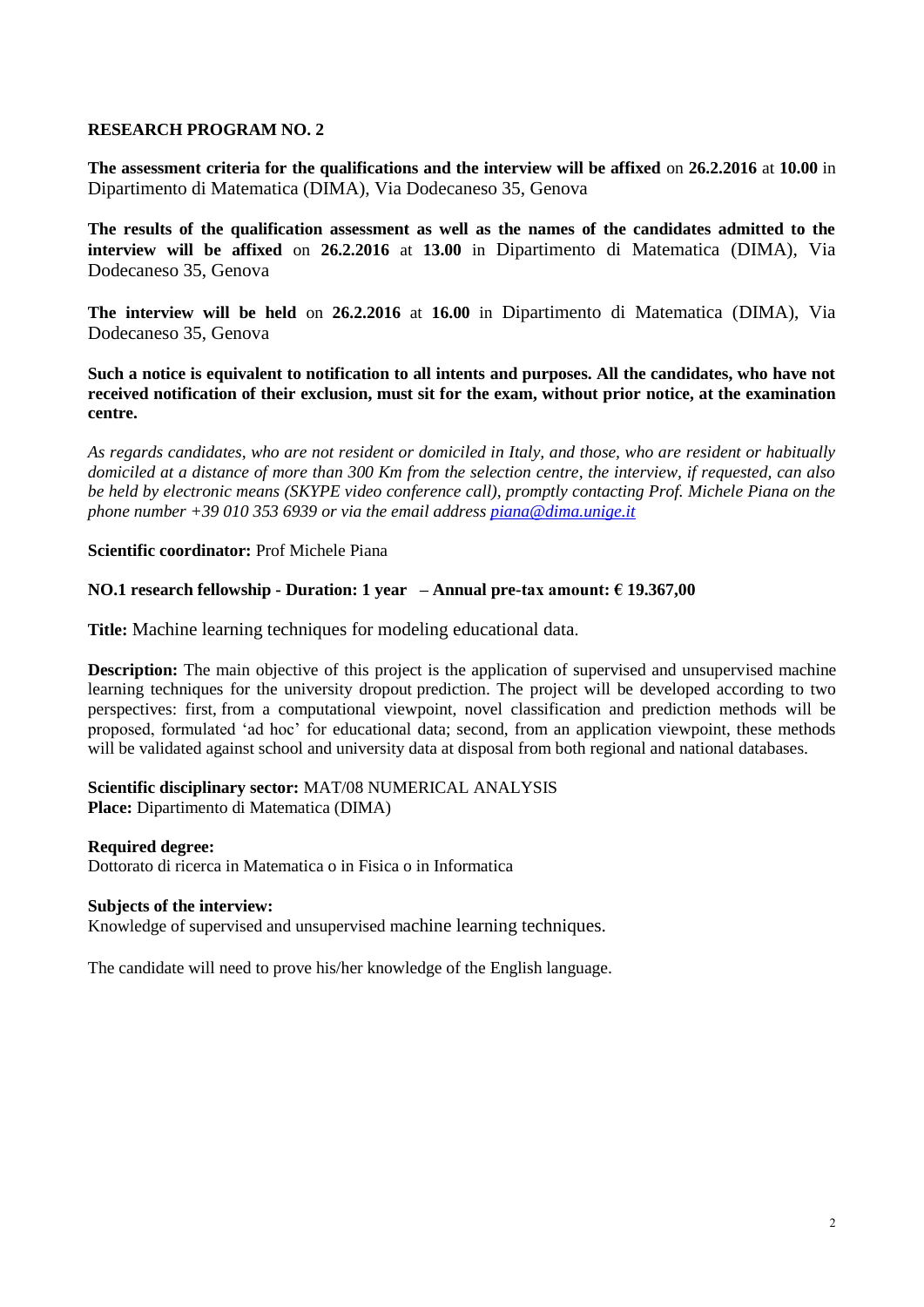# **SCIENTIFIC DISCIPLINARY AREA: PHYSICS**

#### **RESEARCH PROGRAM NO. 3**

**The assessment criteria for the qualifications and the interview will be affixed** on **3.3.2016** at **9.00** in Dipartimento di Fisica (DIFI), Via Dodecaneso 33, Genova

**The results of the qualification assessment as well as the names of the candidates admitted to the interview will be affixed** on **3.3.2016** at **12.30** in Dipartimento di Fisica (DIFI), Via Dodecaneso 33, Genova

**The interview will be held** on **3.3.2016** at **14.30** in Dipartimento di Fisica (DIFI), Via Dodecaneso 33, Genova

**Such a notice is equivalent to notification to all intents and purposes. All the candidates, who have not received notification of their exclusion, must sit for the exam, without prior notice, at the examination centre.**

**Scientific coordinator**: Prof. Luca REPETTO

#### **NO.1 research fellowship - Duration: 1 year – Annual pre-tax amount: € 19.367,00**

**Title:** Ion induced self-organization of thin films.

**Description:** Ion irradiation provides a wide range of techniques for modifying surfaces at the micro and nanoscale. The performance and the throughput of traditional direct-writing techniques, relying on sputtering phenomena, can be improved by controlling the self-organization processes that are induced by the ion impact. This project aims to study self-organization phenomena showing up during the bombardment with energetic ions of solid films with thickness in the nanometric range. The resulting structures will be compared with the predictions of the models for liquid films in order to establish the analogy between these systems. A functional characterization of the new surfaces will be also carried out as to their optical properties, their wettability and adhesion.

#### **Scientific disciplinary sector:** FIS/01 EXPERIMENTAL PHYSICS **Place:** Dipartimento di Fisica (DIFI)

**Required degree:** 

Dottorato di ricerca in Fisica o in Scienza dei materiali

#### **Subjects of the interview:**

Methods and techniques for nanostructuring of surfaces, spectroscopic analytical techniques , various types of microscopy : optical , electronic and atomic force .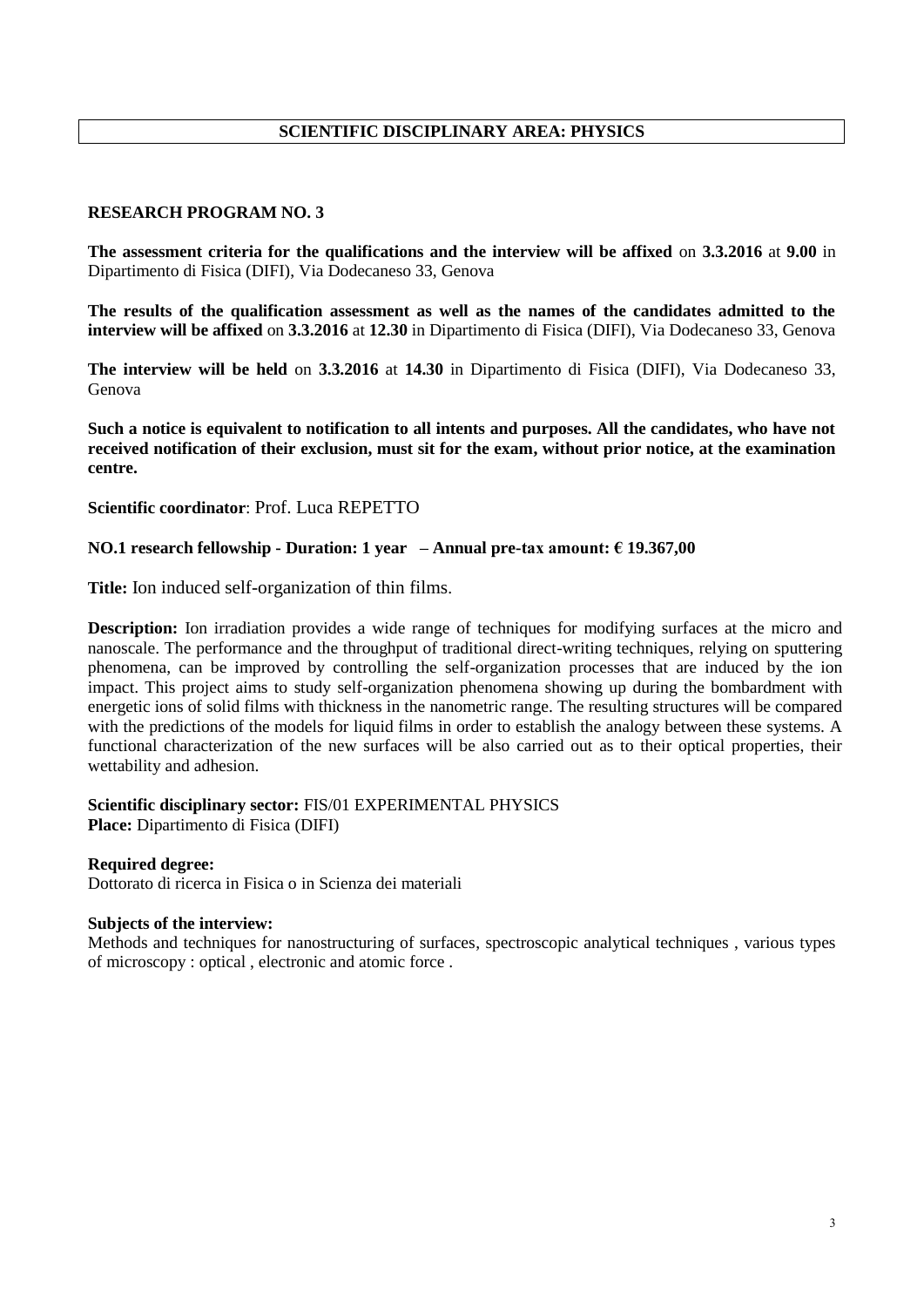**The assessment criteria for the qualifications and the interview will be affixed** on **1.3.2016** at **12.00 i**n Dipartimento di Fisica (DIFI), Via Dodecaneso, 33, Genova

**The results of the qualification assessment as well as the names of the candidates admitted to the interview will be affixed** on **1.3.2016** at **17.00** in Dipartimento di Fisica (DIFI), Via Dodecaneso, 33, Genova

**The interview will be held** on **2.3.2016** at **10.00** in Dipartimento di Fisica (DIFI), Via Dodecaneso, 33, Genova

**Such a notice is equivalent to notification to all intents and purposes. All the candidates, who have not received notification of their exclusion, must sit for the exam, without prior notice, at the examination centre.**

**Scientific coordinator:** Prof. Sandro SQUARCIA

# **NO.1 research fellowship - Duration: 1 year – Annual pre-tax amount: € 19.367,00**

**Title:** Development of data analysis strategies for the characterization of transient sources of gravitational waves.

**Description:** In the framework of the experimental search of gravitational waves a great effort is put in the development of the so-called electromagnetic follow-up programs. The gravitational wave detectors operating worldwide (Virgo in Italy, LIGO in the US) wish to enable multi-messenger observations of astrophysical events by gravitational waves detectors along with a wide range of telescopes and instruments of mainstream astronomy. Gravitational wave transient candidates will be identified promptly upon acquisition of the data; these gravitational triggers will be distributed to the astronomical community with an initial latency of a few tens of minutes initially, possibly improving later. For an effective use of the combined gravitational and astronomical data that will become available coherent strategies for the analysis of both types of data (both gravitational and astronomical, typically 2D images of the sky) need to be developed, in order to be able to extract the maximum possible information (sky localization, light curve as a function of time, mass and spin of the source(s), and so on).

## **Scientific disciplinary sector:** FIS/04 NUCLEAR AND SUBNUCLEAR PHYSICS **Place:** Dipartimento di Fisica (DIFI)

## **Required degree:**

Laurea V.O. in Fisica Laurea Specialistica della classe 20/S Fisica Laurea Magistrale della classe LM-17 Fisica

## **Subjects of the interview:**

Gravitational wave sources and expected signals . Experimental techniques for the detection of gravitational waves. Technical analysis of gravity data (looking for signs modeled and not modeled). Techniques of analysis of images .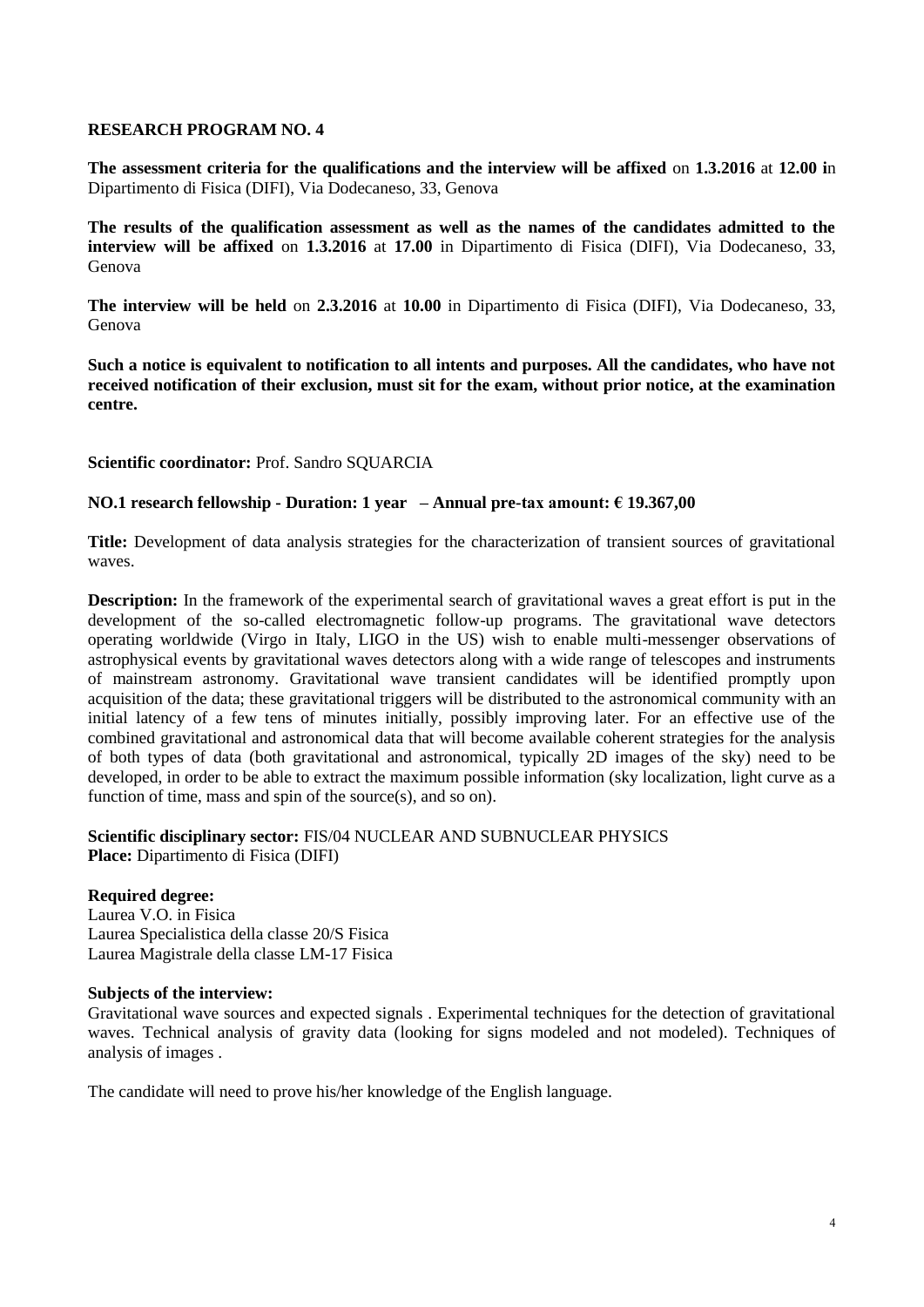# **SCIENTIFIC DISCIPLINARY AREA: CHEMISTRY**

## **RESEARCH PROGRAM NO. 5**

**The assessment criteria for the qualifications and the interview will be affixed** on **26.2.2016** at **10.00**  in Dipartimento di Chimica e Chimica Industriale (DCCI) - Via Dodecaneso 31, Genova

**The results of the qualification assessment as well as the names of the candidates admitted to the interview will be affixed** on **26.2.2016** at **14.00** in Dipartimento di Chimica e Chimica Industriale (DCCI) - Via Dodecaneso 31, Genova

**The interview will be held** on **26.2.2016** at **15.00** in Dipartimento di Chimica e Chimica Industriale (DCCI) - Via Dodecaneso 31, Genova

**Such a notice is equivalent to notification to all intents and purposes. All the candidates, who have not received notification of their exclusion, must sit for the exam, without prior notice, at the examination centre.**

**Scientific coordinator:** Prof.ssa Gilda ZANICCHI

# **NO.1 research fellowship - Duration: 1 year – Annual pre-tax amount: € 19.367,00**

**Title:** Synthesis and characterization of glassceramic materials promising in photoluminescence field.

**Description:** The main topic of this research project is the study of photoluminescent glass-ceramic materials in terms of synthesis, processing, characterization of physical and chemical properties and subsequent technological applications. Some glass-ceramic materials, such as borosilicates doped with rare earths, result as promising candidates in the W-LED [1,2] due to their high efficiency and eco-compatibility as light sources under UV excitation. In fact, these materials may also be a viable alternative to conventional fluorescent probe in the field of cell and tissue imaging [3]. The research results will be disseminated through publications in ISI journals and submission of any patents.

**Scientific disciplinary sector:** CHIM/03 GENERAL AND INORGANIC CHEMISTRY **Place:** Dipartimento di Chimica e Chimica Industriale (DCCI)

## **Required degree:**

Dottorato di ricerca in Scienza e Tecnologia dei Materiali

## **Subjects of the interview:**

Techniques for the synthesis and characterization of glassceramic materials; influence of synthesis and doping on their physico-chemical properties.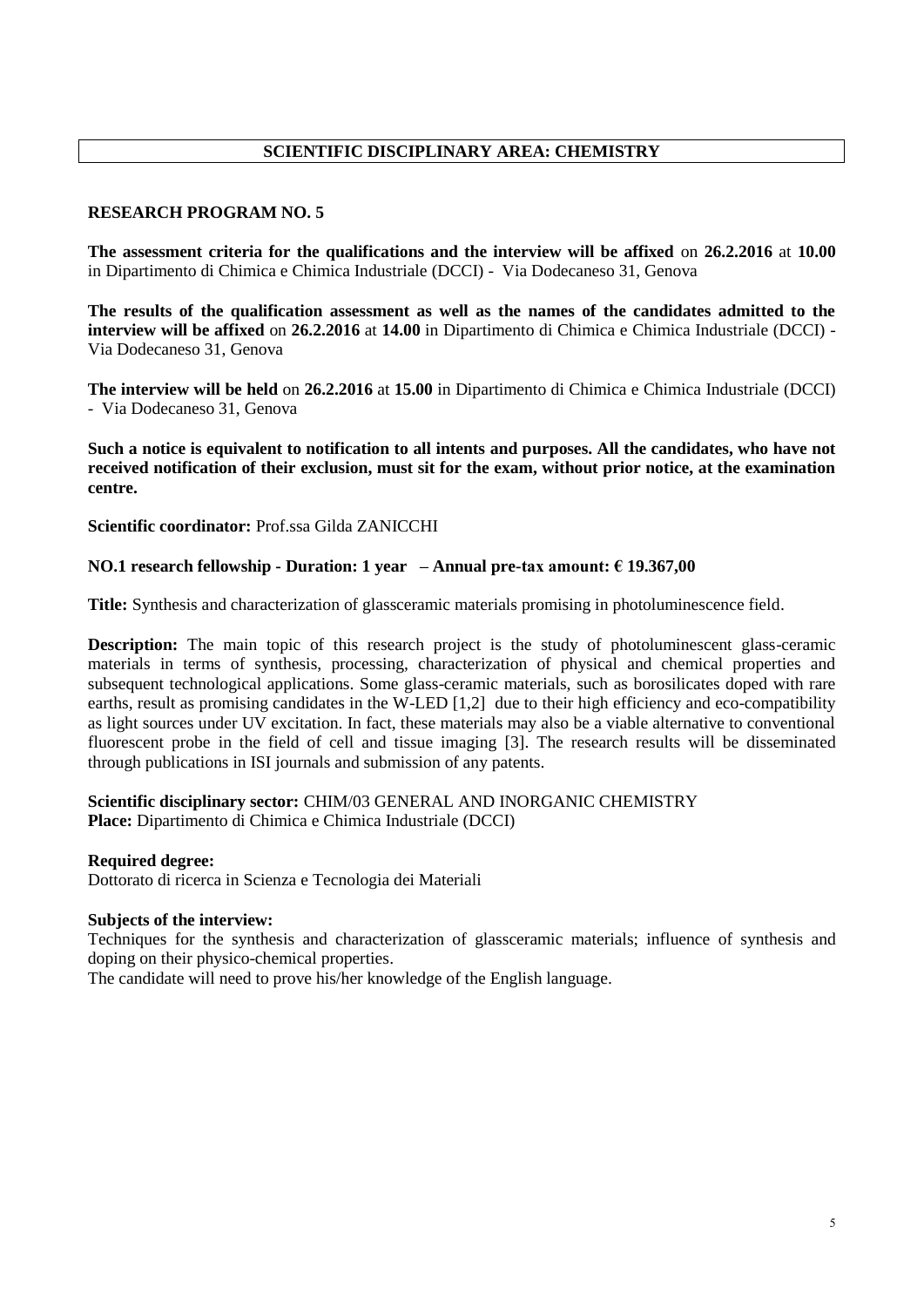# **SCIENTIFIC DISCIPLINARY AREA: EARTH SCIENCES**

#### **RESEARCH PROGRAM NO. 6**

**The assessment criteria for the qualifications and the interview will be affixed** on **11.3.2016** at **8.00** in Dipartimento di Scienze della terra, dell'ambiente e della vita (DISTAV), corso Europa 26, Genova

**The results of the qualification assessment as well as the names of the candidates admitted to the interview will be affixed** on **11.3.2016** at **11.00** in Dipartimento di Scienze della terra, dell'ambiente e della vita (DISTAV) corso Europa 26, Genova

**The interview will be held** on **11.3.2016** at **12.00** in Dipartimento di Scienze della terra, dell'ambiente e della vita (DISTAV) corso Europa 26, Genova

**Such a notice is equivalent to notification to all intents and purposes. All the candidates, who have not received notification of their exclusion, must sit for the exam, without prior notice, at the examination centre.**

**Scientific coordinator**: Prof.ssa Laura CRISPINI

#### **NO.1 research fellowship - Duration: 1 year – Annual pre-tax amount: € 19.367,00**

**Title:** Numerical models in subdution zones: the development of the outer rise and the interactions rockfluid.

**Description:** This project deals with the subduction zones, that are the main features of the convergent plates. The focus of the project is on the "outer rise" and the faults connected. The outer rise is a bulge on the sea bottom, that can develop close to the trench; it is caused by the deformation and bending of the lower slab and is a main feature of the coupling between the lower and upper plates. The aim of this project is to apply 3D numerical models to the study of the development of the faults connected with the outer rise, and of the role of these faults in controlling the interactions of the fluids with the rocks.

#### **Scientific disciplinary sector:** GEO/03 STRUCTURAL GEOLOGY

**Place:** Dipartimento di Scienze della terra, dell'ambiente e della vita (DISTAV)

#### **Required degree:**

Dottorato di ricerca in Scienze della Terra

# **Subjects of the interview:**

3D numerical models, characteristics of subdution zones.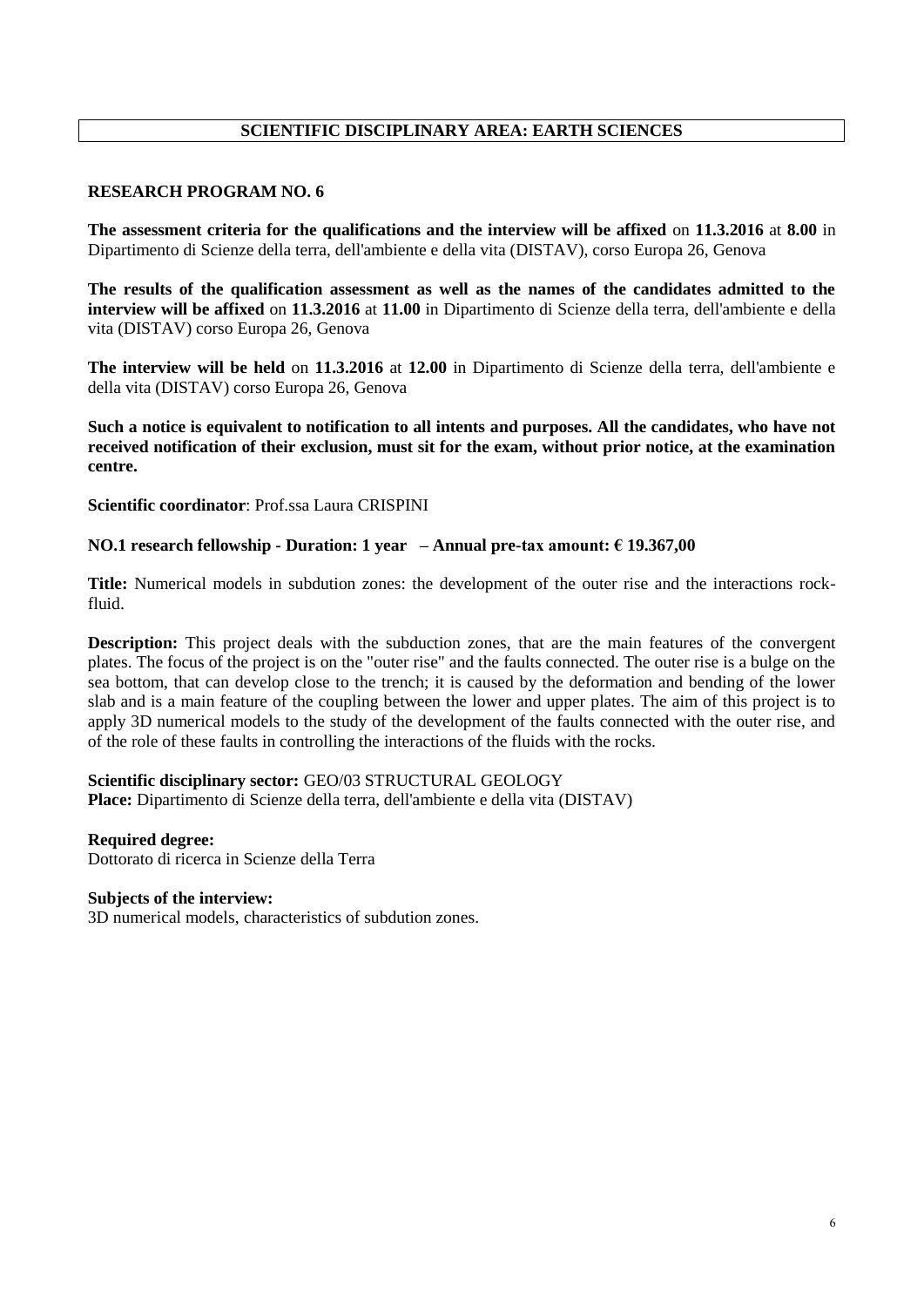**The assessment criteria for the qualifications and the interview will be affixed** on **26.2.2016** at **9.30** in Dipartimento di Scienze della terra, dell'ambiente e della vita (DISTAV), Corso Europa 26, Genova

**The results of the qualification assessment as well as the names of the candidates admitted to the interview will be affixed** on **26.2.2016** at **13.00** in Dipartimento di Scienze della terra, dell'ambiente e della vita (DISTAV) Corso Europa 26, Genova

**The interview will be held** on **26.2.2016** at **14.00** in Dipartimento di Scienze della terra, dell'ambiente e della vita (DISTAV), Corso Europa 26, Genova

**Such a notice is equivalent to notification to all intents and purposes. All the candidates, who have not received notification of their exclusion, must sit for the exam, without prior notice, at the examination centre.**

## **Scientific coordinator**: Prof. Marco CAPELLO

## **NO.1 research fellowship - Duration: 1 year – Annual pre-tax amount: € 19.367,00**

**Title:** Study of the response of diatoms and foraminifera to the presence of pollutants in marine sediment in relation to the dynamics in two areas subject to a different anthropogenic load (Port of Genoa and Baia delle Favole, Sestri Levante).

**Description:** The study of dynamics and atmospheric agent data, and concentrations of some pollutants in the water column (such as PAHs and heavy metals) collected during the dredging of the Port of Genoa (i.e., an anthropogenic environment) has determined the extent and distribution of the contamination and its variations caused by dredging and atmospheric phenomena.

The continuation of this study is important for the marine sector of the Port of Genoa to predict and propose measures for the protection of the marine and coastal environment: this will be done with the analysis of both the dynamics and the responses of the marine benthos (diatoms and foraminifera) to the pollutants in the marine sediments collected in the Port of Genoa and in a "non- anthropogenic environment", i.e. the Baia delle Favole of Sestri Levante, subject to natural pollution from "mining leachate".

**Scientific disciplinary sector:** GEO/12 OCEANOGRAPHY AND PHYSICS OF THE ATMOSPHERE **Place:** Dipartimento di Scienze della terra, dell'ambiente e della vita (DISTAV)

## **Required degree:**

Laurea V.O. in Scienze geologiche

#### **Subjects of the interview:**

Knowledge of the physical monitoring of shallow water and in confined areas, use of oceanographic physical and sedimentological instrumentation, correlations wind-currents, analysis of wind data, processing of samples and data obtained, characterization of the sediments by the presence of diatoms and / or foraminifera.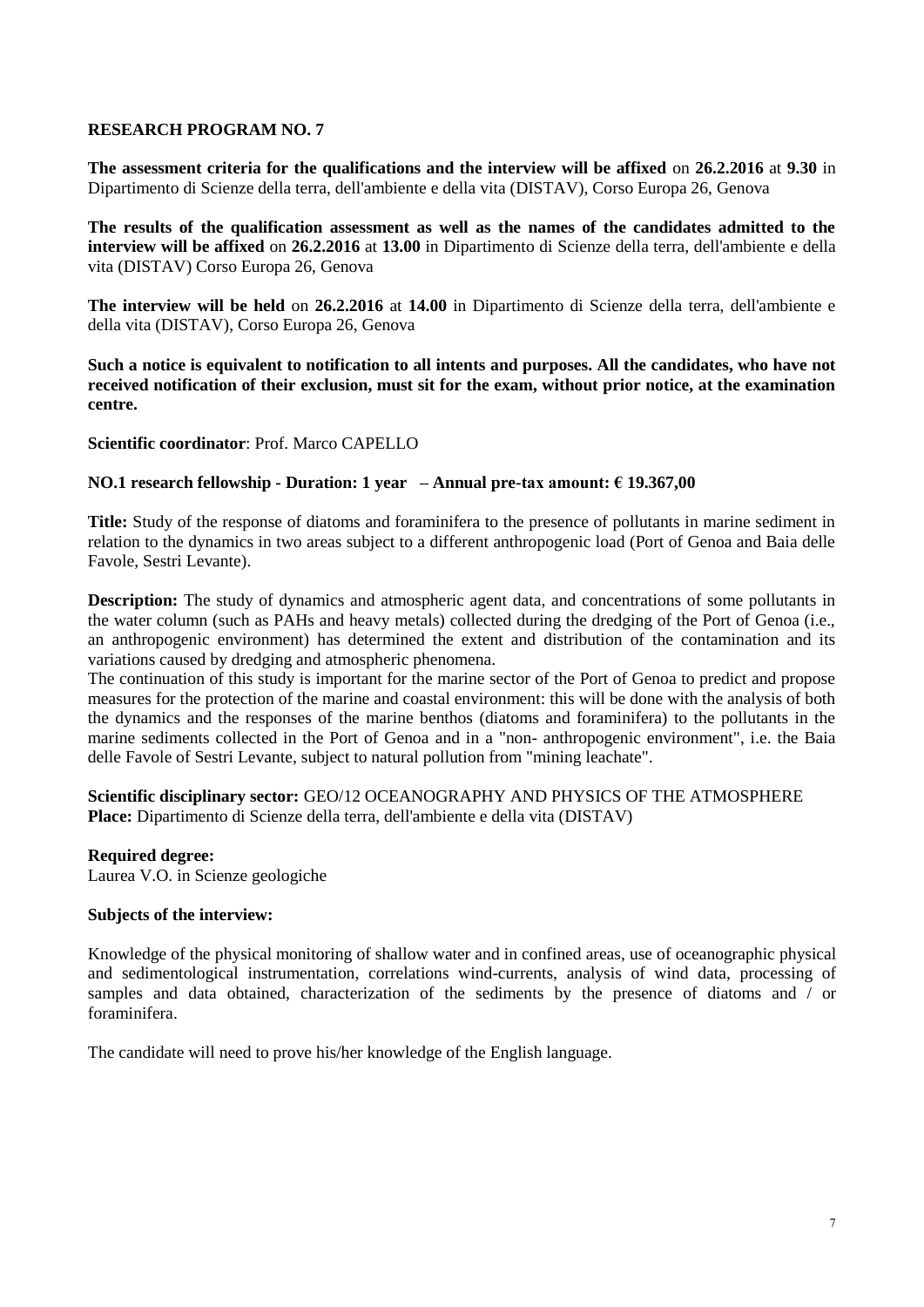**The assessment criteria for the qualifications and the interview will be affixed** on **1.3.2016** at **9.00** in Dipartimento di Ingegneria Civile, Chimica e Ambientale (DICCA), Via Montallegro 1, Genova

**The results of the qualification assessment as well as the names of the candidates admitted to the interview will be affixed** on **1.3.2016** at **12.00** in Dipartimento di Ingegneria Civile, Chimica e Ambientale (DICCA), Via Montallegro 1, Genova

**The interview will be held on 1.3.2016 at 15.00 in** Dipartimento di Ingegneria Civile, Chimica e Ambientale (DICCA), Via Montallegro 1, Genova

**Such a notice is equivalent to notification to all intents and purposes. All the candidates, who have not received notification of their exclusion, must sit for the exam, without prior notice, at the examination centre.**

**Scientific coordinator**: Prof. Massimiliano BURLANDO

## **NO.1 research fellowship - Duration: 1 year – Annual pre-tax amount: € 19.367,00**

**Title:** Meteorological characterisation and numerical simulation of strong wind events in coastal areas.

**Description:** In the context of the activities of the Research Group on Wind Engineering of the Department of Civil, Chemical, and Environmental Engineering, it is required a study aimed at the meteorological characterization and numerical simulation of the strong wind phenomena occurring in the coastal areas of the Northern Tyrrhenian and Ligurian Sea. The meteorological characterization of these phenomena will be performed using the measures of the monitoring networks developed during the Projects "Wind and Ports" and "Wind, Ports and Sea", as well as on satellite and radar measurements. The simulation of the strong events will be carried out using meteorological models coupled to mass-consistent models in order to obtain high-resolution wind fields, as well as wind tunnel tests.

**Scientific disciplinary sector:** GEO/12 OCEANOGRAPHY AND PHYSICS OF THE ATMOSPHERE **Place:** Dipartimento di Ingegneria Civile, Chimica e Ambientale (DICCA)

## **Required degree:**

Laurea V.O. in Fisica o Scienze Ambientali Laurea Specialistica della classe 20/S Fisica o 82/S Scienze e tecnologie per l'ambiente e il territorio Laurea Magistrale della classe LM-17 Fisica o LM-75 Scienze e tecnologie per l'ambiente e il territorio

## **Subjects of the interview:**

Meteorological models, mass-consistent models and procedures for nesting between the two classes of models. Analysis and management of databases. Remote sensing and post-processing of LiDAR, satellite and weather radar measures. Fundamentals of physics and engineering of wind.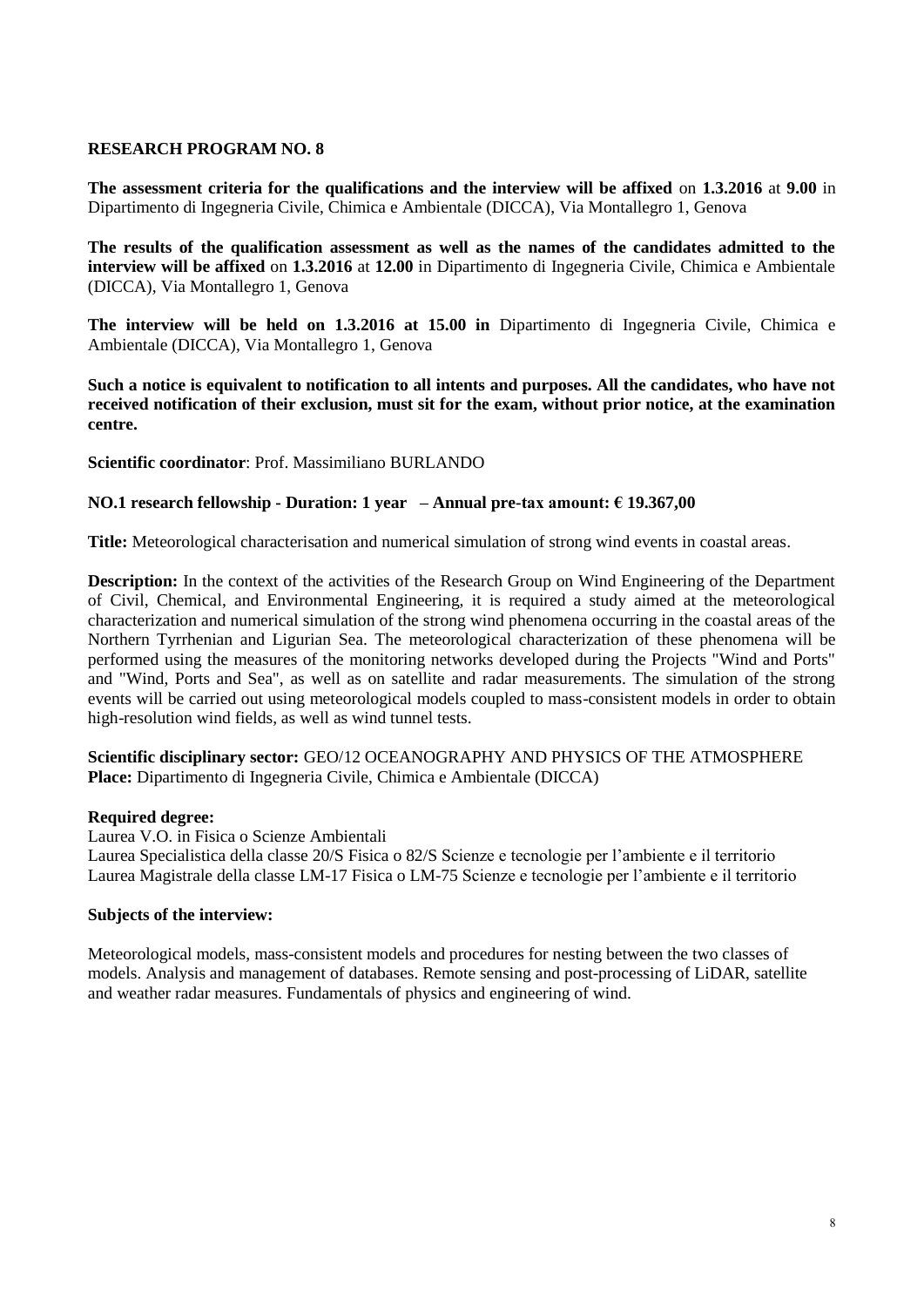## **SCIENTIFIC DISCIPLINARY AREA: BIOLOGY**

#### **RESEARCH PROGRAM NO. 9**

**The assessment criteria for the qualifications and the interview will be affixed** on **1.3.2016** at **10:00** in Dipartimento di Scienze della terra, dell'ambiente e della vita (DISTAV) – 6° piano Corso Europa, 26, Genova

**The results of the qualification assessment as well as the names of the candidates admitted to the interview will be affixed** on **1.3.2016** at **15.00** in Dipartimento di Scienze della terra, dell'ambiente e della vita (DISTAV) – 6° piano Corso Europa, 26, Genova

**The interview will be held** on **2.3.2016** at **15:00** in Dipartimento di Scienze della terra, dell'ambiente e della vita (DISTAV) – 6° piano Corso Europa, 26, Genova

**Such a notice is equivalent to notification to all intents and purposes. All the candidates, who have not received notification of their exclusion, must sit for the exam, without prior notice, at the examination centre.**

*As regards candidates, who are not resident or domiciled in Italy, and those, who are resident or habitually domiciled at a distance of more than 300 Km from the selection centre, the interview, if requested, can also be held by electronic means (SKYPE video conference call), promptly contacting Prof. Marzia Bo on the phone number +39 010 353 8019 or via the email address marzia.bo@unige.it*

# **Scientific coordinator**: Prof.ssa Marzia BO

## **NO.1 research fellowship - Duration: 1 year – Annual pre-tax amount: € 19.367,00**

**Title:** BIOMOUNT Project: biodiversity characterization of the Tyrrhenian seamounts.

**Description:** Among the deep marine ecosystems, seamounts represent crucial habitat for the conservation of the biodiversity due to the important role they play in the deep ecosystem functioning and for their great vulnerability towards antropic impacts, such as fishing. The principal result of the BioMount project is the characterization of the biological communities of some of the most important underwater Tyrrhenian structures with the aim of covering an important knowledge gap existing for these mounts and highlight their influence, at various levels, on the Mediterranean marine biodiversity. The principal expected results will be the production of biocenotic maps representing the zonation, down to 1000m depth, of the communities of the explored seamounts with the identification of the vulnerable communities and the characterization and quantification of the antropic impacts.

#### **Scientific disciplinary sector:** BIO/05 ZOOLOGY

**Place:** Dipartimento di Scienze della terra, dell'ambiente e della vita (DISTAV)

#### **Required degree:**

Dottorato di ricerca in Scienze e Tecnologie Ambientali

**Subjects of the interview:** Seamount, ROV-Imaging, GIS, Environmental impact assessment, Benthic mapping, Vulnerable Marine Ecosystems.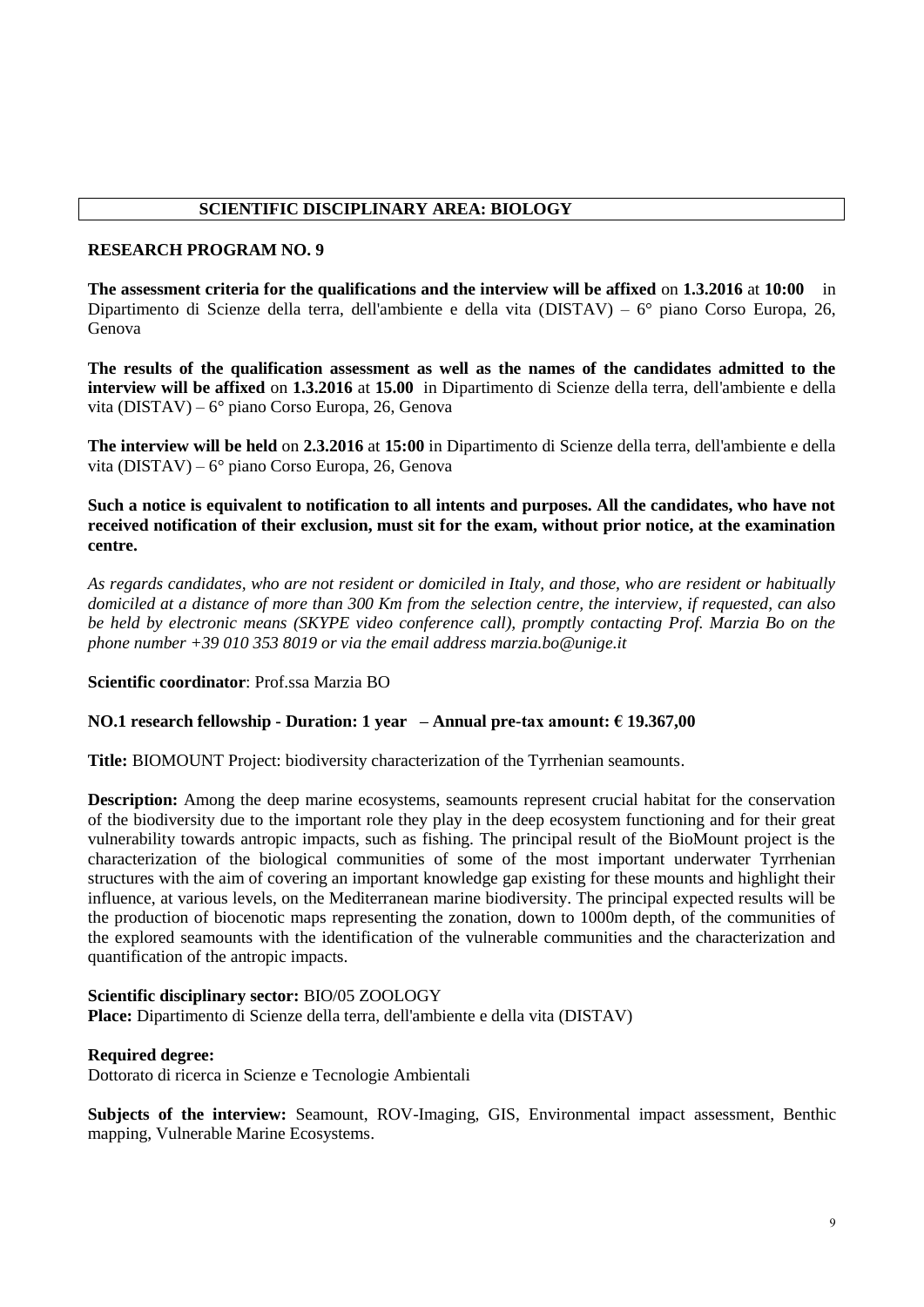**The assessment criteria for the qualifications and the interview will be affixed** on **4.3.2016** at **9:00** in Dipartimento di Scienze della terra, dell'ambiente e della vita (DISTAV) – 7° piano Corso Europa, 26, Genova

**The results of the qualification assessment as well as the names of the candidates admitted to the interview will be affixed** on **4.3.2016** at **12.00** in Dipartimento di Scienze della terra, dell'ambiente e della vita (DISTAV) – 7° piano Corso Europa, 26, Genova

**The interview will be held** on **4.03.2016** at **15:00** in Dipartimento di Scienze della terra, dell'ambiente e della vita (DISTAV) – 7° piano Corso Europa, 26, Genova

**Such a notice is equivalent to notification to all intents and purposes. All the candidates, who have not received notification of their exclusion, must sit for the exam, without prior notice, at the examination centre.**

**Scientific coordinator**: Prof. Marco BERTOLINO

#### **NO.1 research fellowship - Duration: 1 year – Annual pre-tax amount: € 19.367,00**

**Title:** Quali-quantitative reconstruction along a millennial span of time of the Porifera community of the coralligenous concretion from Ligurian Sea.

**Description:** Siliceous sponges have an inner skeleton composed by spicules whose size and shape have a significant degree of specificity and are currently used in taxonomic studies. When sponges decay these spicules are dispersed in the sediment and, in absence of bioturbation, remain the sediment as record of the sponge diversity of a specific period.

Sponges are among of the most representative taxa of the coralligenous assemblages. When sponges living in coralligenous crevices die, their siliceous spicules likely become trapped in the concretion, offering the unique possibility to describe the coralligenous spongofauna over a very long span of time. The aim of this project is to describe the ancient sponge assemblages on the base of spicules recorded inside blocks of coralligenous material, assuming that spicules present inside the conglomerates may have approximately the same age of the surrounding bio-deposed carbonates. The comparison of these ancient sponge assemblages with the living ones recorded on the surface of the concretions allowed an estimation of the stability level of the coralligenous community along a millennial span of time.

#### **Scientific disciplinary sector:** BIO/05 ZOOLOGY

**Place:** Dipartimento di Scienze della terra, dell'ambiente e della vita (DISTAV)

#### **Required degree:**

Laurea Magistrale della classe LM-75 Scienze e tecnologie per l'ambiente e il territorio

**Subjects of the interview:** Marine Zoology and Ecology; methods and experimental techniques for the taxonomic study of the living and ancient Porifera community; statistic analysis. The candidate must demonstrate knowledge of the latest findings published in the international scientific literature of the field.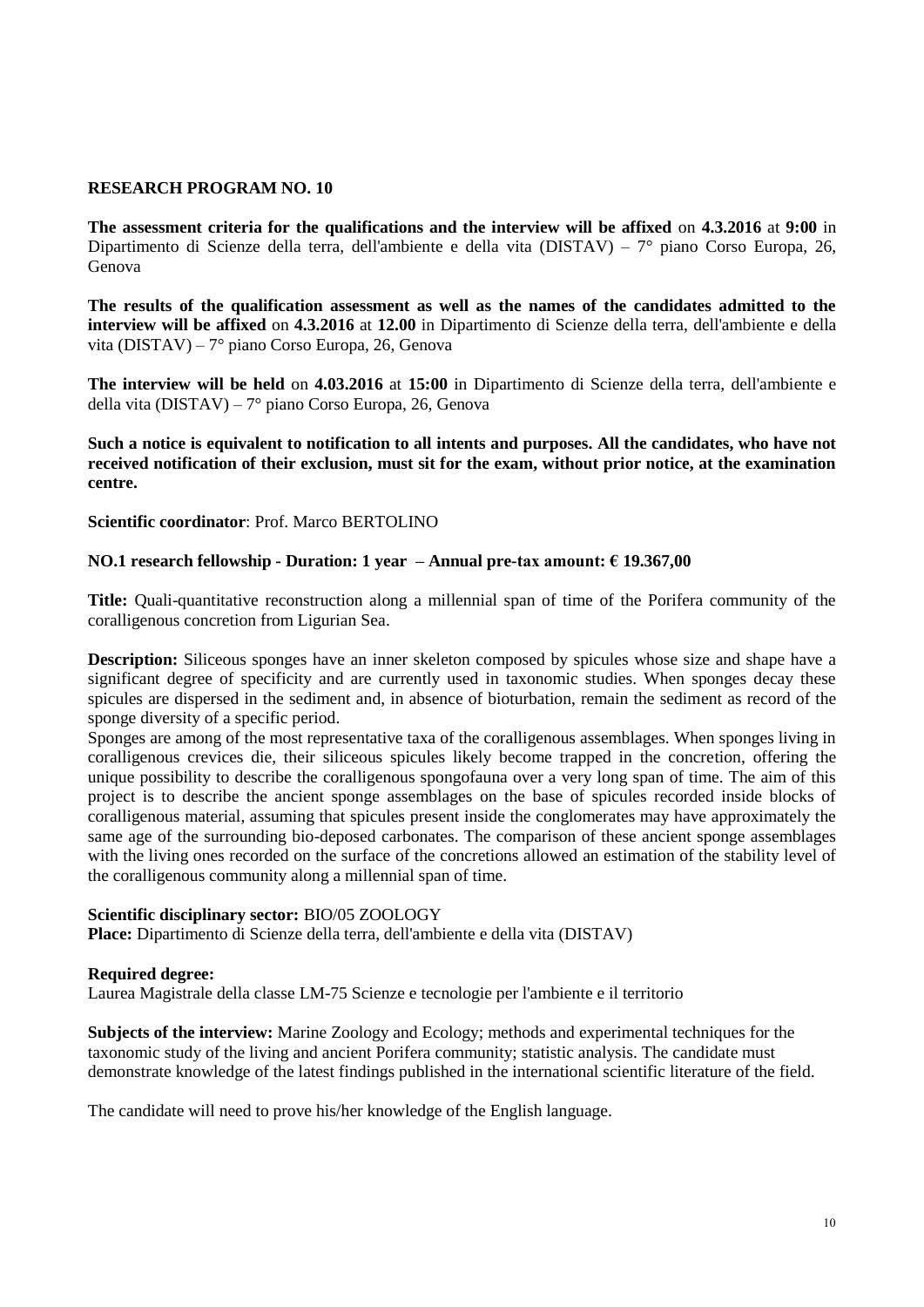**The assessment criteria for the qualifications and the interview will be affixed** on **1.3.2016** at **9.00** in Dipartimento di Medicina Sperimentale (DIMES) – Sezione di Fisiologia Umana, Viale Benedetto XV/3, Genova

**The results of the qualification assessment as well as the names of the candidates admitted to the interview will be affixed** on **1.3.2016** at **16.00** in Dipartimento di Medicina Sperimentale (DIMES) – Sezione di Fisiologia Umana, Viale Benedetto XV/3, Genova

**The interview will be held on 2.3.2016 at 11.00 in** Dipartimento di Medicina Sperimentale (DIMES), – Sezione di Fisiologia Umana, Viale Benedetto XV/3, Genova

**Such a notice is equivalent to notification to all intents and purposes. All the candidates, who have not received notification of their exclusion, must sit for the exam, without prior notice, at the examination centre.**

**Scientific coordinator**: Prof.ssa Laura AVANZINO

## **NO.1 research fellowship - Duration: 1 year – Annual pre-tax amount: € 19.367,00**

**Title:** Anticipatory behaviour and adaptation during catching a ball in patients with cervical dystonia.

**Description:** Dystonia is a syndrome characterized by prolonged muscle contractions causing involuntary repetitive twisting movements and abnormal postures. Dystonia has long been considered to be a manifestation of basal ganglia dysfunction, however the cerebellum may play a role in the pathogenesis of this disease. Among different functions, the cerebellum is needed to acquire the appropriate anticipatory adjustments for environmental changes by means of motor adaptation. The aim of the present project is to determine whether and how patients with cervical dystonia (CD) adapt to different weights in a multi-jointed catching task, to understand if even during the performance of an overt motor act, predictive mechanisms are malfunctioning.

**Scientific disciplinary sector:** BIO/09 PHYSIOLOGY **Place:** Dipartimento di Medicina Sperimentale (DIMES)

**Required degree:**  Laurea V.O. in Psicologia Laurea Specialistica della classe 58/S Psicologia Laurea Magistrale della classe LM-51 Psicologia

**Subjects of the interview:** Motor act learning. Neuromodulation techniques.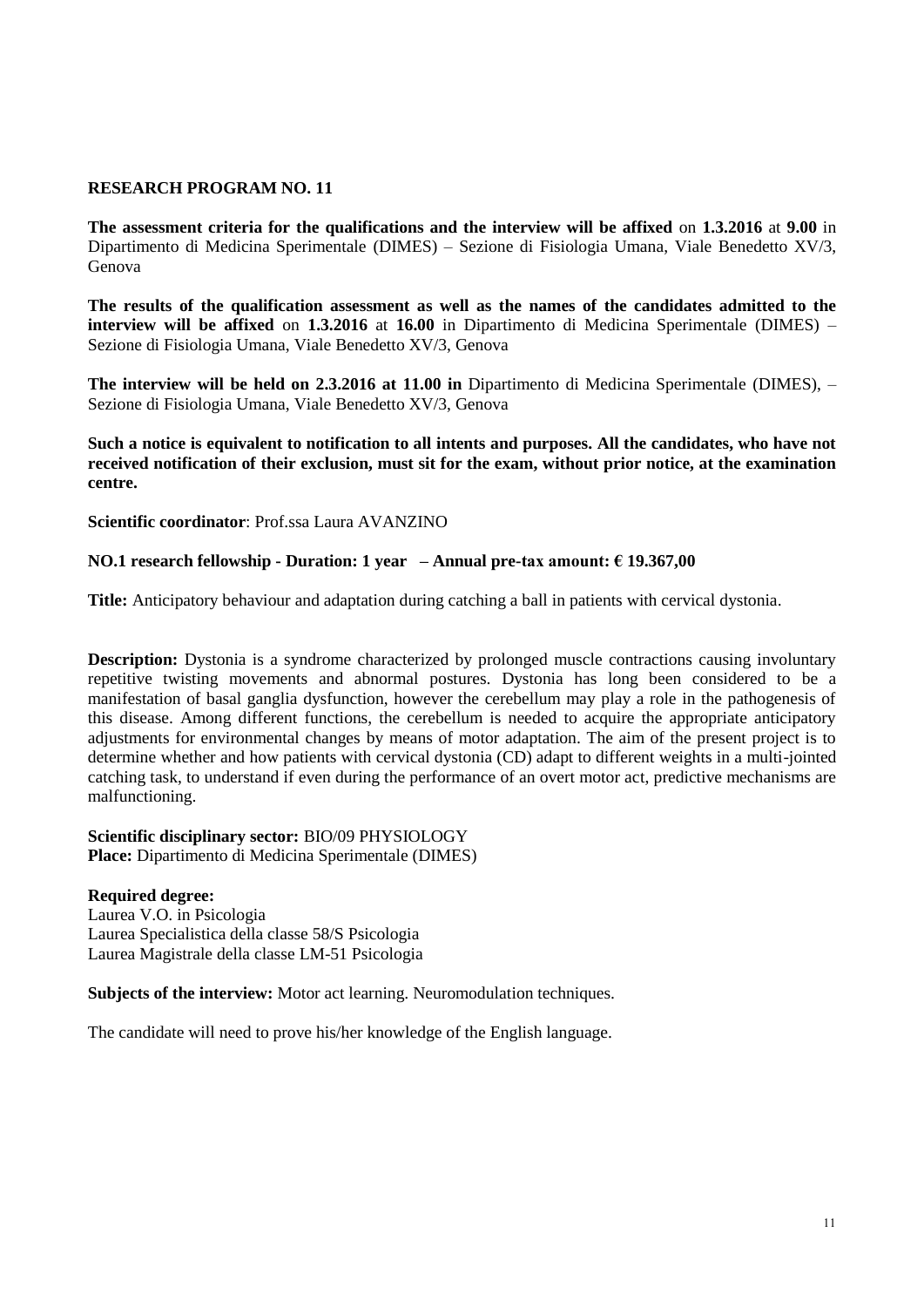**The assessment criteria for the qualifications and the interview will be affixed** on **3.3.2016** at **9.00** in Dipartimento di Scienze della terra, dell'ambiente e della vita (DISTAV), Sala di Lettura, V piano, Palazzo Delle Scienze, Corso Europa 26, Genova

**The results of the qualification assessment as well as the names of the candidates admitted to the interview will be affixed** on **3.3.2016** at **12.30** in Dipartimento di Scienze della terra, dell'ambiente e della vita (DISTAV), Sala di Lettura, V piano, Palazzo Delle Scienze, Corso Europa 26, Genova

**The interview will be held** on **3.3.2016** at **14.30** in Dipartimento di Scienze della terra, dell'ambiente e della vita (DISTAV), Sala di Lettura, V piano, Palazzo Delle Scienze, Corso Europa 26, Genova

## **Such a notice is equivalent to notification to all intents and purposes. All the candidates, who have not received notification of their exclusion, must sit for the exam, without prior notice, at the examination centre.**

**Scientific coordinator**: Prof.ssa Laura CANESI

## **NO.1 research fellowship - Duration: 1 year – Annual pre-tax amount: € 19.367,00**

**Title:** Seasonal variations of the physiological status of mussels in the La Spezia harbor.

**Description:** The physiological status of mussels (*Mytilus galloprovincialis*) in the La Spezia harbour will be evaluated by a biomarker approach. Mussels will be sampled monthly at 3 sites within the harbor and at 1 reference site. A battery of biomarkers will be determined at different levels of biological organization (from cellular to organism level). The results, integrated with microbiological and physico-chemical analyses carried out by other institutions (IZS, ARPAL), will provide information on the physiological status of mussels in relation to both abiotic and biotic factors, and will allow the identification of critical conditions in relation to both seasonal cycles or anthropogenic activities.

## **Scientific disciplinary sector:** BIO/09 PHYSIOLOGY

**Place:** Dipartimento di Scienze della terra, dell'ambiente e della vita (DISTAV)

## **Required degree:**

Dottorato di ricerca in Scienze Ambientali (Scienza del Mare)

## **Subjects of the interview:**

Physiological responses of marine bivalves to environmental stimuli, biomarkers of environmental stress at different levels of biological organization, choice of biomarkers in a plan of biomonitoring, data interpretation of biomarkers.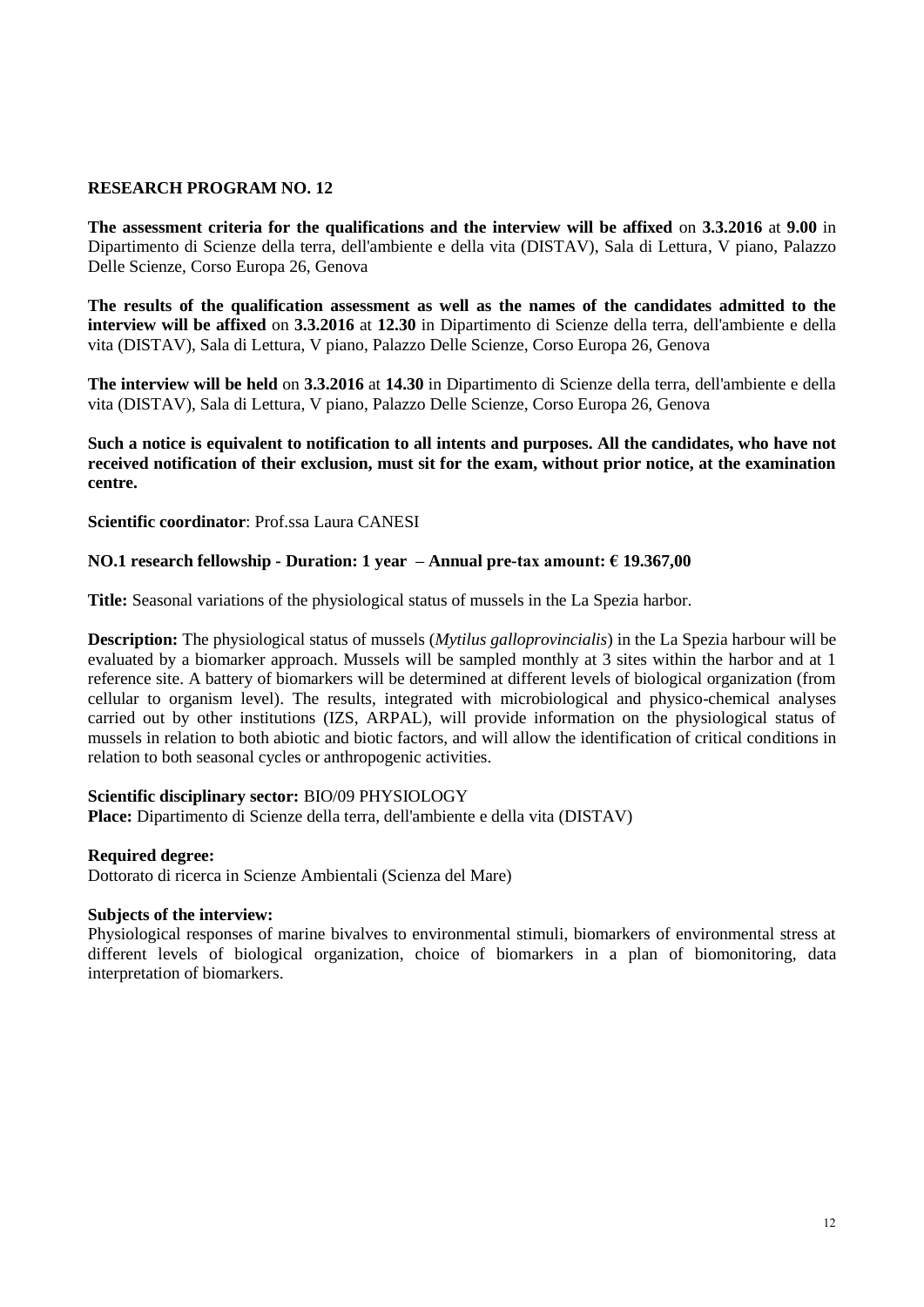**The assessment criteria for the qualifications and the interview will be affixed** on **1.3.2016** at **9.30** in Dipartimento Di Medicina Sperimentale (DIMES), Viale Benedetto XV/3, Genova

**The results of the qualification assessment as well as the names of the candidates admitted to the interview will be affixed** on **1.3.2016** at **13.00** in Dipartimento Di Medicina Sperimentale (DIMES), Viale Benedetto XV/ 3, Genova

**The interview will be held** on **1.3.2016** at **15.00** in Dipartimento Di Medicina Sperimentale (DIMES), Viale Benedetto XV/3, Genova

**Such a notice is equivalent to notification to all intents and purposes. All the candidates, who have not received notification of their exclusion, must sit for the exam, without prior notice, at the examination centre.**

**Scientific coordinator**: Prof. Franco ONOFRI

# **NO.1 research fellowship - Duration: 1 year – Annual pre-tax amount: € 19.367,00**

**Title:** Impact of LRRK2 kinase activity on synaptic vesicle trafficking.

**Description:** The Leucine-rich repeat kinase 2 (LRRK2) protein contains several domains including a kinase domain. Pathological mutations bring to an increase of LRRK2 kinase activity are involved in Parkinson's disease (PD).

Our major aim is to discover if presynaptic proteins critical for sinaptic vesicles trafficking are target of the pathological kinase activity of LRRK2 and how it influences synaptic function.

Given that inhibitors of LRRK2 kinase activity have been recently characterized, we propose to evaluate their effect on neuron functions in different LRRK2 PD in vitro models.

The pharmacological inhibition of LRRK2 kinase activity is a promising therapeutic modality for the treatment of neurodegeneration in PD, but its real potential and eventual side effect have to be deeply evaluated.

## **Scientific disciplinary sector:** BIO/09 PHYSIOLOGY

**Place:** Dipartimento di Medicina Sperimentale (DIMES)

## **Required degree:**

Laurea V.O. in Chimica e Tecnologia Farmaceutiche; Biotecnologie; Farmacia; Scienze biologiche. Laurea Specialistica della classe 14/S Farmacia e farmacia industriale, 9/S Biotecnologie mediche,

veterinarie e farmaceutiche o 6/S Biologia.

Laurea Magistrale in della classe LM-13 Farmacia e farmacia industriale, LM-9: Biotecnologie mediche, veterinarie e farmaceutiche o LM-6 Biologia.

## **Subjects of the interview:**

The interview will clarify the basics of neurophysiology, thesis and research experiences of the candidate.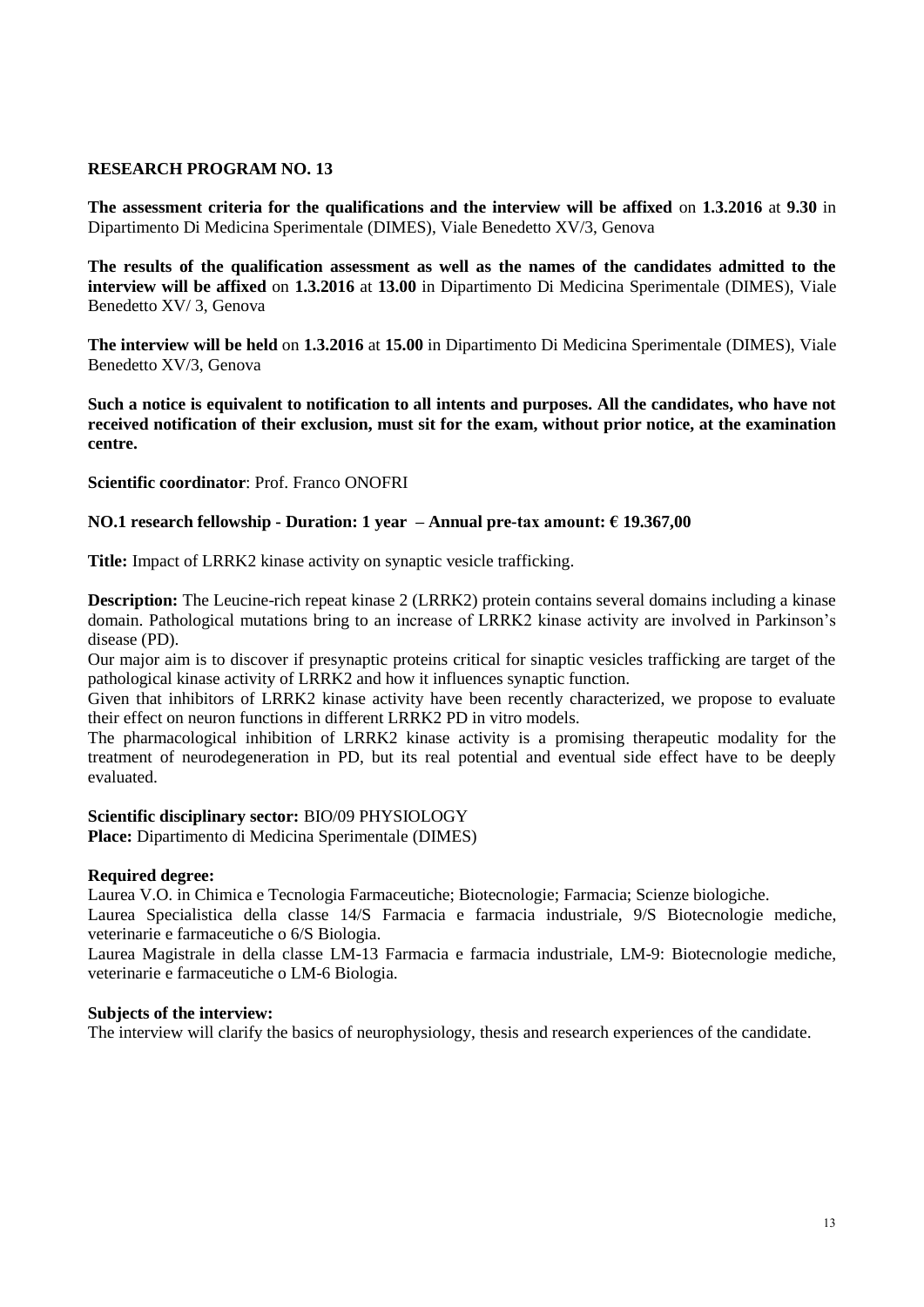**The assessment criteria for the qualifications and the interview will be affixed** on **26.2.2016** at **9.00** in Sezione Farmacologia (DIMI) Viale Benedetto XV/2, Genova

**The results of the qualification assessment as well as the names of the candidates admitted to the interview will be affixed o**n **26.2.2016** at **12.00** in Sezione Farmacologia (DIMI) Viale Benedetto XV/ 2, Genova

**The interview will be held** on **26.2.2016** at **12.15** in Sezione Farmacologia (DIMI) Viale Benedetto XV/2, Genova

**Such a notice is equivalent to notification to all intents and purposes. All the candidates, who have not received notification of their exclusion, must sit for the exam, without prior notice, at the examination centre..**

**Scientific coordinator**: Prof. Tullio FLORIO

## **NO.1 research fellowship - Duration: 1 year 1 – Annual pre-tax amount: € 19.367,00**

**Title:** Investigation on the molecular mechanisms involved in drug-resistance of glioblastoma stem cells.

**Description:** Malignant tumors display high resistance to existing therapies due to the presence of a subpopulation of tumor-initiating or cancer stem cells (CSCs), also responsible for tumor initiation and progression. The aim of the study is the analysis of the potential molecular mechanisms regulating survival and drug-resistance in CSCs: a) drug efflux gene expression (i.e. ABC transporters); b) epigenetic modulators; c) intracellular pathways involved in CSC proliferation/self-renewal/apoptosis. CSC cultures, derived from human malignant gliomas, fully characterized for stem and tumorigenic properties, will be used as experimental model. Drug-resistance mechanisms of CSCs will be correlated to their sensitivity to cytotoxic drugs and target therapies, currently available for clinical use.

#### **Scientific disciplinary sector:** BIO/14 PHARMACOLOGY

**Place:** Dipartimento di Medicina Interna e Specialità Mediche (DIMI)

#### **Required degree:**

Dottorato di ricerca in Neuroscienze o in Neuroscienze sperimentali o in Neurofisiologia e neurofarmacologia

#### **Subjects of the interview:**

Biology of cancer stem cells. Isolation, expansion and in vitro characterization of normal stem cells and human cancer cells. Molecular mechanisms involved in cell proliferation and apoptosis. Biological and molecular analysis of mechanisms.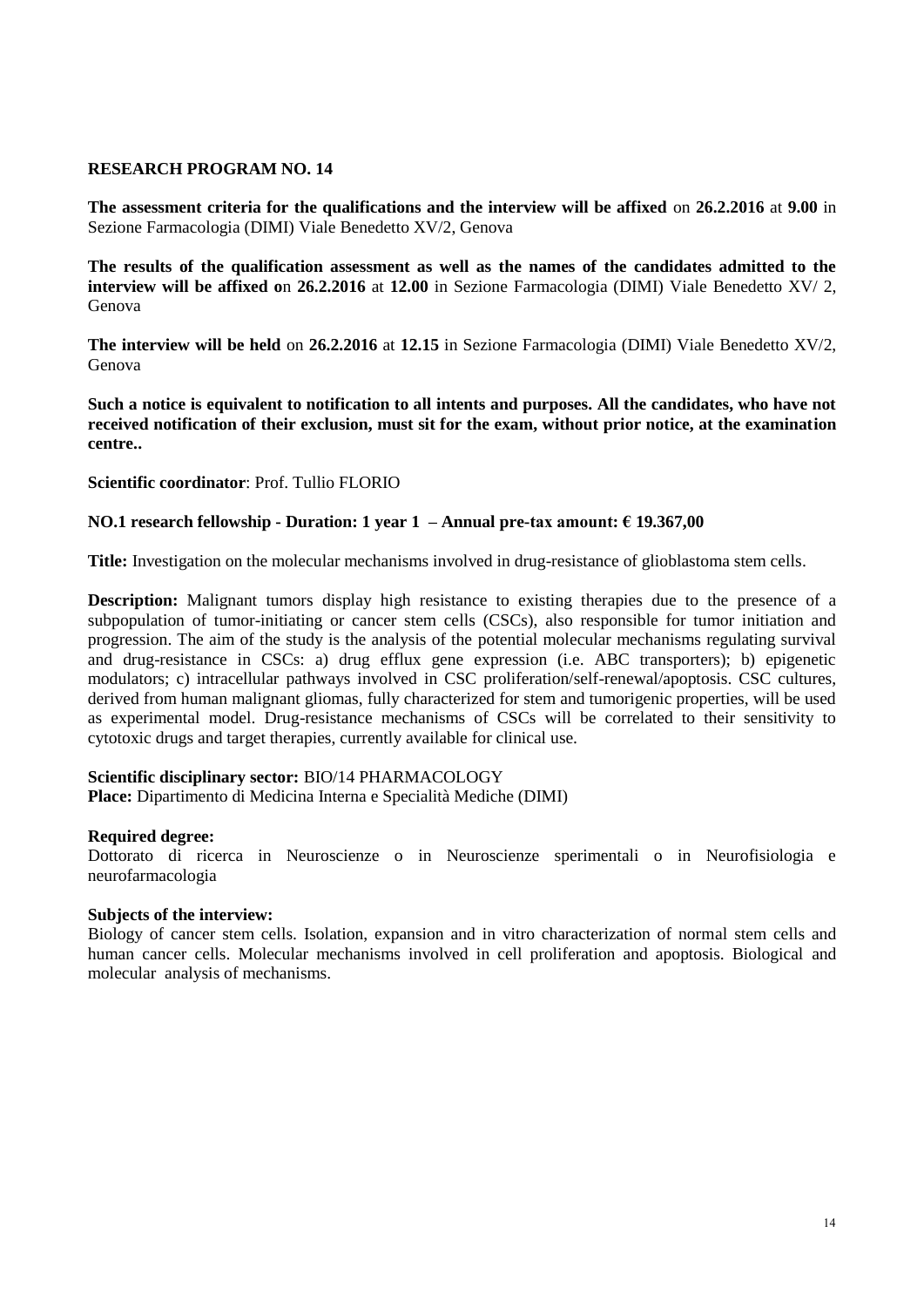**The assessment criteria for the qualifications and the interview will be affixed** on **26.2.2016** at **11.00** in Dipartimento Medicina Sperimentale (DIMES), Sezione di Anatomia Umana, Via De Toni 14, Genova

**The results of the qualification assessment as well as the names of the candidates admitted to the interview will be affixed** on **26.2.2016** at **16.00** in Dipartimento Medicina Sperimentale (DIMES), Sezione di Anatomia Umana, Via De Toni 14, Genova

**The interview will be held** on **1.3.2016** at **13.00** in Dipartimento Medicina Sperimentale (DIMES), Sezione di Anatomia Umana, Via De Toni 14, Genova

**Such a notice is equivalent to notification to all intents and purposes. All the candidates, who have not received notification of their exclusion, must sit for the exam, without prior notice, at the examination centre.**

**Scientific coordinator**: Prof. Franco FAIS

# **NO.1 research fellowship - Duration: 1 year – Annual pre-tax amount: € 19.367,00**

**Title:** Identification of the CLL B-cell Receptor similarities through clustering of their 3D structures.

**Description:** Chronic Lymphocytic Leukemia (CLL) is the most common adult leukemia in Western countries. The repertoire of Immunoglobulin variable genes (IgV) utilized by CLL clones is highly restricted and quasi-identical (stereotyped) BcR have been described in about 30% of the patients. Notably these patients share clinical features and genetic abnormalities. The goal of the project is to identify similarities of CLL BcR using BcR 3D structure clustering procedures. To this end 3D models will be obtained from the IgV heavy and light chain rearrangement sequences of several hundreds of clinically characterized CLL patients. Cluster identified will be analyzed for the most common genetic alterations (NOTCH1, TP53, SF3B1, etc.) and for patient time to first treatment and overall survival. This analysis may led to a better stratification of CLL patients.

## **Scientific disciplinary sector:** BIO/16 HUMAN ANATOMY Place: Dipartimento Medicina Sperimentale (DIMES)

## **Required degree:**

Dottorato di ricerca in Scienze Immunologiche

**Subjects of the interview:** How it is generated and can be analyzed repertoire of rearrangements of immunoglobulin, pathogenesis of lymphoproliferative disorders, techniques of flow cytometry.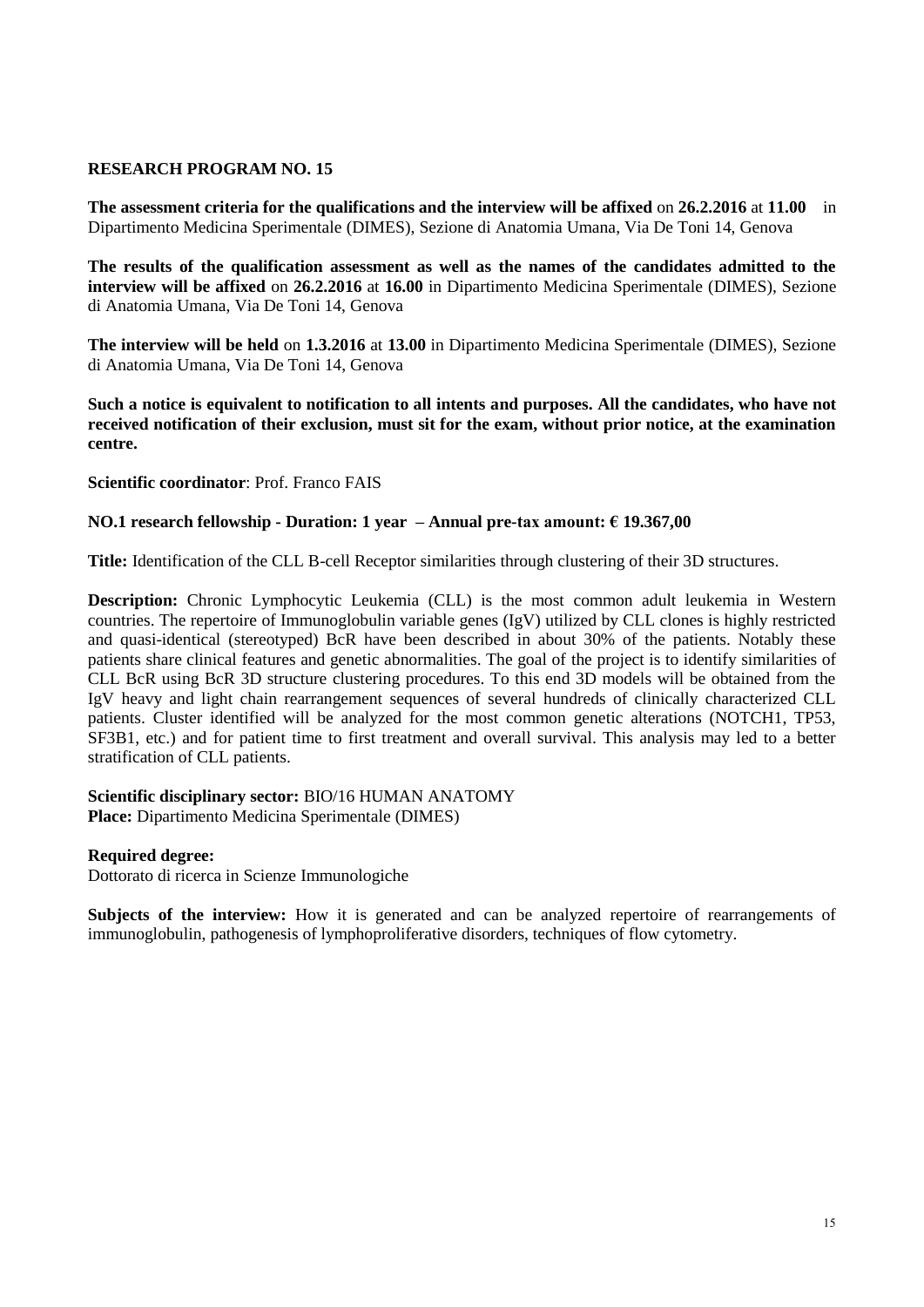**The assessment criteria for the qualifications and the interview will be affixed** on **1.3.2016** at **8.00** in Dipartimento Medicina Sperimentale (DIMES) sez. Istologia Via G.B.Marsano 10, Genova

**The results of the qualification assessment as well as the names of the candidates admitted to the interview will be affixed** on **1.3.2016** at **11.00** in Dipartimento Medicina Sperimentale (DIMES) sez. Istologia Via G.B.Marsano 10, Genova

**The interview will be held** on **1.3.2016** at **15.00** in Dipartimento Medicina Sperimentale (DIMES) sez. Istologia Via G.B.Marsano 10, Genova

**Such a notice is equivalent to notification to all intents and purposes. All the candidates, who have not received notification of their exclusion, must sit for the exam, without prior notice, at the examination centre.**

**Scientific coordinator**: Prof. Alessandro MORETTA

#### **NO.1 research fellowship - Duration: 1 year – Annual pre-tax amount: € 19.367,00**

**Title:** Study of human memory-like NK cells isolated from both seropositive HCMV healthy individuals and patients infected/reactivating HCMV after Hematopoietic Stem Cell Transplantation.

**Description:** Aim of the study will be the phenotypical and functional characterization of HCMV-induced memory-like NK cells and the analysis of the molecular mechanisms regulating their generation. To this purpose NK cells will be isolated from peripheral blood of both HCMV<sup>+</sup> healthy individuals and patients undergoing HSCT at different time points after transplant and subsequently analysed by suitable assays (cytofluorimetric analyses, cytotoxicity assays, cytokines production, proliferation assays). NK cells will be also FACS-sorted into different subsets and cultured in the presence or absence of HCMV-infected fibroblasts and/or dendritic cells and macrophages. The different HCMV strains needed will be previously prepared. The functional and phenotypical features of such in vitro HCMV-induced NK cells will be analyzed.

**Scientific disciplinary sector:** BIO/17 HISTOLOGY **Place:** Dipartimento Medicina Sperimentale (DIMES)

#### **Required degree:**

Laurea Magistrale della classe LM-6 Biologia

**Subjects of the interview:** Innate immunity, receptors and functions of NK cells, modulation capabilities and NK receptor repertoire in response to viral infections in healthy and post HSCT patients.

It will constitute preferential criterion the previous experience in the isolation and characterization of phenotypic and functional NK cells from peripheral blood.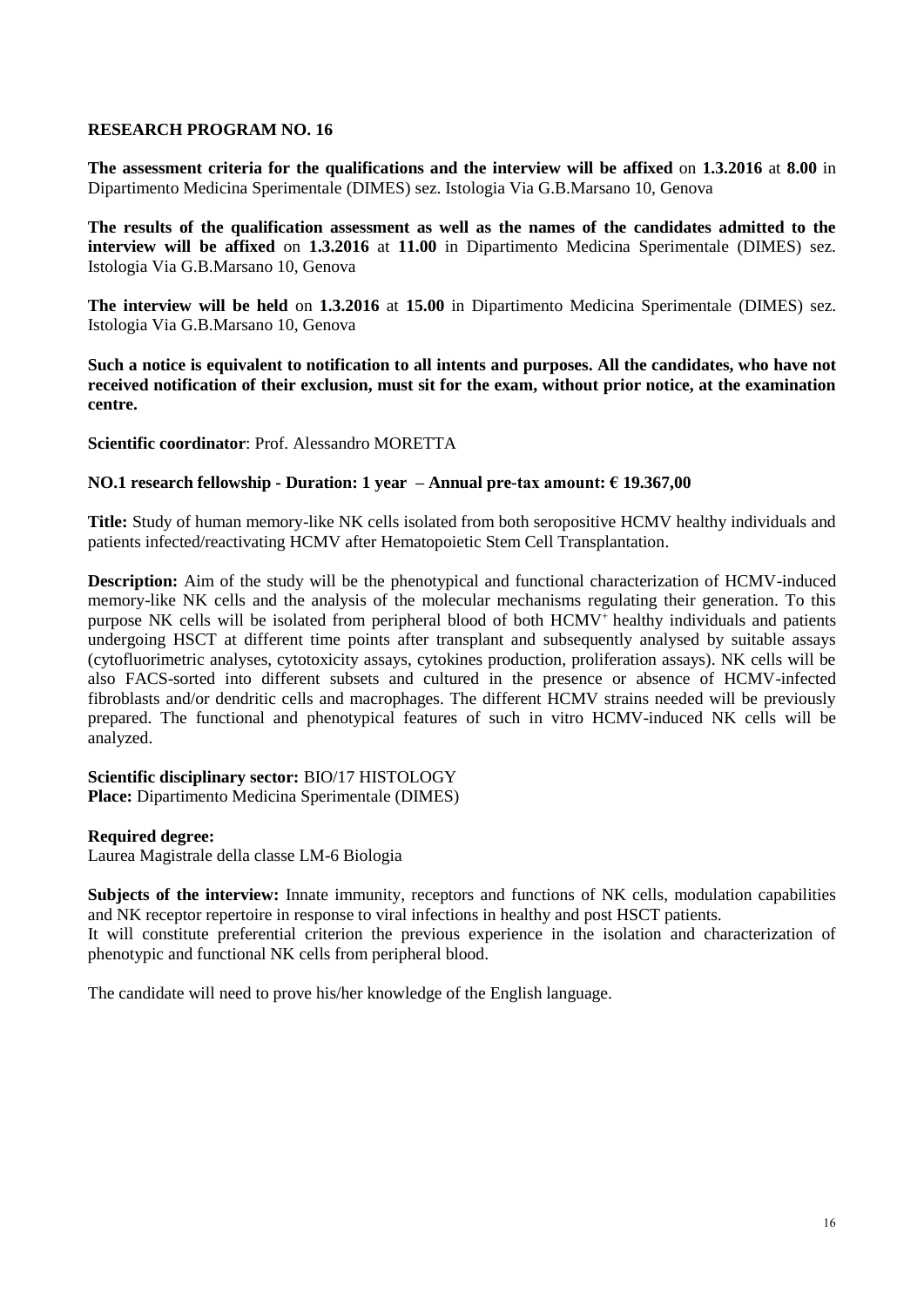**The assessment criteria for the qualifications and the interview will be affixed** on **2.3.2016** at **8.00** in Dipartimento Medicina Sperimentale (DIMES), Sezione di Istologia (terzo piano), Via G.B. Marsano 10, Genova

**The results of the qualification assessment as well as the names of the candidates admitted to the interview will be affixed** on **2.3.2016** at **11.00** in Dipartimento Medicina Sperimentale (DIMES), Sezione di Istologia (terzo piano), Via G.B. Marsano 10, Genova

**The interview will be held** on **2.3.2016** at **15.00** in Dipartimento Medicina Sperimentale (DIMES), Sezione di Istologia (terzo piano), Via G.B. Marsano 10, Genova

**Such a notice is equivalent to notification to all intents and purposes. All the candidates, who have not received notification of their exclusion, must sit for the exam, without prior notice, at the examination centre.**

**Scientific coordinator**: Prof. Alessandro MORETTA

# **NO.1 research fellowship - Duration: 1 year – Annual pre-tax amount: € 23.250,00**

**Title:** Analysis of the immunomodulatory effects of clinical grade anticancer drugs.

**Description:** The project will evaluate the immunomodulatory effects of clinical grade anticancer drugs such as tyrosine kinase inhibitors (Gleevec, nilotinib) and muramyl tripeptide phosphatidylethanolamine (MTP-PE) (Agreement for the free supply of drugs approved by Novartis and Takeda). In particular, we will evaluate whether the administration of such drugs at doses lower than therapeutic ones (that are used to kill cancer cells), may result in benefit to patients by acting on survival, phenotype and function of macrophages and Natural Killer (NK) cells, and on their functional interaction. In addition, the project will analyze the possible emergence of drug-mediated blocking of the immune response ("immunocheckpoints") such as PD-1/PD-Ls, which could limit the anti-tumor effects of both effector cells.

## **Scientific disciplinary sector:** BIO/17 HISTOLOGY

**Place:** Dipartimento Medicina Sperimentale (DIMES)

## **Required degree:**

Dottorato di ricerca in Immunologia, vaccinologia e trapianti d'organo-indirizzo immunologia clinica e sperimentale

## **Subjects of the interview:**

Innate immunity in humans; receptors and functions of macrophages and NK cells; immunostimulatory and immunomodulatory cytokines; functional polarization of macrophages in physiological and pathological conditions; mechanisms of tumor escape; receptors and ligands responsible of the best known immunocheckpoints.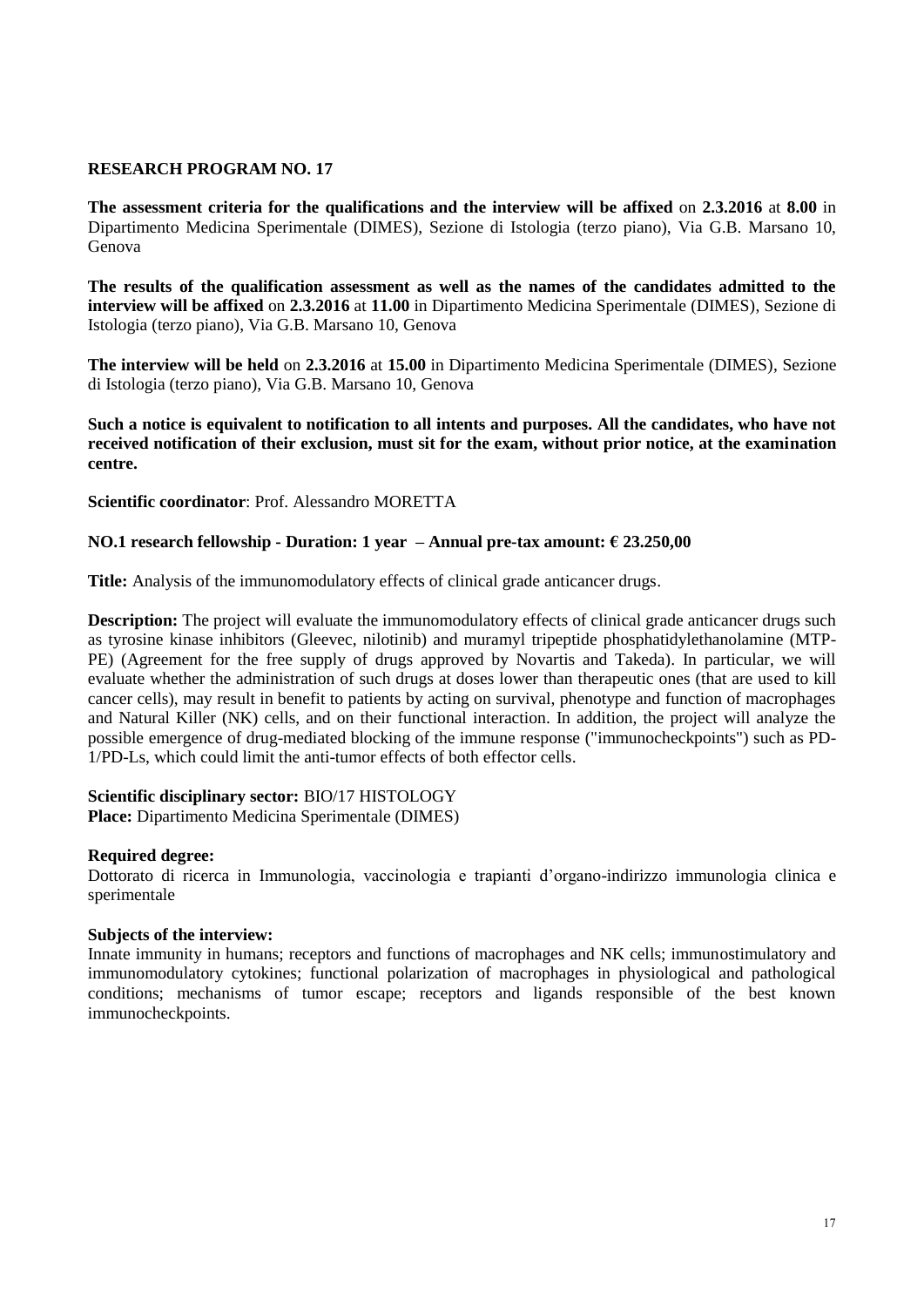**The assessment criteria for the qualifications and the interview will be affixed** on **1.3.2016** at **9.00** in Centro di eccellenza per lo studio dei meccanismi molecolari di comunicazione tra cellule: dalla ricerca di base alla clinica (CEBR), Viale Benedetto XV/ 7 (piano -1 sotto clinica oculistica), Genova

**The results of the qualification assessment as well as the names of the candidates admitted to the interview will be affixed** on **1.3.2016** at **12.00** in Centro di eccellenza per lo studio dei meccanismi molecolari di comunicazione tra cellule: dalla ricerca di base alla clinica (CEBR), Viale Benedetto XV/ 7 (piano -1 sotto clinica oculistica), Genova

**The interview will be held** on **1.3.2016** at **15.00** in Centro di eccellenza per lo studio dei meccanismi molecolari di comunicazione tra cellule: dalla ricerca di base alla clinica (CEBR), Viale Benedetto XV/ 7 (piano -1 sotto clinica oculistica), Genova

**Such a notice is equivalent to notification to all intents and purposes. All the candidates, who have not received notification of their exclusion, must sit for the exam, without prior notice, at the examination centre.**

**Scientific coordinator**: Prof. Gilberto FILACI

## **NO.1 research fellowship - Duration: 1 year – Annual pre-tax amount: € 19.367,00**

**Title:** Analysis of immunomodulating activity of DNA in experimental models of autoimmune diseases.

**Description:** Systemic Lupus Erythematosus (SLE) is an autoimmune disease mainly due to the presence of anti-DNA autoantibodies causing systemic inflammation. Our previous data indicate that DNA inhibits antigen-specific immune responses. This implies that DNA physiologically might have tolerogenic functions that are subverted due to the formation of immunocomplexes with anti-DNA autoantibodies. The mechanisms through which DNA mediates its immunosuppressive activity are largely unknown. The main aim of this project will be to investigate on the immunosuppressive mechanisms of DNA performing in vitro analyses and studies in an experimental model of SLE.

## **Scientific disciplinary sector:** MED/09 INTERNAL MEDICINE

**Place:** Centro di eccellenza per lo studio dei meccanismi molecolari di comunicazione tra cellule: dalla ricerca di base alla clinica (CEBR)

## **Required degree:**

Dottorato di ricerca in Biotecnologie

## **Subjects of the interview**:

Cell-mediated immune response; biology of antigen-presenting cells; study models and biotechnology useful for the study of intracellular molecular mechanisms; immunization with DNA.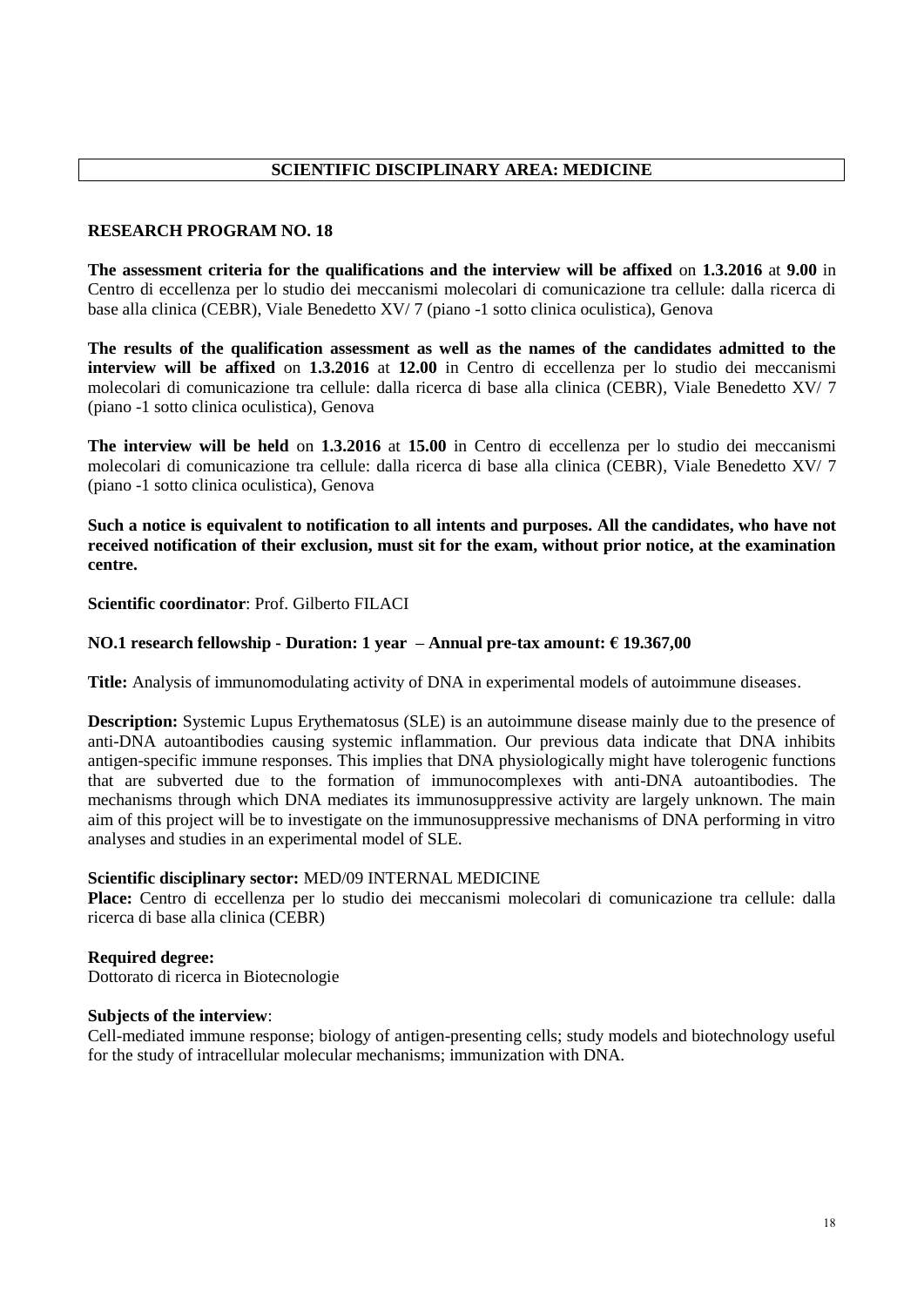**The assessment criteria for the qualifications and the interview will be affixed** on **26.2.2016** at **9.00** in Dipartimento di Medicina Interna e Specialità Mediche (DIMI), Viale Benedetto XV, 6 - Genova

**The results of the qualification assessment as well as the names of the candidates admitted to the interview will be affixed** on **26.2.2016** at **12.00** in Dipartimento di Medicina Interna e Specialità Mediche (DIMI), Viale Benedetto XV, 6 - Genova

**The interview will be held** on **26.2.2016** at **14.00** in Dipartimento di Medicina Interna e Specialità Mediche (DIMI), Viale Benedetto XV, 6 - Genova

**Such a notice is equivalent to notification to all intents and purposes. All the candidates, who have not received notification of their exclusion, must sit for the exam, without prior notice, at the examination centre.**

**Scientific coordinator**: Prof. Giorgio L. VIVIANI

#### **NO.1 research fellowship - Duration: 1 year – Annual pre-tax amount: € 19.367,00**

**Title:** Possible protective role of anti-VEGF molecules in counteract detrimental effects caused by hyperglycemia and advanced glycation end products in endothelial cells.

**Description:** Diabetic retinopathy (DR) is one of the commonest microvascular complication of diabetes. Hyperglycemia is the major long-term determinant of vascular changes in DR and induces endothelial cell dysfunction. Under these conditions proteins undergo non-enzymatic glycation forming advanced glycation end products (AGEs). AGEs interaction with their receptor RAGE induces reactive oxygen species (ROS) generation and inflammatory reactions, which might potentiate the deleterious effects on endothelial cells. Among the pathological changes in DR, neovascularization is mainly caused by the secretion of VEGF-A, whose levels are also increased by AGEs-RAGE interaction in endothelial cells. In this regard, the research project will be aimed at assessing the effectiveness of anti-VEGF-A molecules to counteract detrimental effects caused by hyperglycemia and AGEs, and consequently prevent the endothelial cells damage.

#### **Scientific disciplinary sector:** MED/09 INTERNAL MEDICINE

**Place:** Dipartimento di Medicina interna e Specialità mediche (DIMI)

## **Required degree:**

Dottorato di ricerca in Biologia e Patologia dell'Invecchiamento

## **Subjects of the interview:**

Essential pathophysiological basis of diabetes, mechanisms of action of drugs used in the treatment of diabetes, cell culture techniques and molecular biology.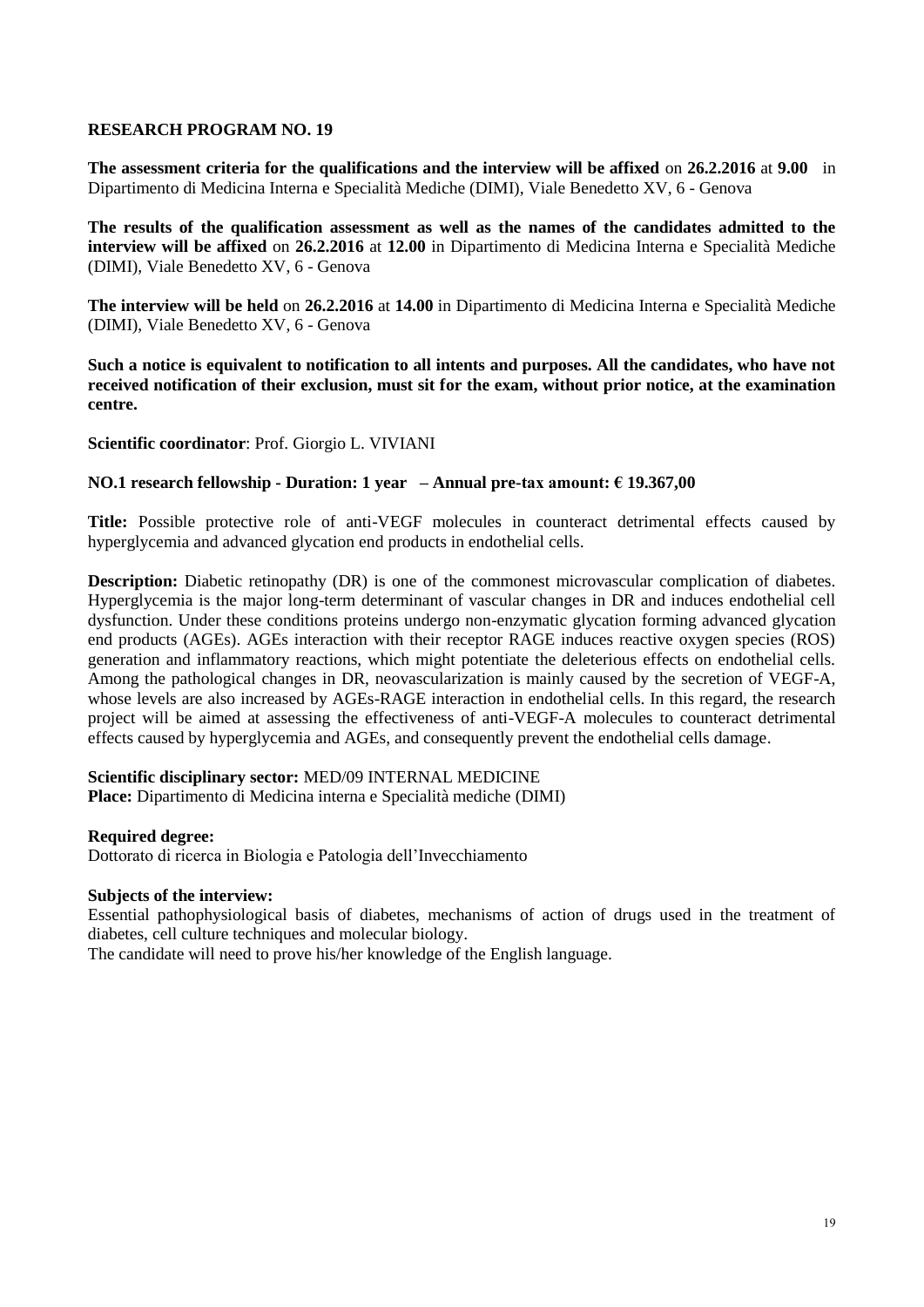**The assessment criteria for the qualifications and the interview will be affixed** on **29.2.2016** at **9.30** in Dipartimento di Medicina Interna e Specialità Mediche (DIMI), Viale Benedetto XV, 6 - Genova

**The results of the qualification assessment as well as the names of the candidates admitted to the interview will be affixed** on **29.2.2016** at **12.30** in Dipartimento di Medicina Interna e Specialità Mediche (DIMI), Viale Benedetto XV, 6 - Genova

**The interview will be held** on **29.2.2016** at **12.40** in Dipartimento di Medicina Interna e Specialità Mediche (DIMI), Viale Benedetto XV, 6 - Genova

**Such a notice is equivalent to notification to all intents and purposes. All the candidates, who have not received notification of their exclusion, must sit for the exam, without prior notice, at the examination centre.**

**Scientific coordinator**: Prof. Antonino PICCIOTTO

# **NO.1 research fellowship - Duration: 1 year – Annual pre-tax amount: € 19.367,00**

**Title:** Evaluation of echocardiographic and biohumoral parameters in cirrhotic cardiomyopathy.

**Description:** In patients with cirrhosis is described an hyperdynamic circulatory state due to an effective hypovolemia that induces an activation of sympathetic nervous system and the renin-angiotensin-aldosterone system.

Together with the changes in hemodynamic state is important to considered a series of mechanisms such ad a down regulation of β-adrenergic receptor and the nitration of cardiac proteins which are responsible of myocardial hyporesponsiveness to catecholamines and an imparement in heart rate control.

A reduced vascular reactivity because of increased release of nitric oxide and an autonomic dysfunction also seem to play a role in the alterations observed in cirrhotic patients.

The set of alterations described above can be responsible of a progressive cardiac dysfunction known as "cirrhotic cardiomyopathy" (seen in 40-50% of patients). This term denotes a chronic cardiac dysfunction characterised by impaired contractile function, at rest or with exercise, and/or altered diastolic relaxation with electrophysiological abnormalities (prolonged of the QTc interval, abnormal chronotropic response).

Aim of the study is understand how portal hypertension can influence the development of cardiac and endothelial dysfunction in patient with cirrhosis, and if there is an impact of cardiomyopathy on survival and quality of life in patients with cirrhosis. Patients admitted to U.O. Diagnosi e terapia delle epatopatie IRCCS AOU San Martino IST with the diagnosis of cirrhosis are evaluated.

## **Scientific disciplinary sector:** MED/12 GASTROENTEROLOGY

**Place:** Dipartimento di Medicina interna e Specialità mediche (DIMI)

## **Required degree:**

Laurea V.O. in Medicina e Chirurgia Laurea Specialistica della classe 46/S Medicina e Chirurgia Laurea Magistrale della classe LM/41 Medicina e Chirurgia

## **Subjects of the interview:**

Liver cirrhosis and its complications; hyperdynamic syndrome in cirrhosis; cardiac abnormalities in cirrhosis.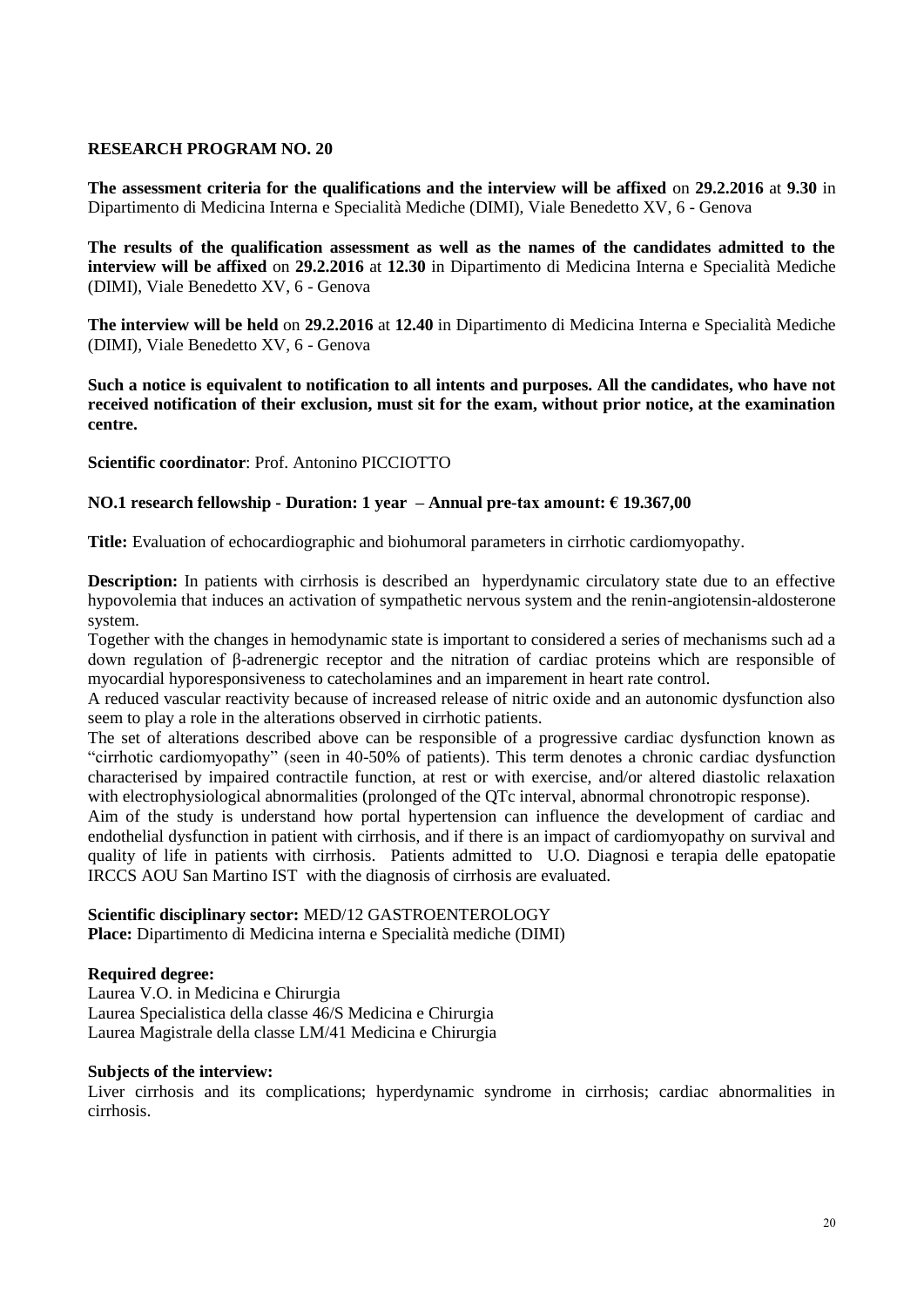**The assessment criteria for the qualifications and the interview will be affixed** on **1.3.2016** at **9.30** in Dipartimento di Medicina interna e Specialità mediche (DIMI), Viale Benedetto XV/6 - Genova

**The results of the qualification assessment as well as the names of the candidates admitted to the interview will be affixed** on **1.3.2016** at **12.30** in Dipartimento di Medicina interna e Specialità mediche (DIMI), Viale Benedetto XV/6 - Genova

**The interview will be held** on **1.3.2016** at **13.00** in studio della Prof.ssa Boschetti IV piano retrocorpo, Dipartimento di Medicina interna e Specialità mediche (DIMI), Viale Benedetto XV/6, Genova

**Such a notice is equivalent to notification to all intents and purposes. All the candidates, who have not received notification of their exclusion, must sit for the exam, without prior notice, at the examination centre.**

## **Scientific coordinator**: Prof.ssa Mara BOSCHETTI

#### **NO.1 research fellowship - Duration: 1 year – Annual pre-tax amount: € 19.367,00**

**Title:** Comparative GH/IGF-I system assessment in systemic lupus erythematosus and systemic sclerosis.

**Description:** Different rheumatic and musculoskeletal disorders, including osteoarthritis (OA), rheumatoid arthritis (RA), diffuse idiopathic skeletal hyperostosis, as well as fibromyalgia are characterized by elevated circulating GH levels. Furthermore, reduced somatostatin levels seem to be strongly associated with joint inflammation (as seen in RA), as well as in elderly patients with the inflammatory complications of knee OA. Previous studies have also suggested that alterations in this hypothalamic/pituitary axis may contribute to systemic lupus erythematosus (SLE) progression. Similarly, IGF-I is reported involved in the development of systemic sclerosis (SS).

The aim of the study is to measure inflammatory markers (ESR, CRP), renal function and 25OH vitamin D, in addition to the levels of IGF-I, IGFBP3 and ALS to evaluate the influence of these hormones on the activity of the disease, in age comparable patients affected by SS and SLE.

## **Scientific disciplinary sector:** MED/13 ENDOCRINOLOGY

**Place:** Dipartimento di Medicina interna e Specialità mediche (DIMI)

#### **Required degree:**

Diploma di specializzazione in Endocrinologia e Malattie del Ricambio con adeguata produzione scientifica derivante da trial clinici, interventi a convegni nazionali ed internazionali e lavori pubblicati su riviste impattate.

## **Subjects of the interview:**

Pituitary axis, GH IGF system, substitution treatment, SLE, scleroderma, hormonal immunomodulation.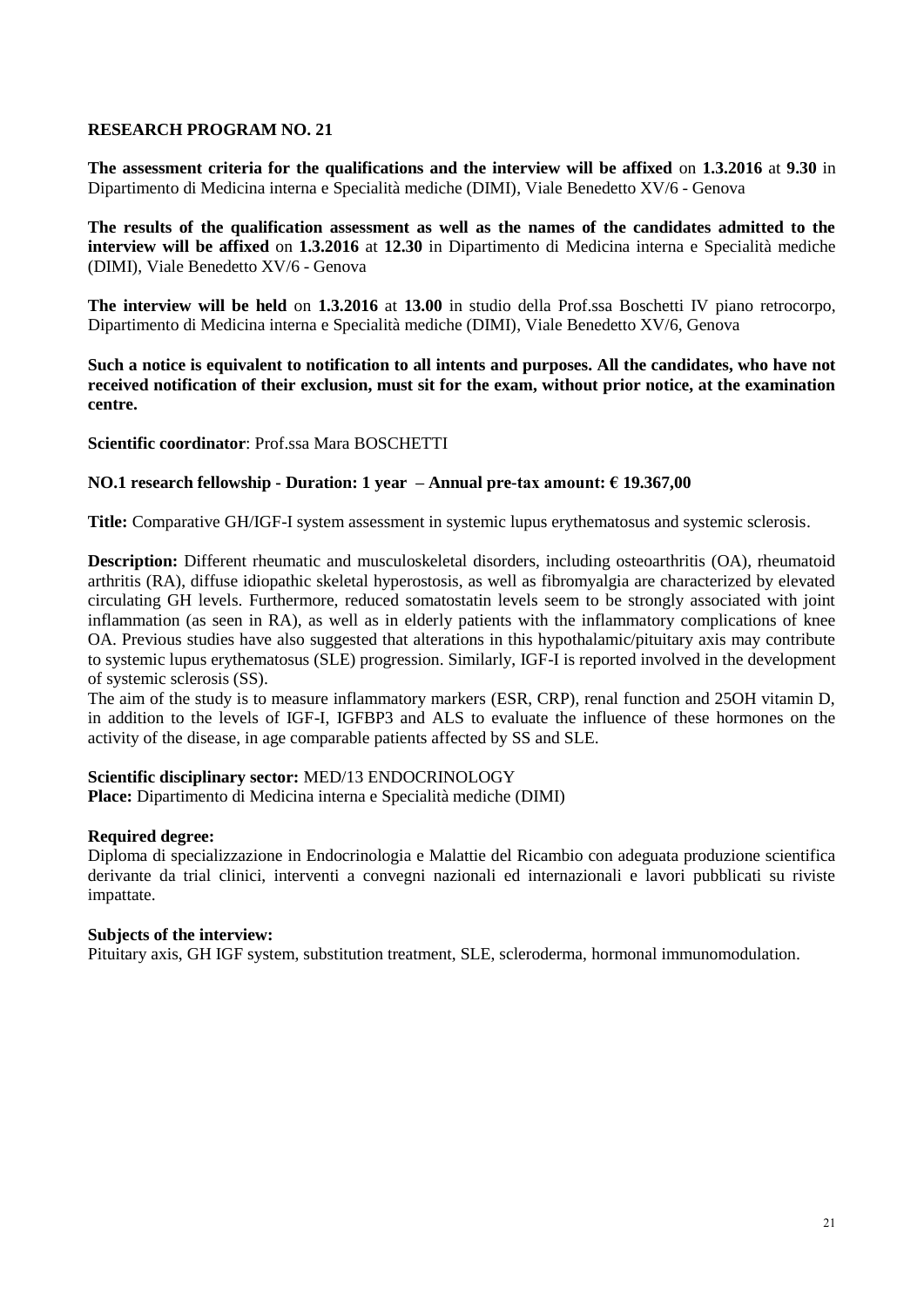**The assessment criteria for the qualifications and the interview will be affixed** on **1.3.2016** at **9.00** in Sala Riunioni del Reparto di Chirurgia Vascolare ed Endovascolare – Monoblocco 12° piano Lev. IRCCS San Martino – Ist, L.go Rosanna Benzi 10, Genova

**The results of the qualification assessment as well as the names of the candidates admitted to the interview will be affixed** on **1.3.2016** at **12.00** in Sala Riunioni del Reparto di Chirurgia Vascolare ed Endovascolare – Monoblocco 12° piano Lev. IRCCS San Martino – Ist, L.go Rosanna Benzi 10 , Genova

**The interview will be held** on **1.3.2016** at **15.30** in Sala Riunioni del Reparto di Chirurgia Vascolare ed Endovascolare – Monoblocco 12° piano Lev. IRCCS San Martino – Ist, L.go Rosanna Benzi 10, Genova

**Such a notice is equivalent to notification to all intents and purposes. All the candidates, who have not received notification of their exclusion, must sit for the exam, without prior notice, at the examination centre.**

## **Scientific coordinator**: Prof. Domenico PALOMBO

# **NO.1 research fellowship - Duration: 1 year – Annual pre-tax amount: € 19.367,00**

**Title:** Evaluation of bioactive molecules in the mechanism ischemia – reperfusion and in the process of atherogenic inflammation and their possible use in engineered bio re-absorbable implants.

**Description:** Many studies suggest that a higher intake of antioxidants is associated with a reduced risk of developing vascular disease; the study first aim is to evaluate the in vitro effects of TNF on the expression of molecules associated with endothelial dysfunction in order to identify new molecular targets that can be used for the development of new strategies with different molecules for the treatment and prevention of vascular diseases associated with endothelial dysfunction. We will continue the evaluation of Apigenin, a bioactive flavon with strong antioxidant and anti-inflammatory properties, that can counteract the effects of TNF on the endothelium, verifying the molecular mechanisms and signal pathways involved.

Next to apigenin also quercetin will be evaluated, and also object of this study will be the role of pleiotrophin and other "chemoattractants", delving into their possible use in the research program of engineered bioabsorbable implants.

The effects of these and other bioactive molecules on endothelium induced oxidative stress will be explored, also in regard with mechanisms of ischemia - reperfusion.

Another field of research of this study is the possible "targeting" of the studied antioxidants on atherosclerotic plaques.

## **Scientific disciplinary sector:** MED/22 VASCULAR SURGERY

**Place:** Dipartimento di Scienze chirurgiche e diagnostiche integrate (DISC)

## **Required degree:**

Dottorato di ricerca in Biologia e Medicina Sperimentale – Indirizzo Biotecnologie

## **Subjects of the interview:**

Bioactive molecules and oxidative stress induced to endothelium, also with mechanisms of ischemia reperfusion; mode "targeting" of "bioactive molecules" of atherosclerotic plaques; engineering with bioactive molecules of bioabsorbable implants.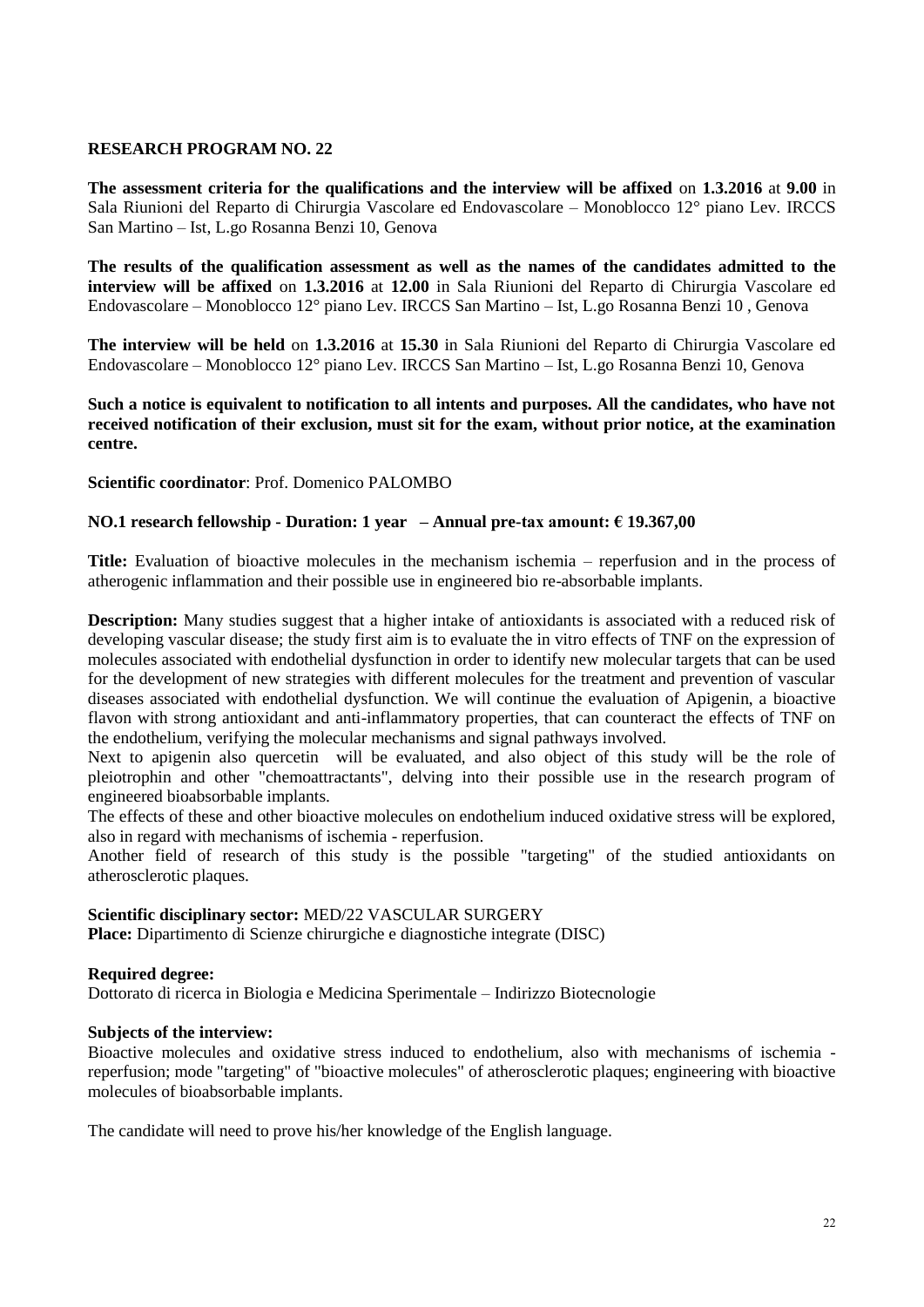**The assessment criteria for the qualifications and the interview will be affixed** on **29.2.2016** at **9.00** in Dipartimento di Neuroscienze, riabilitazione, oftalmologia, genetica e scienze materno-infantili (DINOGMI) - Clinica Neurologica - Largo Paolo Daneo 3, Genova

**The results of the qualification assessment as well as the names of the candidates admitted to the interview will be affixed** on **29.2.2016** at **12.00** in Dipartimento di Neuroscienze, riabilitazione, oftalmologia, genetica e scienze materno-infantili (DINOGMI) - Clinica Neurologica - Largo Paolo Daneo 3, Genova

**The interview will be held** on **29.2.2016** at **13.00** in Dipartimento di Neuroscienze, riabilitazione, oftalmologia, genetica e scienze materno-infantili (DINOGMI) - Clinica Neurologica - Largo Paolo Daneo 3, Genova

**Such a notice is equivalent to notification to all intents and purposes. All the candidates, who have not received notification of their exclusion, must sit for the exam, without prior notice, at the examination centre..**

**Scientific coordinator**: Prof. Giovanni Luigi MANCARDI

## **NO.1 research fellowship - Duration: 1 year – Annual pre-tax amount: € 19.367,00**

**Title:** Excessive daytime sleepiness and prevention of road accidents and injuries in general population.

**Description:** Excessive daytime sleepiness (EDS) is one of the main causes of road accidents, and is to blame for almost 20% of the total. The EDS has many contributory causes, including: the syndrome of obstructive sleep apnea (OSA), the most important medical cause of EDS, lifestyle and habits, working conditions and environmental factors causing sleep deprivation and abnormal sleep-wake cycle. Early identification of high-risk individuals and proper diagnosis would be expected to lead, to a significant decrease in the risk of road accidents and injuries. The aim of this project is to analyze the prevalence of EDS and sleep disorders in general population, in order to reduce the risk of accidents and injuries, and to develop a program focused prevention and health promotion.

## **Scientific disciplinary sector:** MED/26 NEUROLOGY

**Place:** Dipartimento di Neuroscienze, riabilitazione, oftalmologia, genetica e scienze materno-infantili (DINOGMI)

## **Required degree:**

Laurea V.O. in Psicologia Laurea Specialistica della classe 58/S Psicologia Laurea Magistrale della classe LM-51 Psicologia

## **Subjects of the interview:**

Neurophysiology of sleep, sleep disorders and circadian rhythm, the main causes of excessive daytime sleepiness, interactions drowsiness -psychomotor performance, drowsiness detention systems.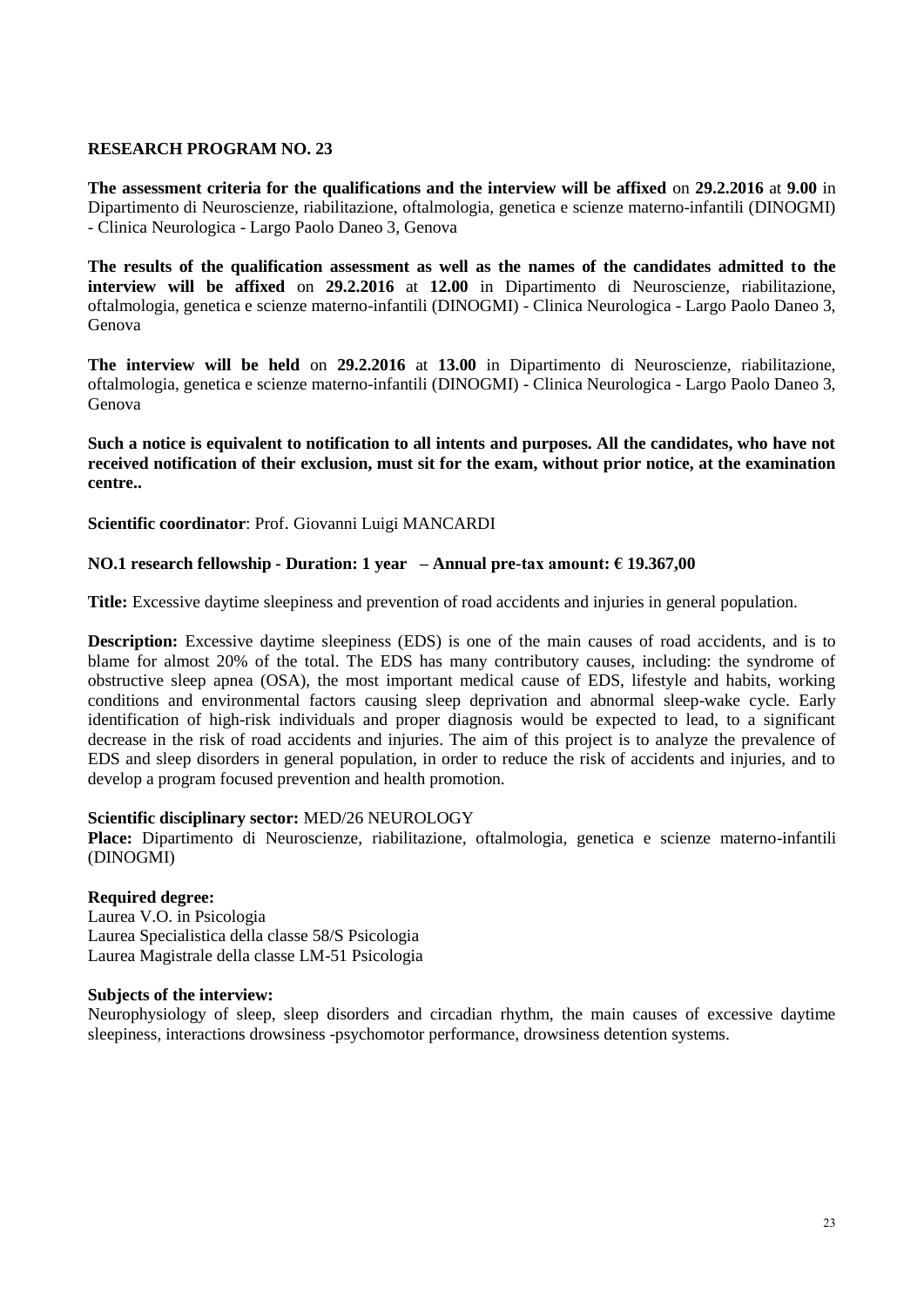**The assessment criteria for the qualifications and the interview will be affixed** on **29.2.2016** at **10.00** in Dipartimento di Neuroscienze, riabilitazione, oftalmologia, genetica e scienze materno-infantili (DINOGMI), Largo Paolo Daneo 3, Genova

**The results of the qualification assessment as well as the names of the candidates admitted to the interview will be affixed** on **1.3.2016** at **9.00** in Dipartimento di Neuroscienze, riabilitazione, oftalmologia, genetica e scienze materno-infantili (DINOGMI), Largo Paolo Daneo 3, Genova

**The interview will be held** on **1.3.2016** at **12.00** in biblioteca del Dipartimento di Neuroscienze, riabilitazione, oftalmologia, genetica e scienze materno-infantili (DINOGMI), Largo Paolo Daneo 3, Genova

**Such a notice is equivalent to notification to all intents and purposes. All the candidates, who have not received notification of their exclusion, must sit for the exam, without prior notice, at the examination centre..**

## **Scientific coordinator**: Prof. Angelo SCHENONE

# **NO.1 research fellowship - Duration: 1 year – Annual pre-tax amount: € 19.367,00**

**Title:** Development and validation of a new instrument [sensor engineered glove test (segt)] for evaluation of motor performance of hand in patients with peripheral neuropathies.

**Description:** SEGT records the opposition movements of the hands fingers. The group of Prof. Schenone has already demonstrated the effectiveness of SEGT to discriminate healthy controls (HT) from patients with Charcot-Marie-Tooth (CMT) neuropathy and there are significant differences among HT, asymptomatic and symptomatic patients. Therefore, SEGT is a promising tool to evaluate hands function in neurological diseases. Validity and responsiveness of SEGT have yet to be demonstrated.

The project aims at showing:

• Validity: motor performance of 60 CMT patients will be evaluated with SEGT and results compared with the Sollerman scale (a gold standard for the assessment of the hand function in CMT patients).

- Intra and interrater reproducibility: will be evaluated by a test-retest method
- Responsiveness: the test will be administered at 3 time points (baseline, 6th month and12th month).

## **Scientific disciplinary sector:** MED/26 NEUROLOGY

**Place:** Dipartimento di Neuroscienze, riabilitazione, oftalmologia, genetica e scienze materno-infantili (DINOGMI)

#### **Required degree:**

Laurea Specialistica della classe 6/S Biologia Laurea Magistrale della classe LM-6 Biologia

#### **Subjects of the interview:**

Hereditary neuropathies, neuropathy of Charcot-Marie-Tooth, elements of assessment of the upper limb.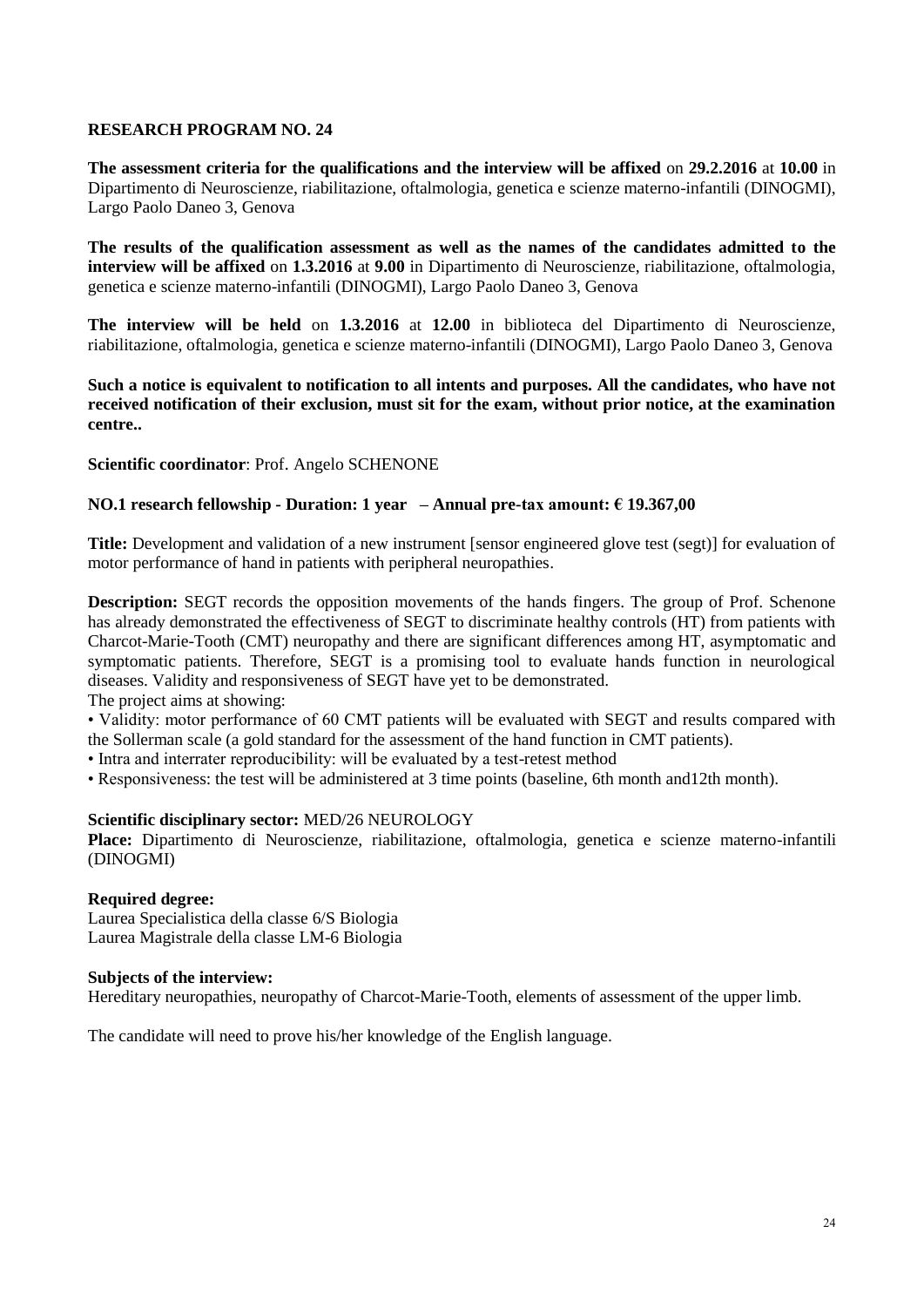**The assessment criteria for the qualifications and the interview will be affixed** on **29.2.2016** at **7.30** in padiglione 4 (DISC), Ospedale S. Martino, Largo Rosanna Benzi 10, Genova

**The results of the qualification assessment as well as the names of the candidates admitted to the interview will be affixed** on **29.2.2016** at **10.30** in padiglione 4 (DISC), Ospedale S. Martino, Largo Rosanna Benzi 10, Genova

**The interview will be held** on **29.2.2016** at **13.30** in padiglione 4 (DISC), Ospedale S. Martino, Largo Rosanna Benzi 10, Genova

**Such a notice is equivalent to notification to all intents and purposes. All the candidates, who have not received notification of their exclusion, must sit for the exam, without prior notice, at the examination centre.**

**Scientific coordinator**: Prof. Paolo PERA

## **NO.1 research fellowship - Duration: 1 year – Annual pre-tax amount: € 19.367,00**

**Title:** The use of long implants in immediate loading rehabilitations: a split-mouth study.

**Description:** The aim of the present research is to compare long implants (longer than 15 mm) vs standard implants in patients rehabilitated with full-arch immediate loading rehabilitations.

In each dental arch will be inserted 4 implants: in one (randomly selected) hemi-arch 2 standard implants will be inserted; in the other 2 long implants.

After impression, the clinicians will fill a questionnaire dealing with their satisfaction in relation to the two types of implants. Full-arch screw-retained prostheses will be delivered within 48 hours after surgery.

At baseline (implant insertion), 3 and 6 months, 1 year and then annually the following parameters will be recorded: peri-implant bone remodelling (by intra-oral radiographs), plaque index, bleeding on probing and probing depth. Possible surgical and prosthodontics complications will be recorded. Bone density will be evaluated at baseline using the CBCT.

**Scientific disciplinary sector:** MED/28 ORAL DISEASES AND DENTISTRY **Place:** Dipartimento di Scienze chirurgiche e diagnostiche integrate (DISC)

## **Required degree:**

Laurea V.O. in Odontoiatria e protesi dentaria Laurea Specialistica della classe 52/S Odontoiatria e protesi dentaria Laurea Magistrale della classe LM-46 Odontoiatria e protesi dentaria

## **Subjects of the interview:**

Pathophysiology of the stomatognathic system, implant-prosthetic rehabilitation of partially and totally edentulous patient.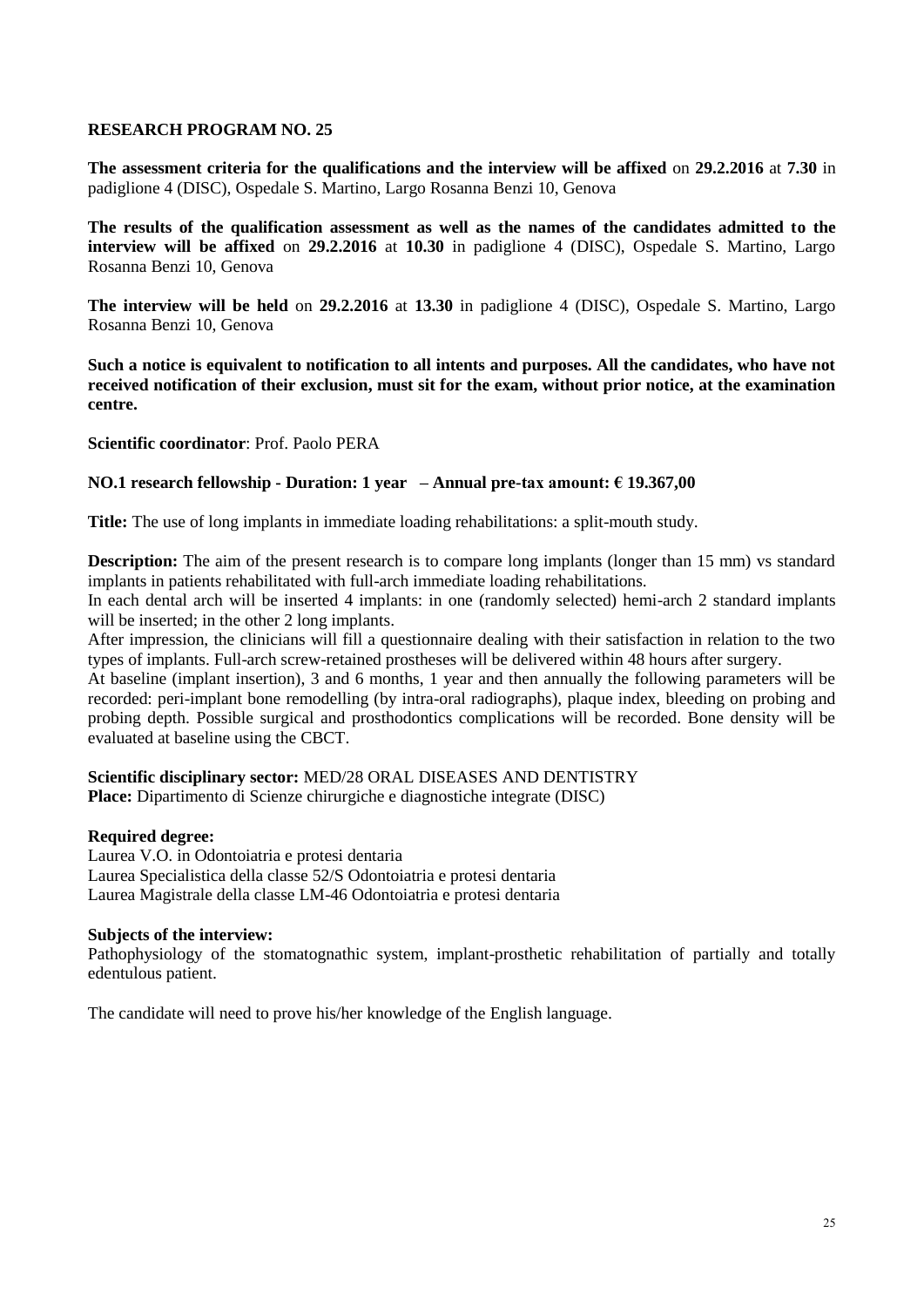**The assessment criteria for the qualifications and the interview will be affixed** on **26.2.2016** at **10.00** in Dipartimento di Scienze della Salute (DISSAL), Via Pastore 1, Genova

**The results of the qualification assessment as well as the names of the candidates admitted to the interview will be affixed** on **26.2.2016** at **13.00** in Dipartimento di Scienze della Salute (DISSAL), Via Pastore 1, Genova

**The interview will be held** on **26.2.2016** at **16.00** in Dipartimento di Scienze della Salute (DISSAL), Via Pastore 1, Genova

**Such a notice is equivalent to notification to all intents and purposes. All the candidates, who have not received notification of their exclusion, must sit for the exam, without prior notice, at the examination centre..**

**Scientific coordinator**: Prof. Roberto GASPARINI

## **NO.1 research fellowship - Duration: 1 year – Annual pre-tax amount: € 19.367,00**

**Title:** Influenza vaccination in the elderly. How the use of indices of deprivation, of the main socioeconomic characteristics and of the need for information/training can help to improve vaccination coverage, thereby reducing access to hospital Emergency Departments (ED) and influenza-related hospitalizations.

**Description:** Vaccination is the most effective means of preventing influenza and reducing its associated risks. In Italy, vaccination is actively offered free of charge to subjects aged  $\geq 65$  years and to risk groups. However, vaccination coverage among subjects aged  $\geq 65$  years is declining and fails to reach the minimum limit of 75%. To overcome this problem, an effective strategy may be to promote influenza vaccination through programmes that target specific subjects. Therefore, to better identify population subgroups that do not comply with vaccination, we propose the use of socio-economic deprivation indices that can identify and evaluate the relationship between socio-economic inequalities and health outcomes.

## **Scientific disciplinary sector:** MED/42 HYGIENE AND PUBLIC HEALTH

**Place:** Dipartimento di Scienze della salute (DISSAL)

#### **Required degree:**

Laurea V.O. in Scienze Politiche - Indirizzo Economico-Politico Laurea Specialistica della classe 64/S Scienze dell'economia o 70/S Scienze della politica Laurea Magistrale della classe LM-56 Scienze dell'economia o LM-62 Scienze della politica

#### **Subjects of the interview:**

Influenza epidemiology, indices of deprivation and application methodology, socio-economic inequalities and health outcomes, clinical, social and economic impact of influenza.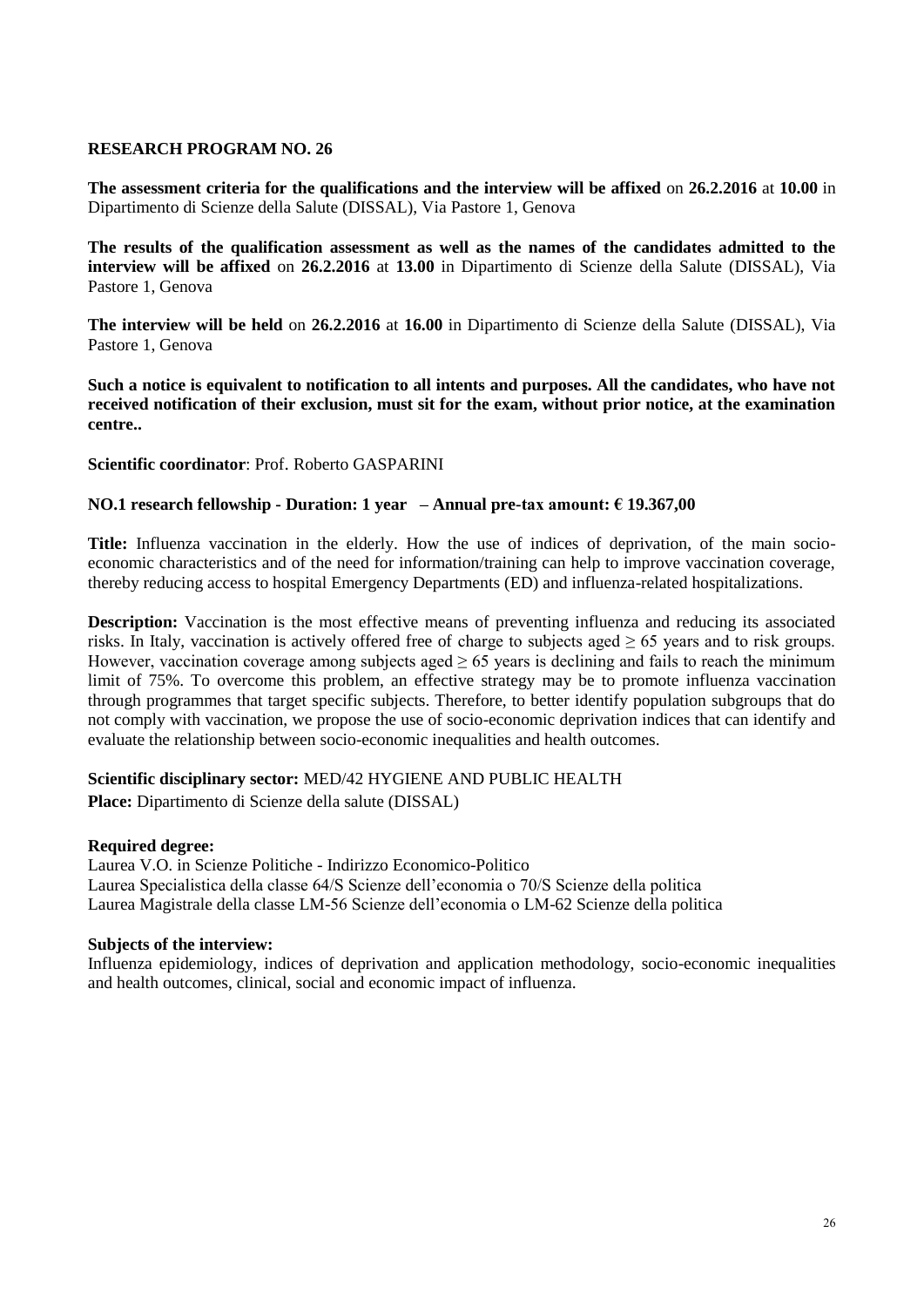**The assessment criteria for the qualifications and the interview will be affixed** on **3.3.2016** at **9.00** in Dipartimento di Scienze della Salute (DISSAL), Via Pastore 1, Genova

**The results of the qualification assessment as well as the names of the candidates admitted to the interview will be affixed** on **3.3.2016** at **12.00** in Dipartimento di Scienze della Salute (DISSAL) Via Pastore 1, Genova

**The interview will be held** on **3.3.2016** at **14.00** in Dipartimento di Scienze della Salute (DISSAL) Via Pastore 1, Genova

**Such a notice is equivalent to notification to all intents and purposes. All the candidates, who have not received notification of their exclusion, must sit for the exam, without prior notice, at the examination centre..**

**Scientific coordinator**: Prof.ssa Loredana SASSO

#### **NO.1 research fellowship - Duration: 1 year – Annual pre-tax amount: € 19.367,00**

**Title:** Flu vaccination in the elderly. How the use of the information/training needs can help improve vaccine coverage and consequently reduce access to the Accident and Emergency Department (A&E) and hospitalizations related to influenza.

**Description:** Actions of awareness-raising/education in General Practitioners will be implemented, for the development of the project on influenza vaccination awareness-raising, in relation to the territorial distribution of the groups previously identified, to arrange the promotion of vaccination in the more resistant groups. The project also intends to develop and apply instruments that have been tailored for population groups resistant to vaccination to increase their adhesion through the construction and application of communication/training tools and by facilitating the practice of vaccination. Actions will be implemented both through direct contact techniques and the use of traditional means of communication and "new media". These actions will be designed to reach both the population of older people and their families, so that these may help to improve their relative's adherence to flu vaccination.

# **Scientific disciplinary sector:** MED/45 NURSING SCIENCES: GENERAL, CLINICAL AND PAEDIATRIC

**Place:** Dipartimento di Scienze della Salute (DISSAL)

#### **Required degree:**

Laurea Specialistica della classe SNT/01/S Scienze infermieristiche e ostetriche Laurea Magistrale della classe LM/SNT1 Scienze infermieristiche e ostetriche

## **Argomenti del colloquio**:

Valuation models and compliance adherence to influenza vaccination. Tools for assessing the risk of noninfluenza vaccination for caregivers.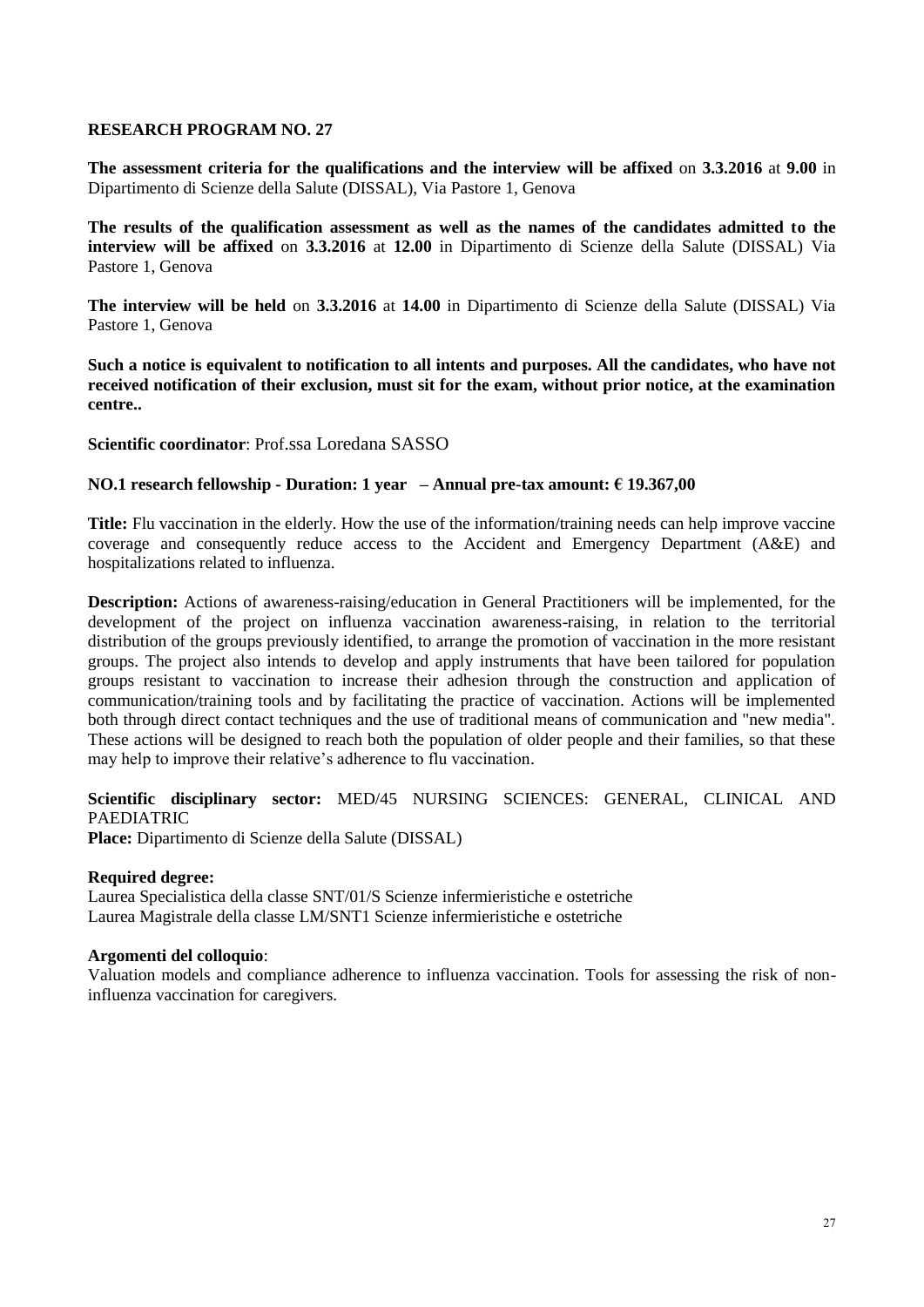**The assessment criteria for the qualifications and the interview will be affixed** on **1.3.2016** at **10.00** in Dipartimento di Neuroscienze, Riabilitazione, Oftalmologia, Genetica e Scienze Materno Infantili (DINOGMI) – Largo P. Daneo, 3, Genova

**The results of the qualification assessment as well as the names of the candidates admitted to the interview will be affixed** on **1.3.2016** at **13.00** in Dipartimento di Neuroscienze, Riabilitazione, Oftalmologia, Genetica e Scienze Materno Infantili (DINOGMI) – Largo P. Daneo, 3, Genova

**The interview will be held** on **1.3.2016** at **14.00** in Dipartimento di Neuroscienze, Riabilitazione, Oftalmologia, Genetica e Scienze Materno Infantili (DINOGMI) – Largo P. Daneo, 3, Genova

**Such a notice is equivalent to notification to all intents and purposes. All the candidates, who have not received notification of their exclusion, must sit for the exam, without prior notice, at the examination centre..**

**Scientific coordinator**: Prof. Marco TESTA

#### **NO.1 research fellowship - Duration: 1 year – Annual pre-tax amount: € 19.367,00**

**Title:** Validation of assessment and treatment procedures for subacute and chronic low back and neck pain.

**Description:** Since the etiology of nonspecific low back pain and neck pain is yet to be determined, their therapy should be based on a pragmatic approach driven by the functional impairments and the level of disability and participation showed by the individual patient.

The project aims to develop an assessment and treatment protocol for subacute and chronic low back pain and neck pain, centred on the classification of patients in specific subgroups based on provocative movements and current psychosocial profile of the patient.

The standardisation of the assessment procedure and of the following treatment is directed to the elaboration of a model of patient management able to optimise the therapeutic outcome and to reduce as much as possible the weight that the interindividual bias depending on the personal expertise has in the exercise selection.

**Scientific disciplinary sector:** MED/48 SCIENZE INFERMIERISTICHE E TECNICHE NEURO-PSICHIATRICHE E RIABILITATIVE

**Place:** Dipartimento di Neuroscienze, Riabilitazione, Oftalmologia, Genetica e Scienze Materno Infantili (DINOGMI)

## **Required degree:**

Laurea Specialistica della classe SNT/02/S Scienze delle professioni sanitarie della riabilitazione. Laurea Magistrale della classe LM/SNT2 Scienze riabilitative delle professioni sanitarie.

#### **Subjects of the interview:**

The candidate must demonstrate adequate knowledge in clinical spinal pain, physiotherapy of musculoskeletal pain, in the field of manual therapy and in the methodology of evidence-based medicine (EBM).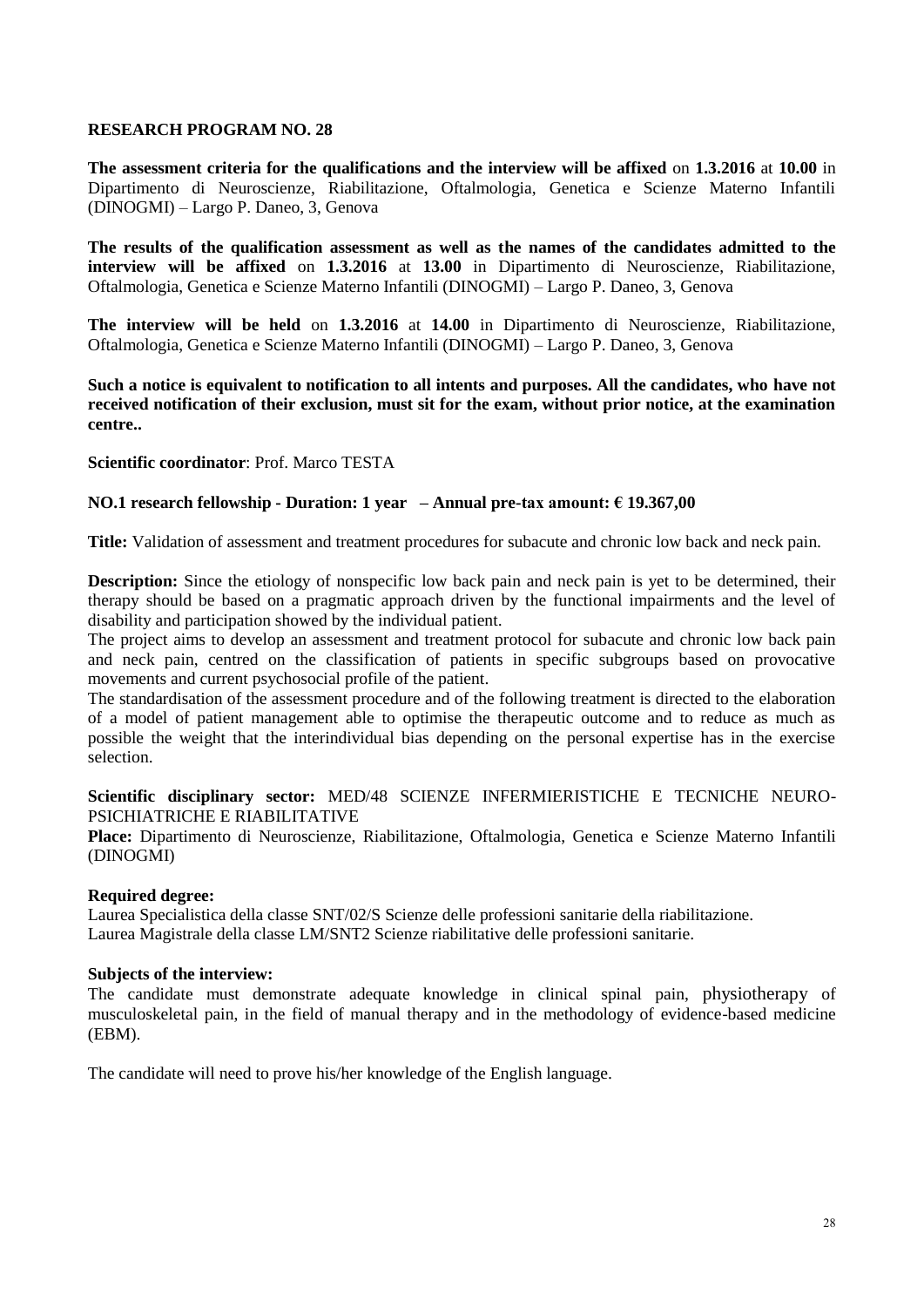**The assessment criteria for the qualifications and the interview will be affixed** on **1.3.2016** at **10.00** in Dipartimento di Neuroscienze, Riabilitazione, Oftalmologia, Genetica e Scienze Materno Infantili (DINOGMI) – Largo P. Daneo, 3, Genova

**The results of the qualification assessment as well as the names of the candidates admitted to the interview will be affixed** on **1.3.2016** at **13.00** in Dipartimento di Neuroscienze, Riabilitazione, Oftalmologia, Genetica e Scienze Materno Infantili (DINOGMI) – Largo P. Daneo, 3, Genova

**The interview will be held** on **1.3.2016** at **15.30** in Dipartimento di Neuroscienze, Riabilitazione, Oftalmologia, Genetica e Scienze Materno Infantili (DINOGMI) – Largo P. Daneo, 3, Genova

**Such a notice is equivalent to notification to all intents and purposes. All the candidates, who have not received notification of their exclusion, must sit for the exam, without prior notice, at the examination centre..**

## **Scientific coordinator**: Prof. Marco TESTA

## **NO.1 research fellowship - Duration: 1 year – Annual pre-tax amount: € 19.367,00**

**Title:** Muscle synergies analysis of between-muscles motor adaptations of subjects with myofascial pain during a reaching task.

**Description:** The theories regarding the adaptations of the motor system to pain assume that such adaptions involve not only the affected muscle but also the muscles acting as synergist for that movement. While the within-muscle adaptions occurring in presence of myofascial trigger points have been described extensively, the between-muscles adaptations are poorly studied because of a paucity of adequate methodological approaches. Recently, mathematical approaches used in the field of bioengineering have become useful as they allow to reduce the complexity of several EMG signals to few muscle synergies, which characterize the body movement quantitatively. The aim of the present project is to investigate the relationship between the presence of myofascial trigger point and muscle recruitment during a reaching task, analyzed with the methodology of synergies extraction.

## **Scientific disciplinary sector:** MED/48 NEUROPSYCHIATRIC AND REHABILITATION NURSING **SCIENCES**

**Place:** Dipartimento di Neuroscienze, Riabilitazione, Oftalmologia, Genetica e Scienze Materno Infantili (DINOGMI)

## **Required degree:**

Laurea Specialistica della classe SNT/02/S Scienze delle professioni sanitarie della riabilitazione. Laurea Magistrale della classe LM/SNT2 Scienze riabilitative delle professioni sanitarie.

#### **Subjects of the interview:**

The candidate must demonstrate adequate knowledge in clinic of myofascial pain and skills in the clinical assessment of myofascial pain. It must demonstrate good knowledge of statistical methods used in the extraction of motor synergies and skills in the use of surface electromyography.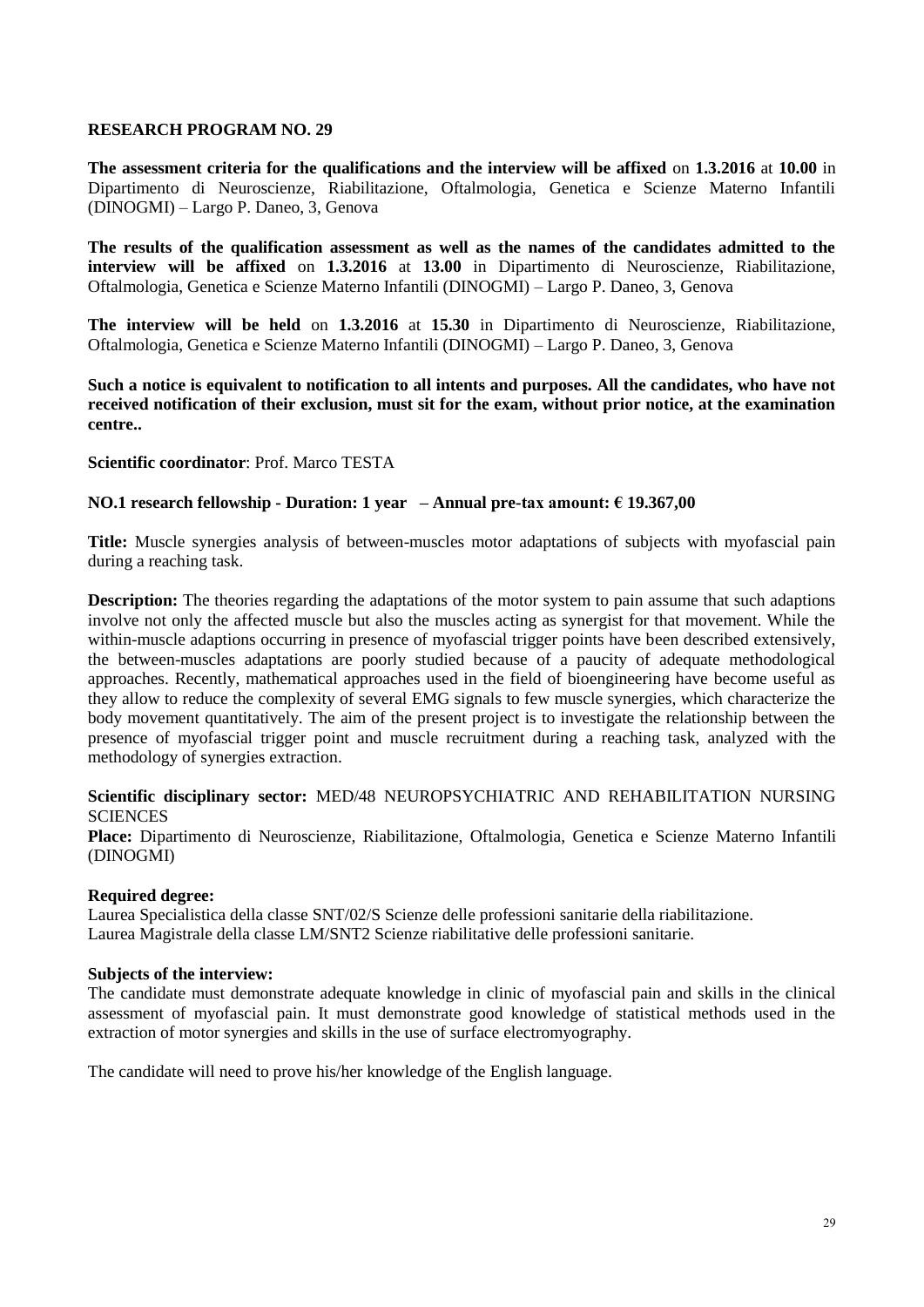# **SCIENTIFIC DISCIPLINARY AREA: INDUSTRIAL AND INFORMATION ENGINEERING**

#### **RESEARCH PROGRAM NO. 30**

**The assessment criteria for the qualifications and the interview will be affixed** on **2.3.2016** at **14.00** in Dipartimento di Ingegneria Meccanica, Energetica, Gestionale e dei Trasporti (DIME), Sezione MASET, Via Montallegro 1, Genova

**The results of the qualification assessment as well as the names of the candidates admitted to the interview will be affixed** on **2.3.2016** at **17.00 i**n Dipartimento di Ingegneria Meccanica, Energetica, Gestionale e dei Trasporti (DIME), Sezione MASET, Via Montallegro 1, Genova

**The interview will be held** on **2.3.2016** at **2.3.2016** in Dipartimento di Ingegneria Meccanica, Energetica, Gestionale e dei Trasporti (DIME), Sezione MASET, Via Montallegro 1, Genova

**Such a notice is equivalent to notification to all intents and purposes. All the candidates, who have not received notification of their exclusion, must sit for the exam, without prior notice, at the examination centre.**

**Scientific coordinator:** Prof. Pietro ZUNINO

#### **NO.1 research fellowship - Duration: 1 year – Annual pre-tax amount: € 19.367,00**

**Title:** Investigation on turbulence development within centrifugal compressor impeller and rotor/stator interaction for micro gas turbine applications.

**Description:** The research programme concerns the study of turbulence development within rotating ducts of centrifugal compressors with a focus on Coriolis effects and on rotor/stator aerodynamic interaction. Computational tools such as commercial CFD, open source and in house developed tools will be used for the fine tuning of turbulence models parameters for the specific application. The convenience of commercial and opensource codes will be investigated and tools performance will be assessed on properly arranged test cases.

#### **Scientific disciplinary sector:** ING-IND/08 FLUID MACHINERY

**Place:** Dipartimento di Ingegneria Meccanica, Energetica, Gestionale e dei Trasporti (DIME)

#### **Required degree:**

Dottorato di ricerca in Ingegneria delle Macchine a Fluido

#### **Subjects of the interview:**

Turbulence models, Coriolis effect on the turbulence in rotating ducts, interaction rotor / stator in centrifugal machines.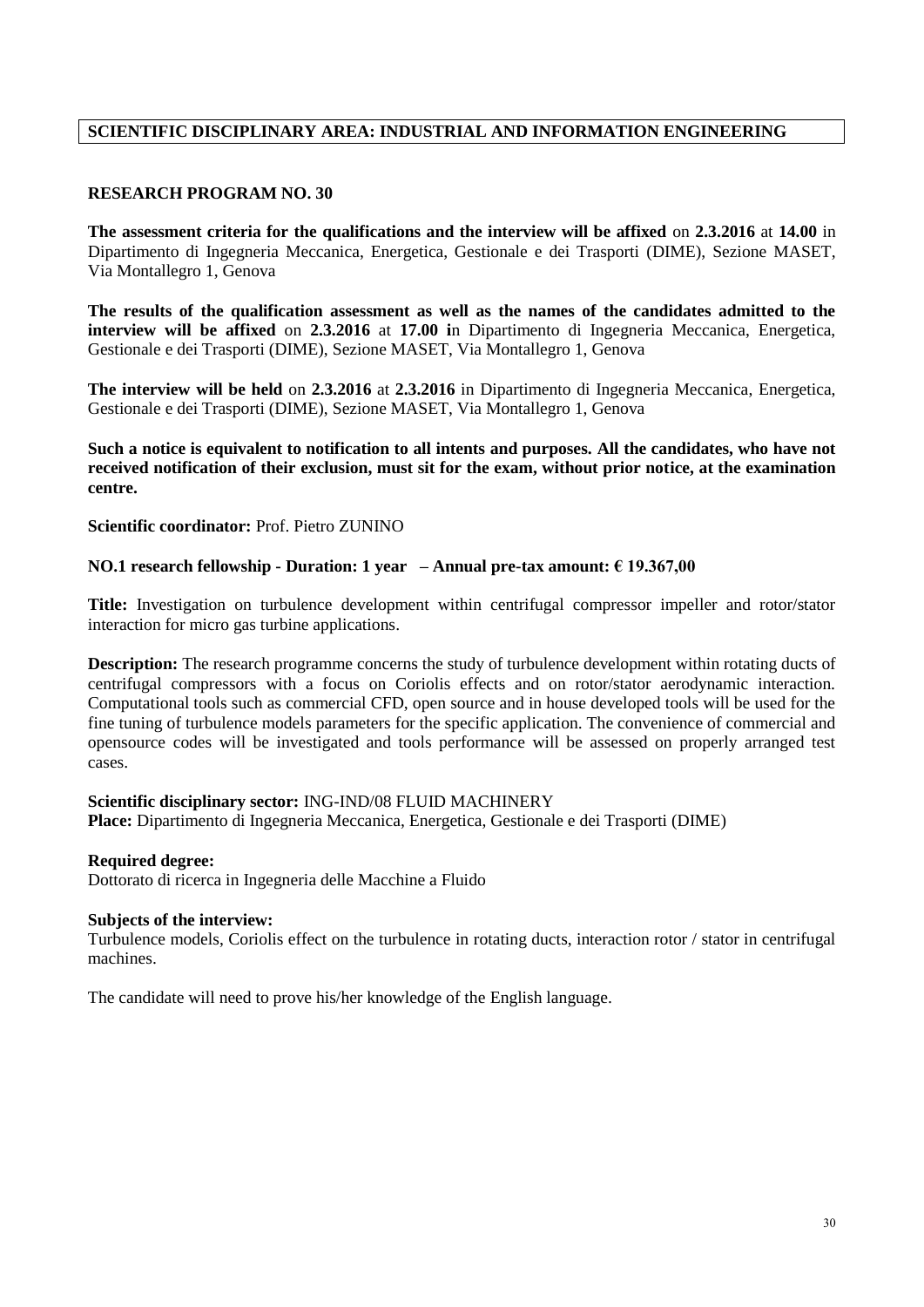**The assessment criteria for the qualifications and the interview will be affixed** on **1.3.2016** at **9.00** in Dipartimento di Ingegneria Meccanica, Energetica, Gestionale e dei Trasporti (DIME), Via Montallegro 1, Genova

**The results of the qualification assessment as well as the names of the candidates admitted to the interview will be affixed** on **1.3.2016** at **12.00** in Dipartimento di Ingegneria Meccanica, Energetica, Gestionale e dei Trasporti (DIME), Via Montallegro 1, Genova

**The interview will be held** on **1.3.2016** at **12.30** in Dipartimento di Ingegneria Meccanica, Energetica, Gestionale e dei Trasporti (DIME), Via Montallegro 1, Genova

**Such a notice is equivalent to notification to all intents and purposes. All the candidates, who have not received notification of their exclusion, must sit for the exam, without prior notice, at the examination centre.**

**Scientific coordinator:** Prof. Carlo CRAVERO

## **NO.1 research fellowship - Duration: 1 year – Annual pre-tax amount: € 19.367,00**

**Title:** Fluid-dynamics models for glass production plants.

**Description:** In glass production process, several thermo-fluid-dynamic related issues exist. CFD could become a valuable support for designers in a field where experimentation and online modifications are very difficult by nature of glass manufacturing industry.

The fellowship aims to set up, and to validate through experimental data, CFD models for three furnace components: combustion chamber, regenerative chambers and piping. Despite the combustion chamber structure being rather simple combustion and radiant heat involve extremely complex physics. On the other hand the flow physics in piping is more straightforward but the geometries are complexly organized to optimize plant layout, this being a bottleneck to the mesh generation process. As far as regenerative chambers are concerned, a detailed geometrical representation is not even possible due to honeycomb like structures, several meters high, on the inside which will be essential to replace with some proper model.

## **Scientific disciplinary sector:** ING-IND/08 FLUID MACHINERY

**Place:** Dipartimento di Ingegneria Meccanica, Energetica, Gestionale e dei Trasporti (DIME)

## **Required degree:**

Laurea V.O. in Ingegneria Meccanica

Laurea Specialistica della classe 33/S Ingegneria energetica e nucleare, 36/S Ingegneria Meccanica, 38/S Ingegneria per l'ambiente e il territorio.

Laurea Magistrale della classe LM-30 Ingegneria energetica e nucleare, LM-33 Ingegneria Meccanica, LM-35 Ingegneria per l'Ambiente e il territorio.

## **Subjects of the interview:**

Fluid dynamics and heat transfer, computational fluid dynamics, installations for the production of glass.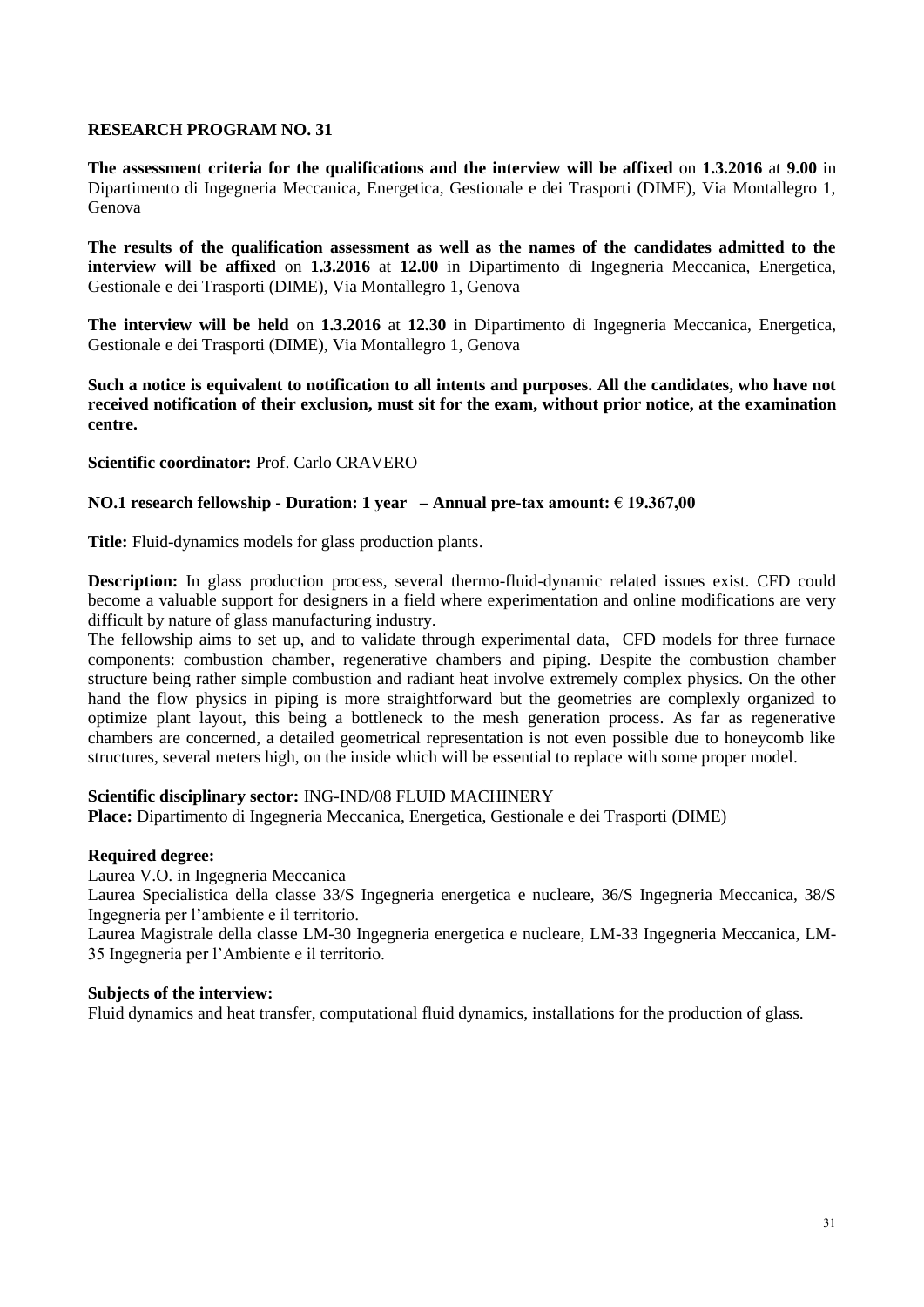**The assessment criteria for the qualifications and the interview will be affixed** on **4.3.2016** at **9.00** in Dipartimento di Ingegneria Meccanica, Energetica, Gestionale e dei Trasporti (DIME), Sezione MASET, Via Montallegro 1, Genova

**The results of the qualification assessment as well as the names of the candidates admitted to the interview will be affixed** on **4.3.2016** at **12.00** in Dipartimento di Ingegneria Meccanica, Energetica, Gestionale e dei Trasporti (DIME) Sezione MASET, Via Montallegro 1, Genova

**The interview will be held** on **4.3.2016** at **18.00** in Dipartimento di Ingegneria Meccanica, Energetica, Gestionale e dei Trasporti (DIME), Sezione MASET, Via Montallegro 1, Genova

#### **Such a notice is equivalent to notification to all intents and purposes. All the candidates, who have not received notification of their exclusion, must sit for the exam, without prior notice, at the examination centre.**

*Such a notice is equivalent to notification to all intents and purposes. All the candidates, who have not received notification of thAs regards candidates, who are not resident or domiciled in Italy, and those, who are resident or habitually domiciled at deoconferenza per mezzo SKYPE) contattando per tempo il prof. Alberto Traverso telefonicamente al numero +39 0103532455 o via e-mail all'indirizzo: alberto.traverso@unige.it*

# **Scientific coordinator:** Prof. Alberto TRAVERSO

# **NO.1 research fellowship - Duration: 3 years – Annual pre-tax amount: € 27.133,00**

**Title:** Design and support in installation activities for an emulator plant for hybrid systems.

**Description:** The research activity will be involved in the design of an experimental plant for the emulation of hybrid systems based on SOFCs. The beneficiary will have to devote his attention on the instrumentation for data acquisition related to experimental measurements and for plant control. It will be necessary to perform a design activity on the high temperature vessel that will be used for SOFC emulation. At the end of the design work, the beneficiary will have to manage the activities related to component installation, control system development and experimental tests.

## **Scientific disciplinary sector:** ING-IND/09 ENERGY SYSTEMS AND POWER GENERATION **Place:** Dipartimento di Ingegneria Meccanica, Energetica, Gestionale e dei Trasporti (DIME)

## **Required degree:**

Laurea V.O. in Ingegneria meccanica Laurea Specialistica della classe 36/S Ingegneria meccanica Laurea Magistrale della classe LM-33 Ingegneria meccanica

## **Subjects of the interview:**

Hybrid systems, microturbines, superchargers, high temperature materials, control systems, instrumentation for the acquisition of flow, pressure and temperature.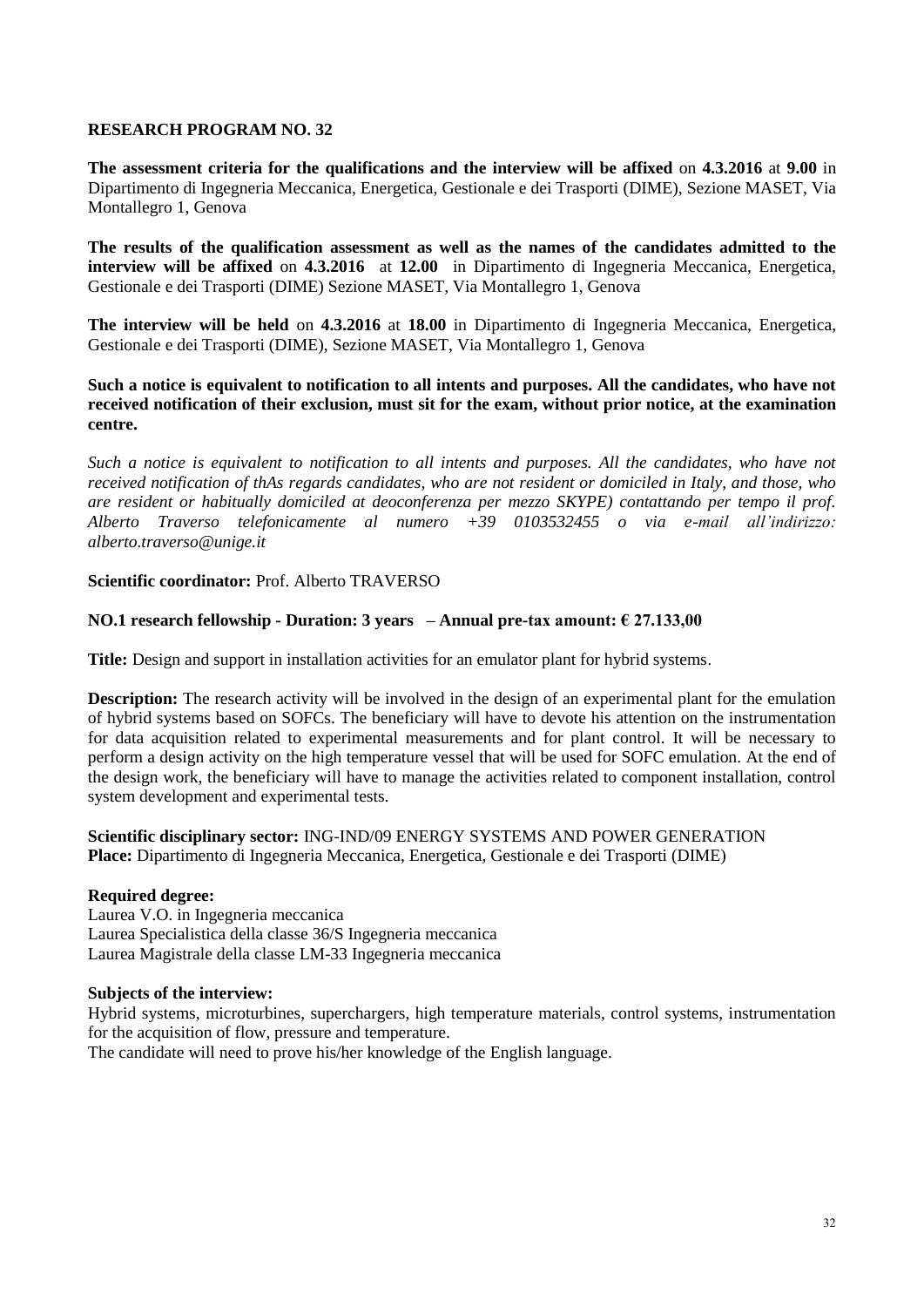**The assessment criteria for the qualifications and the interview will be affixed** on **1.3.2016** at **9.30** in Dipartimento di Ingegneria Navale, Elettrica, Elettronica e delle Telecomunicazioni (DITEN), Via Opera Pia 13, Genova

**The results of the qualification assessment as well as the names of the candidates admitted to the interview will be affixed** on **1.3.2016** at **12.30** in Dipartimento di Ingegneria Navale, Elettrica, Elettronica e delle Telecomunicazioni (DITEN), Via Opera Pia 13, Genova

**The interview will be held** on **1.3.2016** at **14.00** in Dipartimento di Ingegneria Navale, Elettrica, Elettronica e delle Telecomunicazioni (DITEN), Via Opera Pia 13, Genova

## **Such a notice is equivalent to notification to all intents and purposes. All the candidates, who have not received notification of their exclusion, must sit for the exam, without prior notice, at the examination centre.**

*Such a notice is equivalent to notification to all intents and purposes. All the candidates, who have not received notification of thAs regards candidates, who are not resident or domiciled in Italy, and those, who are resident or habitually domiciled at deoconferenza per mezzo SKYPE) contattando per tempo il prof. Raffaele Bolla telefonicamente al numero +39 0103532075 o via e-mail all'indirizzo: raffaele.bolla@unige.it*

# **Scientific coordinator**: Prof. Raffaele BOLLA

# **NO.2 research fellowship - Duration: 1 year – Annual pre-tax amount: € 19.367,00**

**Title:** Virtualization of home multimedia smart devices in an SDN/NFV framework.

**Description:** The research grants are thought in the context of the next generation of telecommunications networks, that will be based on the new SDN (Software Defined Network) and NFV (Network Function Virtualization) paradigms.

The main objective is to design a platform that allows the Telco Operators to virtualize home entertainment devices, like for example multimedia set-top boxes and videogame consoles, in the core network. In this way, users can access them even when they are in mobility, independently of their current geographical position. Particular attention will be devoted to the definition of orchestration and hardware and software resource allocation, to the energy saving aspects, and to the performance evaluation through specific quality indicators, timely defined and derived through ad-hoc analytical and simulative models.

## **Scientific disciplinary sector:** ING-INF/03 TELECOMMUNICATIONS

**Place:** Dipartimento di Ingegneria Navale, Elettrica, Elettronica e delle Telecomunicazioni (DITEN)

## **Required degree:**

Laurea V.O. in Ingegneria Elettronica o Ingegneria delle Telecomunicazioni Laurea Specialistica della classe 30/S Ingegneria delle Telecomunicazioni e 32/S Ingegneria Elettronica Laurea Magistrale della classe LM-27 Ingegneria delle Telecomunicazioni, LM-29 Ingegneria Elettronica

## **Subjects of the interview:**

Telecommunications networks in TCP / IP technology, techniques of virtualization in cloud environment, SDN network architecture, network architecture NFV, UPnP and DLNA protocols, programming skills in C ++, notions of programming in Linux environments.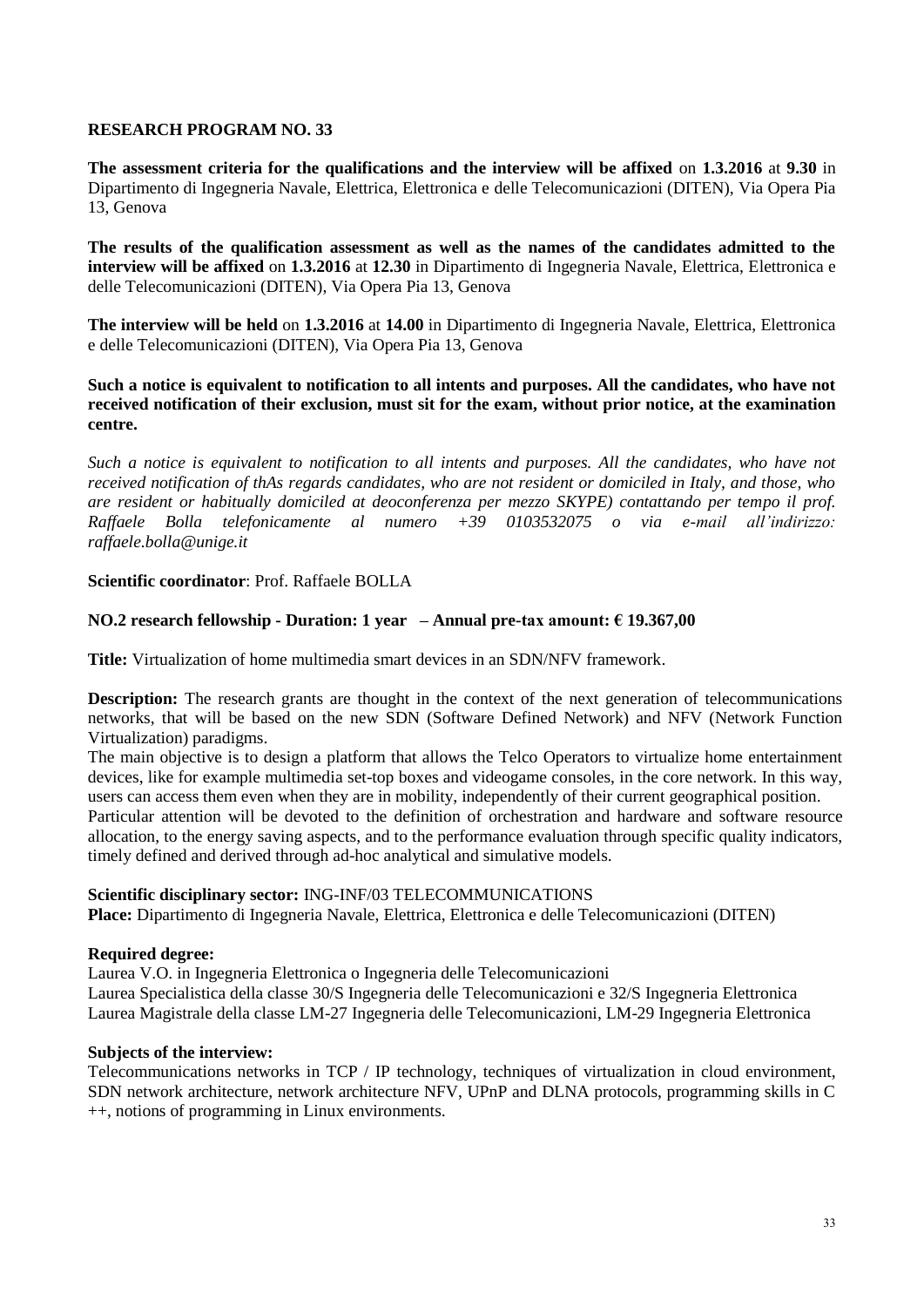# **SCIENTIFIC DISCIPLINARY AREA: HISTORY, PHILOSOPHY, PEDAGOGY AND PSYCHOLOGY**

#### **RESEARCH PROGRAM NO. 34**

**The assessment criteria for the qualifications and the interview will be affixed** on **3.3.2016** at **10.00** in Dipartimento di Scienze della Formazione (DISFOR), Corso A. Podestà, 2 - Genova

**The results of the qualification assessment as well as the names of the candidates admitted to the interview will be affixed** on **3.3.2016** at **14.00** in Dipartimento di Scienze della Formazione (DISFOR) Corso A. Podestà, 2 - Genova

**The interview will be held** on **4.3.2016** at **11.00** in Dipartimento di Scienze della Formazione (DISFOR), Corso A. Podestà, 2 - Genova

**Such a notice is equivalent to notification to all intents and purposes. All the candidates, who have not received notification of their exclusion, must sit for the exam, without prior notice, at the examination centre.**

**Scientific coordinator:** Prof.ssa Augusta MOLINARI

#### **NO.1 research fellowship - Duration: 1 year – Annual pre-tax amount: € 19.367,00**

**Title:** International migrations and maritime traffic in Genoa in the first half of the Twentieth Century.

**Description:** The research program relates to the study of the development of maritime traffic in the port of Genoa and its economic impact on the city in the first half of the Twentieth Century. The purpose of the research is in particular to investigate the role of the port of Genoa in the international flows of historical migrations at the start of the century, and the effects of the emigration movement on the industrial development of the city (ship owners, shipping companies, shipyards and manufacturing industries). The most relevant subjects (carriers, ship agents, maritime workers, as well as their organizational and managing structures) will be considered and analyzed in detail. Particular attention will be devoted to recover and classify all different data-sources, useful for catching the variety and complexity of economic, social, institutional networks involved in the processes of maritime and migration flows.

**Scientific disciplinary sector:** M-STO/04 CONTEMPORARY HISTORY **Place:** Dipartimento di Scienze della Formazione (DISFOR)

#### **Required degree:**

Dottorato di ricerca in Storia

#### **Subjects of the interview:**

European historical migrations in the context of the economic, social and cultural history in the Genoa in the late nineteenth and early twentieth century; Migration processes between Old and New World, with particular reference to the development of maritime traffic in Italian ports.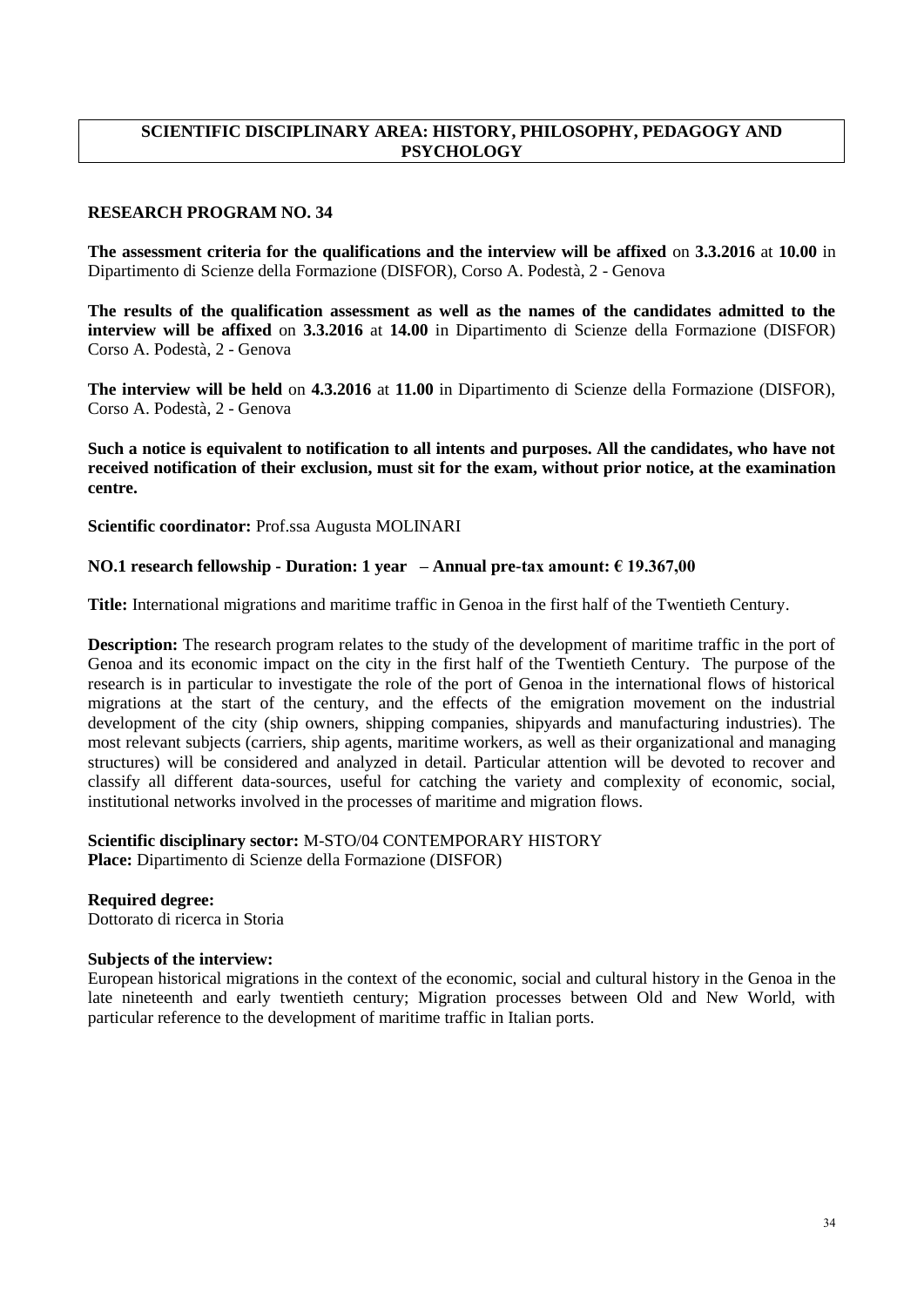**The assessment criteria for the qualifications and the interview will be affixed** on **2.3.2016** at **16.00** in Dipartimento di Scienze della Formazione (DISFOR), Corso Andrea Podestà, 2 - Genova

**The results of the qualification assessment as well as the names of the candidates admitted to the interview will be affixed** on **3.3.2016** at **9.00** in Dipartimento di Scienze della Formazione (DISFOR) Corso Andrea Podestà, 2 - Genova

**The interview will be held** on **4.3.2016** at **9.30** in Dipartimento di Scienze della Formazione (DISFOR) Corso Andrea Podestà, 2 - Genova

**Such a notice is equivalent to notification to all intents and purposes. All the candidates, who have not received notification of their exclusion, must sit for the exam, without prior notice, at the examination centre.**

**Scientific coordinator:** Prof.ssa Nicoletta VARANI

## **NO.1 research fellowship - Duration: 1 year – Annual pre-tax amount: € 19.367,00**

**Title:** The promotion of sustainable tourism focused on the development of environmental and cultural heritage.

**Description:** The research has as its objective the implementation of sustainable tourism in the context of Liguria through the enhancement of cultural and natural niche. Attention will focus on the creation of effective collaboration between the University of Genoa and the world of the Company to achieve the goal of indicated. In this context, the study will make use of the typical tools of social research that will be complemented tools useful in the case of the project. These actions are expected a deep knowledge of the Liguria region in its natural and cultural aspects, the companies operating in the tourism sector and key competences.

#### **Scientific disciplinary sector:** M-GGR/01 GEOGRAPHY **Place:** Dipartimento di Scienze della Formazione (DISFOR)

## **Required degree:**

Laurea V.O. in Scienze dell'educazione Laurea Specialistica della classe 87/S Scienze Pedagogiche Laurea Magistrale della classe LM-85 Scienze Pedagogiche

## **Subjects of the interview:**

Sustainable tourism, cultural and UNESCO heritage, the cultural landscape.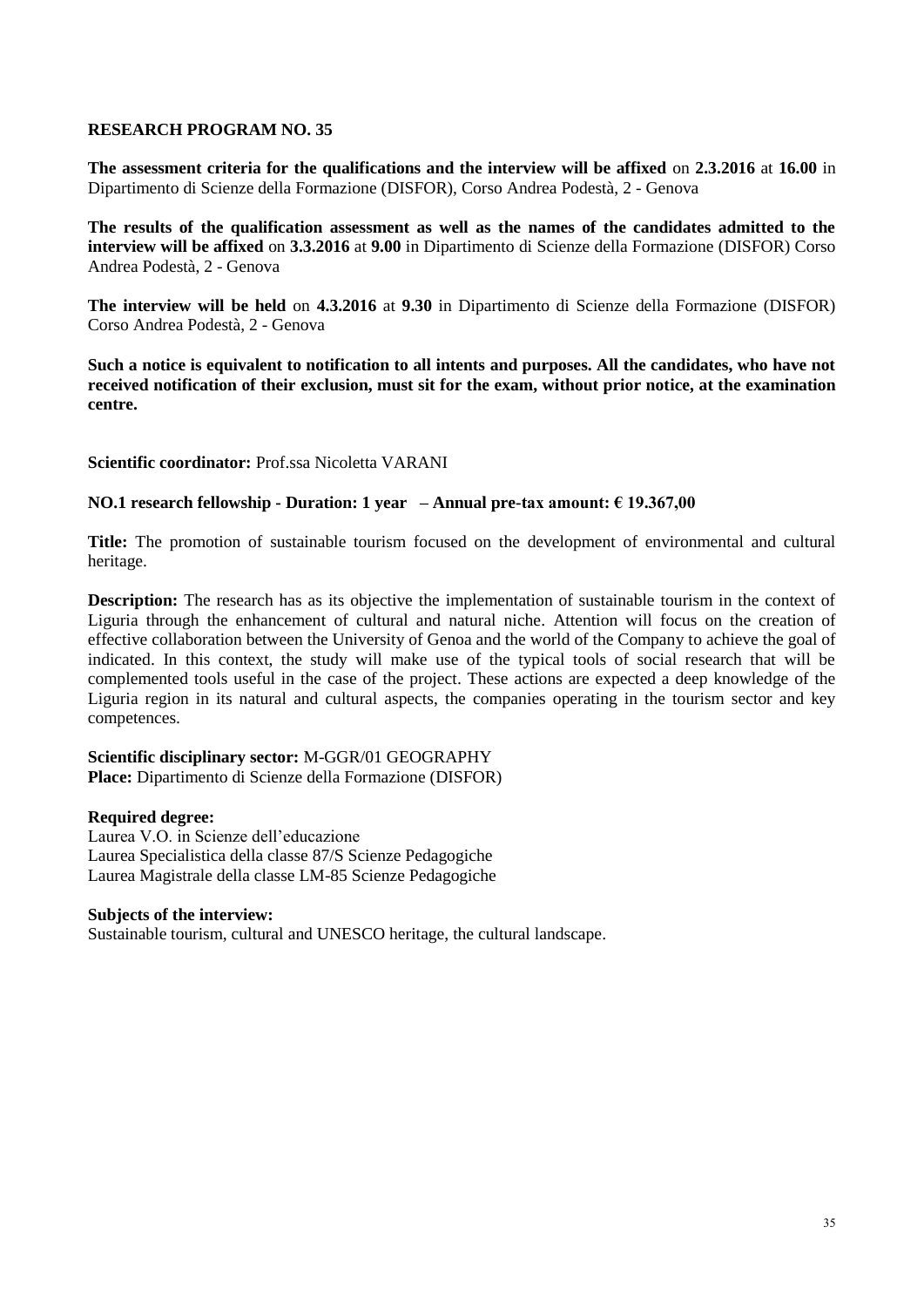**The assessment criteria for the qualifications and the interview will be affixed** on **2.3.2016** at **12.00** in Dipartimento di Scienze della Formazione (DISFOR) Corso Andrea Podestà, 2 - Genova

**The results of the qualification assessment as well as the names of the candidates admitted to the interview will be affixed** on **2.3.2016** at **16.00** in Dipartimento di Scienze della Formazione (DISFOR) Corso Andrea Podestà, 2 - Genova

**The interview will be held** on **3.3.2016** at **10.00** in Dipartimento di Scienze della Formazione (DISFOR) Corso Andrea Podestà, 2 - Genova

**Such a notice is equivalent to notification to all intents and purposes. All the candidates, who have not received notification of their exclusion, must sit for the exam, without prior notice, at the examination centre..**

## **Scientific coordinator:** Prof. Davide PARMIGIANI

#### **NO.1 research fellowship - Duration: 1 year – Annual pre-tax amount: € 19.367,00**

**Title:** Disabled child at nursery: design, relation and continuity of educational intervention.

**Description:** The research design will be structured on the basis of the research-action and case-study models. They are aimed at investigating the following research questions: how many disabled children are present in the nurseries of Liguria region (in particular, the municipality of Genoa); what are the different disabilities' typologies and the educational strategies; what are the reasons behind the families' decision about the attendance of their children at the nursery; what are the features of the educational design during the first nursery adaptation period. The nursery attendance will be considered as indipendent variable in order to investigate some potential correlations among the disabled chidren who attend the infant school currently (3-6 years old); in addition, we will measure the incidence of the disabled children born during the last two years and the number of disabled children enrolled in the lists of educational services of the Genoa municipality; the different typologies of the interventions carried out by the educators and the list of services (expertise analysis of the educational staff).

## **Scientific disciplinary sector:** M**-**PED-03 METHODOLOGIES OF TEACHING AND SPECIAL EDUCATION

**Place:** Dipartimento di Scienze della Formazione (DISFOR)

#### **Required degree:**

Dottorato di ricerca in Pedagogia o Dottorato di ricerca in Qualità della Formazione: saperi delle differenze e sviluppo della conoscenza

## **Subjects of the interview:**

Fundamentals of special education, early learning, planning and evaluation of education, knowledge of industry regulations (childcare and inclusion services), professional profiles of educational services to children.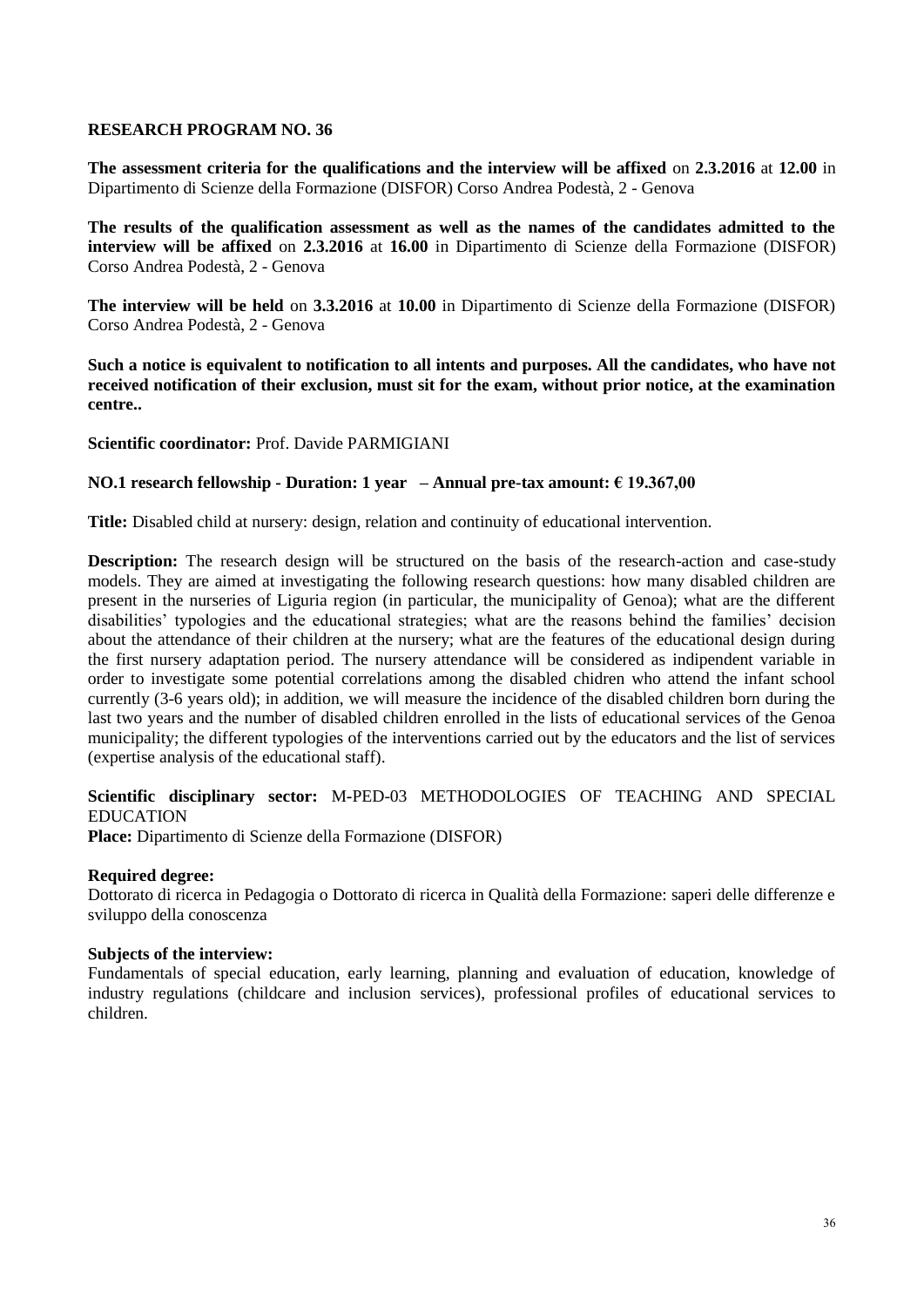**The assessment criteria for the qualifications and the interview will be affixed** on **26.2.2016** at **12.00** in Dipartimento di Scienze della Formazione (DISFOR), Corso Andrea Podestà, 2 - Genova

**The results of the qualification assessment as well as the names of the candidates admitted to the interview will be affixed** on **29.2.2016** at **12.00** in Dipartimento di Scienze della Formazione (DISFOR), Corso Andrea Podestà, 2 - Genova

**The interview will be held** on **1.3.2016** at **12.00** in Dipartimento di Scienze della Formazione (DISFOR), Corso Andrea Podestà, 2 – IV piano, stanza 4/A1, Genova

**Such a notice is equivalent to notification to all intents and purposes. All the candidates, who have not received notification of their exclusion, must sit for the exam, without prior notice, at the examination centre.**

**Scientific coordinator:** Prof.ssa Mirella ZANOBINI

## **NO.1 research fellowship - Duration: 1 year – Annual pre-tax amount: € 19.367,00**

**Title:** Control processes and Emotional Regulation in Adolescence.

**Description:** The study aims to investigate the relationship between executive functions (EF) and emotion regulation in typically developing adolescents and in adolescents with eating disorders. The eating disorders are associated with a reduced ability to control emotions and impulses.

The study will involve a sample of typically developing adolescents aged between 14 and 19 years and a group of adolescents with eating disorders treated in specialized centers. A battery of tests will be used to evaluate the EF and two questionnaires to investigate the presence of difficulties in emotions regulation.

**Scientific disciplinary sector:** M-PSI/04 DEVELOPMENTAL AND EDUCATIONAL PSYCHOLOGY **Place:** Dipartimento di Scienze della Formazione (DISFOR)

## **Required degree:**

Dottorato di ricerca in discipline psicologiche

#### **Subjects of the interview:**

The development of the processes of cognitive control and emotion regulation, techniques and tools for assessing executive function in adolescence, methods and techniques for the analysis of psychological constructs.

During the interview it will take place also a discussion on the experiences of previous research in order to assess the candidates' ability and motivation to research.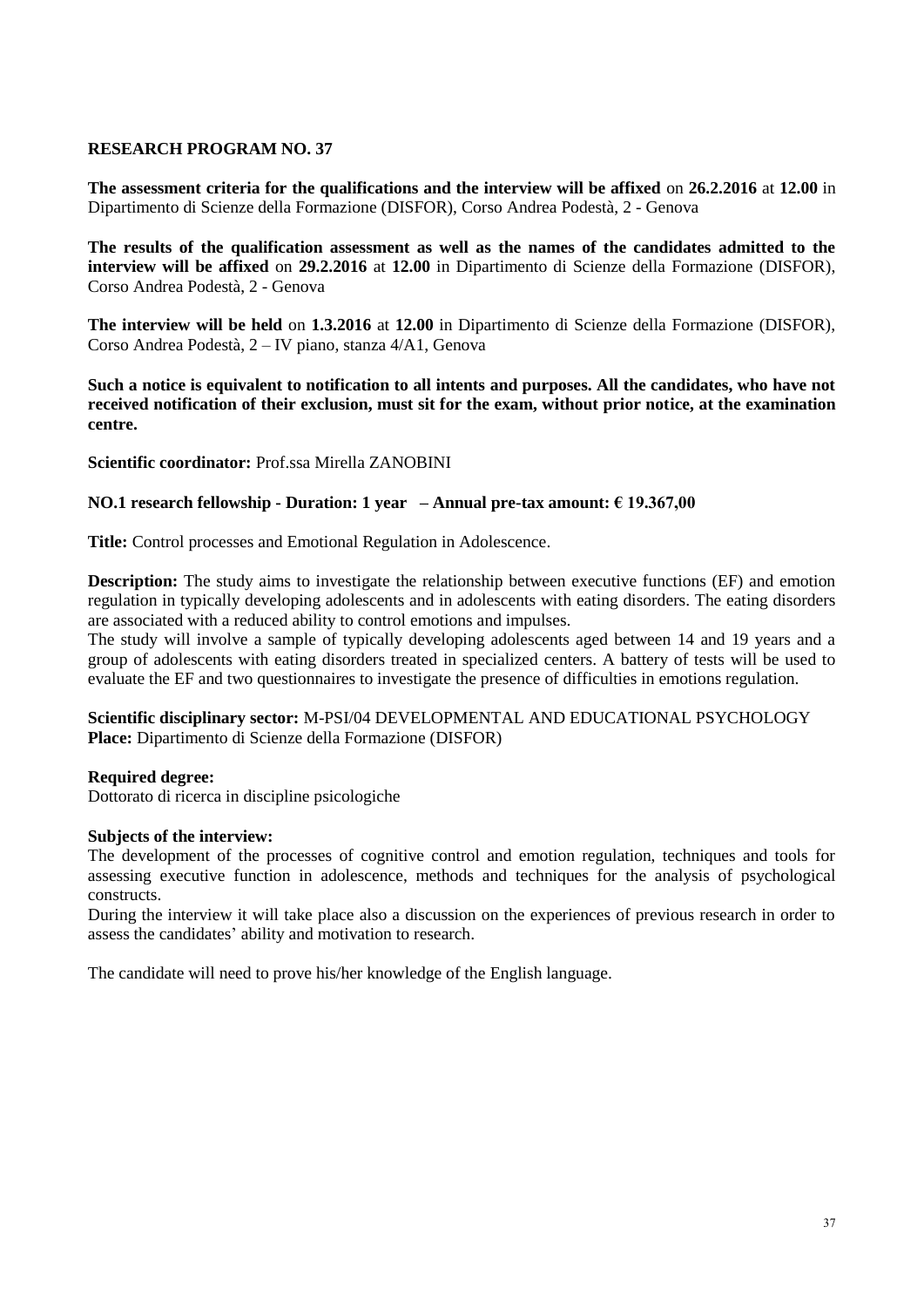# **SCIENTIFIC DISCIPLINARY AREA: LAW**

## **RESEARCH PROGRAM NO. 38**

**The assessment criteria for the qualifications and the interview will be affixed** on **2.3.2016** at **9.00** in Dipartimento di Scienze Politiche (DISPO), Torre centrale 5° piano, - P.le E. Brignole, 2/cancello, Genova

**The results of the qualification assessment as well as the names of the candidates admitted to the interview will be affixed** on **2.3.2016** at **12.00** in Dipartimento di Scienze Politiche (DISPO) Torre centrale 5° piano, - P.le E. Brignole, 2/cancello, Genova

**The interview will be held** on **2.3.2016** at **14.00** in Dipartimento di Scienze Politiche (DISPO) Torre centrale 5° piano, - P.le E. Brignole, 2/cancello, Genova

## **Such a notice is equivalent to notification to all intents and purposes. All the candidates, who have not received notification of their exclusion, must sit for the exam, without prior notice, at the examination centre.**

*Such a notice is equivalent to notification to all intents and purposes. All the candidates, who have not received notification of thAs regards candidates, who are not resident or domiciled in Italy, and those, who are resident or habitually domiciled at deoconferenza per mezzo SKYPE) contattando per tempo la prof.ssa Ilaria Queirolo telefonicamente al numero +39 01020951134 o via e-mail all'indirizzo: ilaria.queirolo@unige.it*

# **Scientific coordinator:** Prof.ssa Ilaria QUEIROLO

# **NO.1 research fellowship - Duration: 1 year – Annual pre-tax amount: € 19.367,00**

**Title:** Collection and development of best practices in cross border cases for the sUn'ival of distressed companies (J ustl2014/JCOO/AG/CIVI7693).

**Description:** EU Rescarch Project JUST/2014/JCOO/AG/CIVI 4000007693, Save Comp: Collcction and devclopment of best practices in cross border Cllses for the sUn'ival of distressed companies. The candidate must have a good knowlcdgc of private and procedura! international !aw, of principles and rulcs of windingup procccdings, also in comparative and international law. Tbc candidate will assist activities of thc Project, carry aut research activities and collect legai materials of private and procedural internationallaw, offer an assessment rellOrt, identify IJroblems and best IJractices (already developed or to be developed), analyse aggregated data collected during the Project.

## **Scientific disciplinary sector:** IUS/13 INTERNATIONAL LAW **Place:** Dipartimento di Scienze Politiche (DISPO)

## **Required degree:**

Laurea V.O. in Giurisprudenza Laurea Specialistica della classe 22/S Giurisprudenza Laurea Magistrale della classe LMG/01 Giurisprudenza

## **Subjects of the interview:**

Private international law and procedural law in the European civil and commercial matters, Regulation EC 1346/2000; EU Regulation 2015/848; Law 218/1995; Bankruptcy law; Model laws on the subject of preinsolvency, insolvency and bankruptcy proceedings.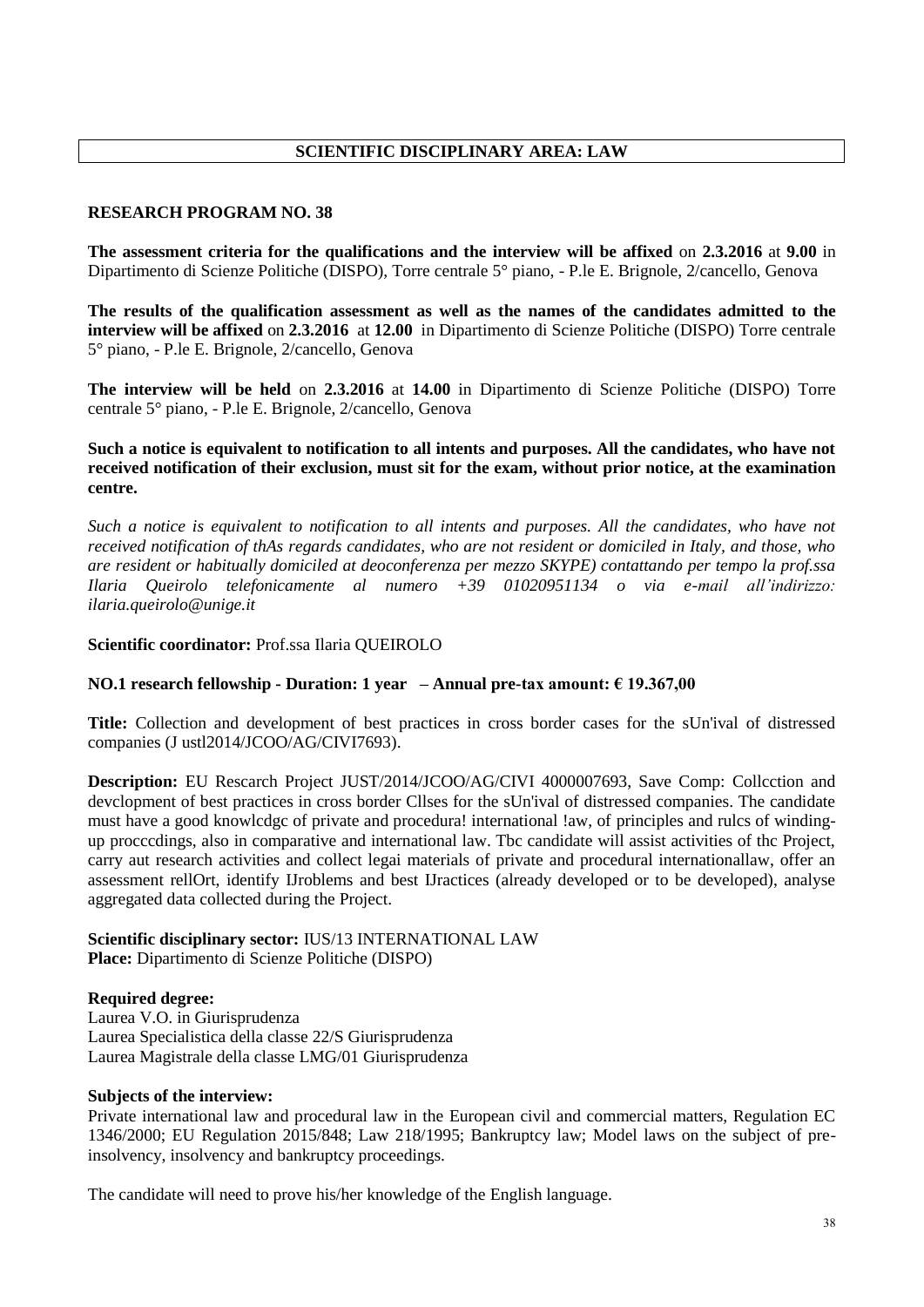**The assessment criteria for the qualifications and the interview will be affixed** on **3.3.2016** at **14.00** in Dipartimento di Giurisprudenza, sezione di Filosofia e Sociologia del Diritto, via Balbi, 30/ 17, Genova

**The results of the qualification assessment as well as the names of the candidates admitted to the interview will be affixed** on **3.3.2016** at **17.00** inDipartimento di Giurisprudenza, sezione di Filosofia e Sociologia del Diritto, via Balbi, 30/17, Genova

**The interview will be held** on **3.3.2016** at **17.30** in Dipartimento di Giurisprudenza, sezione di Filosofia e Sociologia del Diritto, via Balbi, 30/ 17, Genova

**Such a notice is equivalent to notification to all intents and purposes. All the candidates, who have not received notification of their exclusion, must sit for the exam, without prior notice, at the examination centre.**

**Scientific coordinator:** Prof. Pierluigi CHIASSONI

## **NO.1 research fellowship - Duration: 1 year – Annual pre-tax amount: € 19.367,00**

**Title:** Constitutional Interpretation, critique of fundamental juridical concepts and "revolt againts Formalism" in the theoretical work and judicial activity of Oliver Wendell Holmes jr.

**Description:** Regarded as a forerunner and a "founding father" of American Legal Realism, Oliver Wendell Holmes Jr. combined his work as a theorist of law with his long and remarkable judicial activity, firstly on the Supreme Court of Massachussets and, then, on the United States Supreme Court. The purpose of the project is analyzing the interaction among the philosophical work and the judicial opinions of the bostonian justice, reconstructing his substantial contribution to the development of American (both judicial and doctrinal) jurisprudence and constitutional interpretation, particularly in the matter of protection of individual rights (especially free speech), trade law and contract law. More specifically, the project is, on the one hand, aimed to investigate the distinctive argumentation techniques elaborated by Holmes and, on the other, his radical critique of fundamental juridical concepts (such as obligation, right, liability, sovereignty, property) in view of overcoming the "formalistic paradigm" until then dominating both the American academical legal thought and Supreme Court's argumentation.

#### **Scientific disciplinary sector** IUS/20 PHILOSOPHY OF LAW

**Place:** Dipartimento di Giurisprudenza

## **Required degree:**

Laurea V.O. in Giurisprudenza o in Filosofia Laurea Specialistica della classe 22/S Giurisprudenza, 18/S Filosofia teoretica, morale, politica ed estetica Laurea Magistrale della classe LMG/01 Giurisprudenza, LM/78 Scienze Filosofiche.

#### **Subjects of the interview:**

Oliver W. Holmes, American Legal Realism, Pragmatism, instrumentalism, Giuspolitica outline of the history of the Progressive Era, History of American legal thought, History of the Supreme Court of the United States of America, elements of the history of the American Contract Law between 800 and 900, history of political ideas and legal theory of law, techniques of interpretation and argumentation. The candidate will need to prove his/her knowledge of the English, French and Spanish language.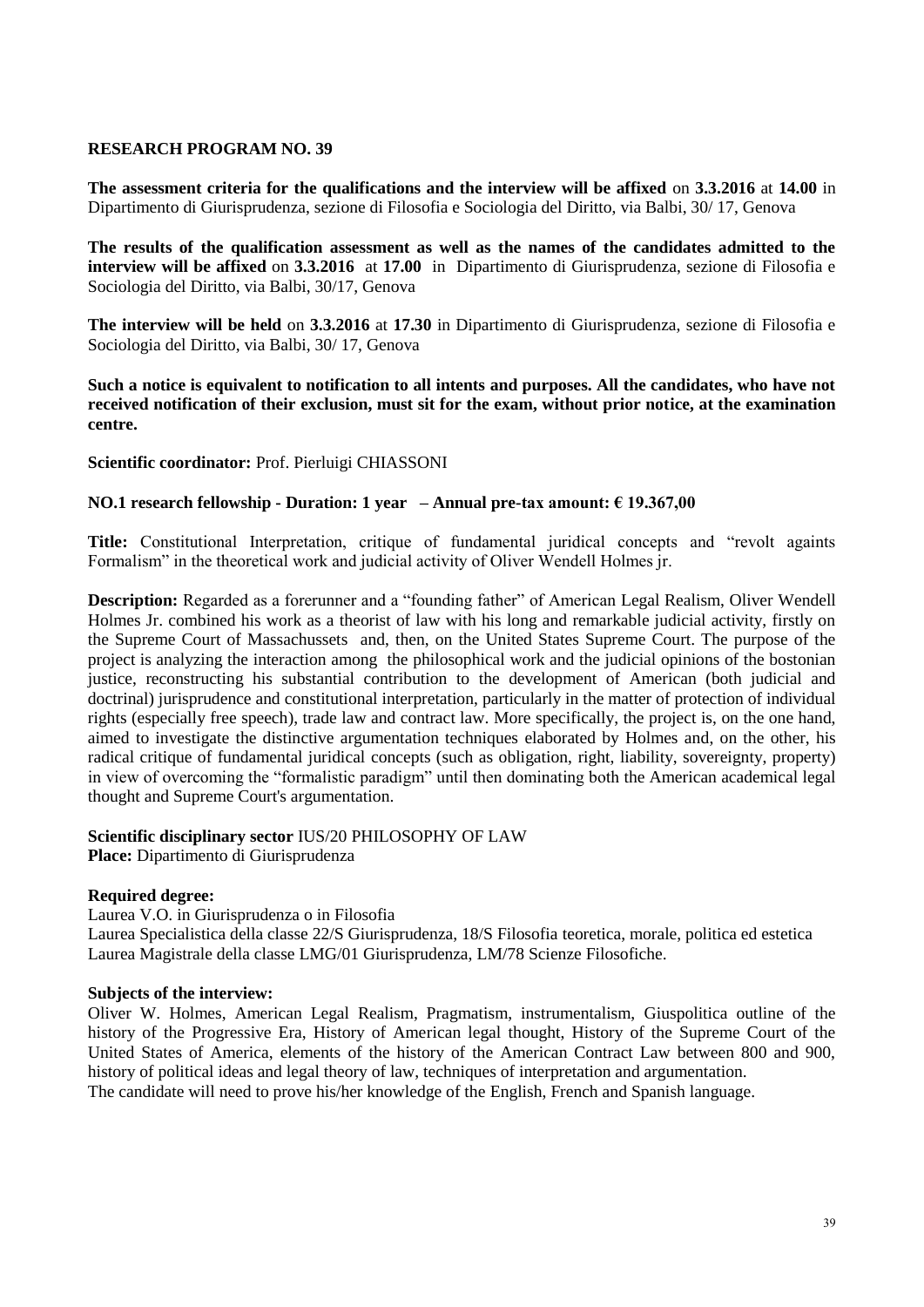# **SCIENTIFIC DISCIPLINARY AREA: ECONOMICS AND STATISTICS**

#### **RESEARCH PROGRAM NO. 40**

**The assessment criteria for the qualifications and the interview will be affixed** on **29.2.2016** at **10.00** in Dipartimento di Scienze Politiche (DISPO) - P.le E. Brignole, 2, Genova

**The results of the qualification assessment as well as the names of the candidates admitted to the interview will be affixed** on **29.2.2016** at **13.00** in Dipartimento di Scienze Politiche (DISPO) - P.le E. Brignole, 2, Genova

**The interview will be held** on **29.2.2016** at **14.00** in Dipartimento di Scienze Politiche (DISPO) - P.le E. Brignole, 2, Genova

**Such a notice is equivalent to notification to all intents and purposes. All the candidates, who have not received notification of their exclusion, must sit for the exam, without prior notice, at the examination centre.**

#### **Scientific coordinator:** Prof. Luca GANDULLIA

#### **NO.1 research fellowship - Duration: 1 year – Annual pre-tax amount: € 19.367,00**

**Title:** Regional public policies to promote firms' internationalization.

**Description:** The research project aims to analyze the level of internationalization of the Ligurian production system by building a database of multidisciplinary indicators in order to identify the weaknesses and strengths of the system, considering all the drivers involved (economic, socio-cultural, infrastructural, legislative). By monitoring the available data and through the analysis of the tools of intervention tested in other (national and not) territories, the aim is to provide policy suggestions useful to set effective regional policies to ensure the long term development of the regional economy.

#### **Scientific disciplinary sector:** SECS-P/03 PUBLIC ECONOMICS **Place:** Dipartimento di Scienze Politiche (DISPO)

**Required degree:** 

Dottorato di ricerca in Economia pubblica

#### **Subjects of the interview:**

Public Economics; Statistics and Econometrics. The candidate will need to prove his/her knowledge of the English language.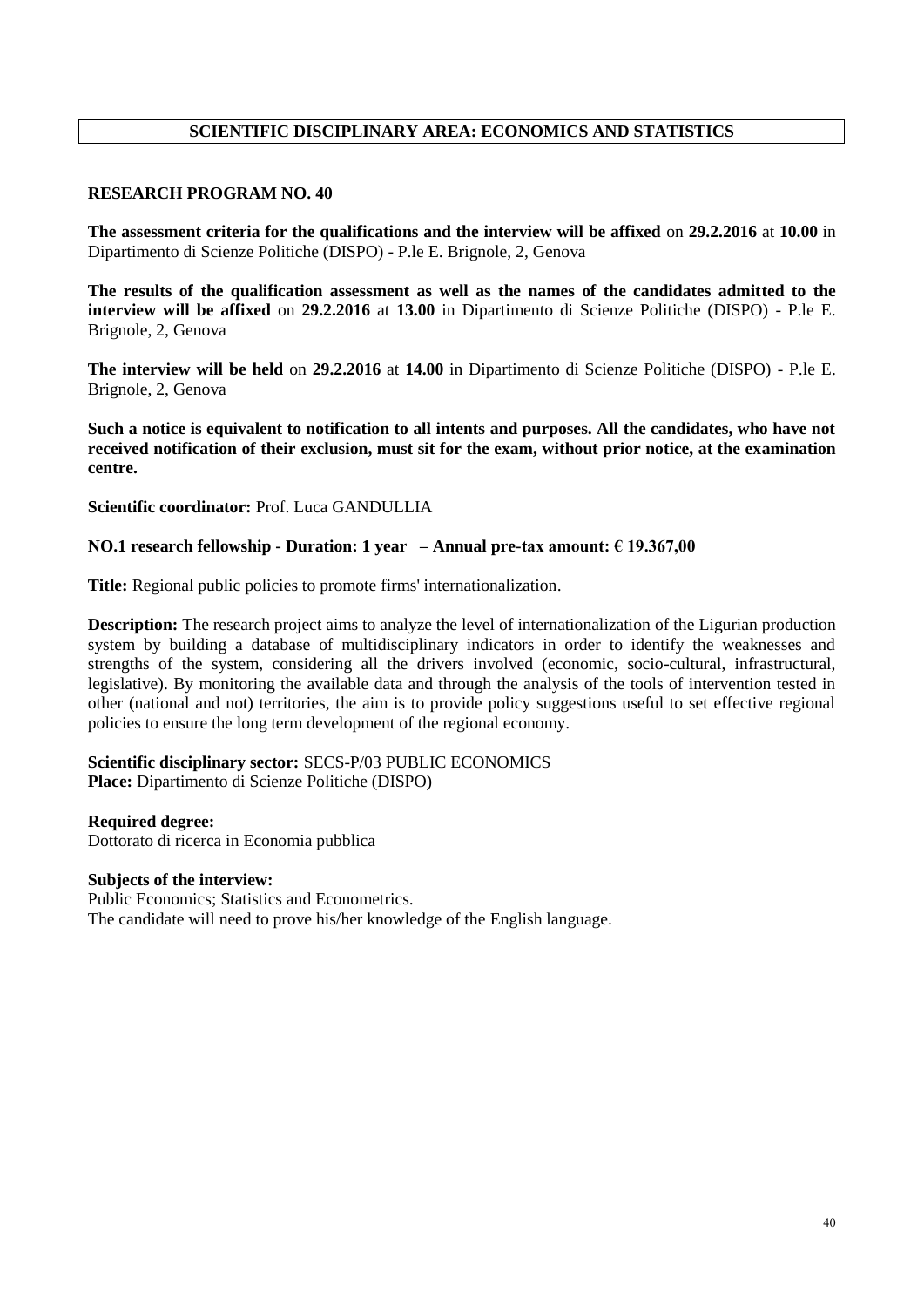# **SCIENTIFIC DISCIPLINARY AREA: POLITICAL AND SOCIAL SCIENCES**

## **RESEARCH PROGRAM NO. 41**

**The assessment criteria for the qualifications and the interview will be affixed** on **29.2.2016** at **9.30** in Dipartimento di Scienze della Formazione (DISFOR) Corso Andrea Podestà, 2 - Genova

**The results of the qualification assessment as well as the names of the candidates admitted to the interview will be affixed** on **29.2.2016** at **12.30** in Dipartimento di Scienze della Formazione (DISFOR) Corso Andrea Podestà, 2 - Genova

**The interview will be held** on **29.2.2016** at **15.30** in Dipartimento di Scienze della Formazione (DISFOR) Corso Andrea Podestà, 2 - Genova

**Such a notice is equivalent to notification to all intents and purposes. All the candidates, who have not received notification of their exclusion, must sit for the exam, without prior notice, at the examination centre.**

**Scientific coordinator**: Prof. Mauro PALUMBO

#### **NO.1 research fellowship - Duration: 1 year – Annual pre-tax amount: € 19.367,00**

**Title:** Construction of indicators for regional social policies monitoring and evaluation

**Description:** The project implies a research aimed at defining operational tools and knowledge to support the implementation of measures envisaged by the Liguria Regional Integrated Social Plan 2013-2015. Using quantitative research methods and tools related to the field of evaluation research, the project aims to build tools for analyzing and monitoring socio-demographic characteristics of the various areas of Liguria (from a perspective of empowerment of the responsiveness of regional social policies) and the implementation of a continuous monitoring system for collecting information to assess the degree (and the way) to achieve the objectives of regional social policies.

#### **Scientific disciplinary sector**: SPS/07 GENERAL SOCIOLOGY **Place:** Dipartimento di Scienze della Formazione (DISFOR)

#### **Required degree:**

Dottorato di ricerca in Sociologia o in Metodologia della ricerca nelle scienze umane

#### **Subjects of the interview:**

The process of construction of the indicators. Variables and indicators. Lazarsfeld paradigm. The design of social research.